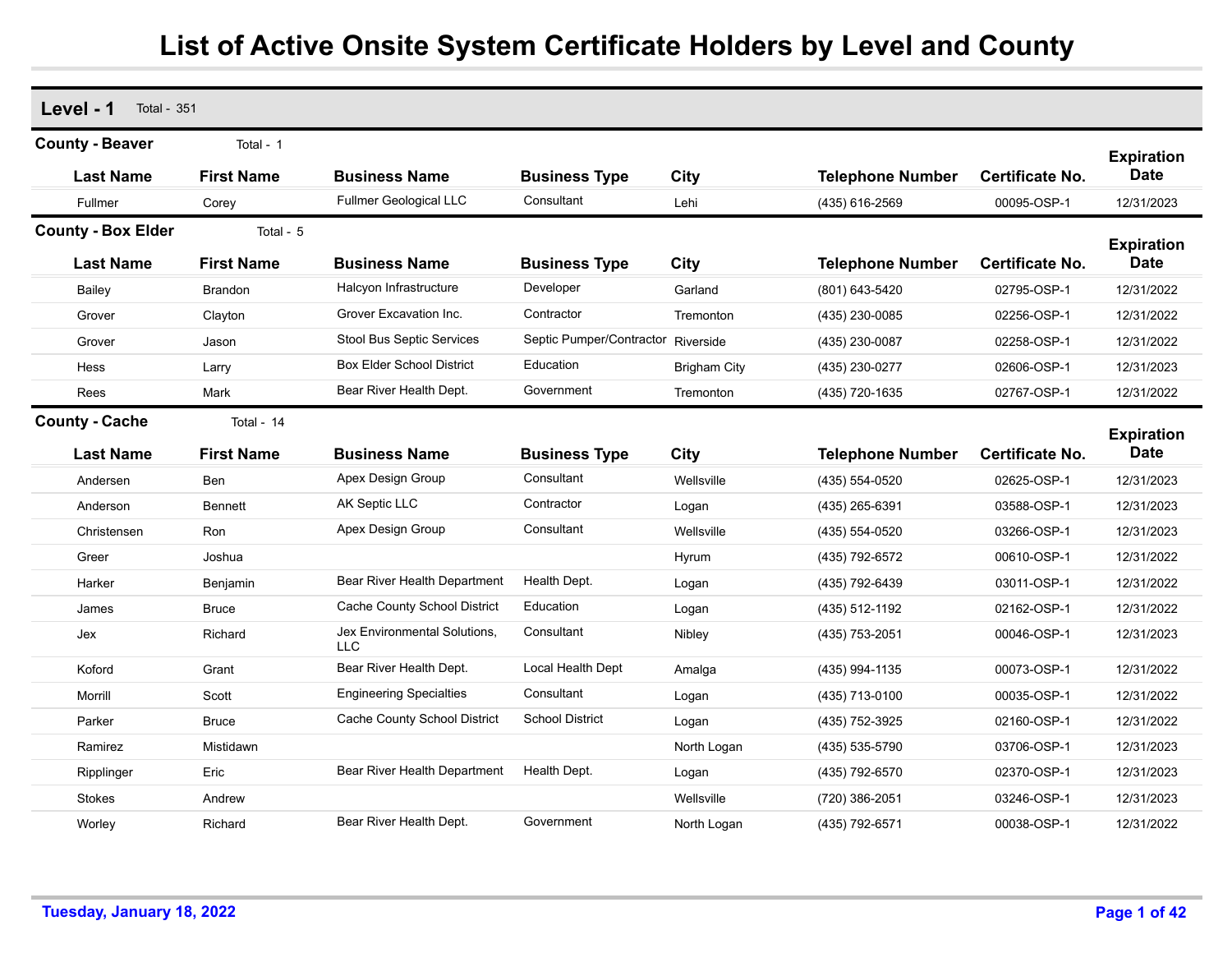| Level - 1<br><b>Total - 351</b>           |                                |                                     |                                      |            |                         |                        |                                  |
|-------------------------------------------|--------------------------------|-------------------------------------|--------------------------------------|------------|-------------------------|------------------------|----------------------------------|
| <b>County - Carbon</b>                    | Total - 9                      |                                     |                                      |            |                         |                        |                                  |
| <b>Last Name</b>                          | <b>First Name</b>              | <b>Business Name</b>                | <b>Business Type</b>                 | City       | <b>Telephone Number</b> | <b>Certificate No.</b> | <b>Expiration</b><br><b>Date</b> |
| <b>Bradford</b>                           | Bradon                         | Southeast Utah Health Dept.         | Local Health                         | Price      | (435) 637-3671          | 02410-OSP-1            | 12/31/2022                       |
| Cloutier                                  | Jared                          | Southeast Utah Health Dept.         | Health Dept.                         | Price      | (503) 896-9304          | 03771-OSP-1            | 12/31/2023                       |
| Erkkila                                   | Michael                        | MK Erkkila LC                       | Contractor                           | Scofield   | (435) 448-9477          | 00505-OSP-1            | 12/31/2022                       |
| Erkkila                                   | James                          | MK Erkkila, L.C.                    | Contractor                           | Scofield   | (435) 650-5391          | 02720-OSP-1            | 12/31/2023                       |
| Hacking                                   | Scott                          |                                     |                                      | Price      | (435) 559-3825          | 00026-OSP-1            | 12/31/2022                       |
| Jensen                                    | Kirt                           | Southeast Utah Health<br>Department | Public Health                        | Price      | (435) 650-5227          | 03181-OSP-1            | 12/31/2024                       |
| <b>McCourt</b>                            | Jesse                          | Waste & Water Logistics, LLC        | Contractor                           | Helper     | (435) 636-5422          | 02290-OSP-1            | 12/31/2022                       |
| Thayn                                     | Trent                          | <b>Thayn Construction</b>           | Contractor                           | Wellington | (435) 650-5284          | 02269-OSP-1            | 12/31/2022                       |
| Thayn                                     | Delbert                        | <b>Thayn Construction</b>           | Contractor                           | Price      | (435) 650-2394          | 00411-OSP-1            | 12/31/2022                       |
| <b>County - Davis</b><br><b>Last Name</b> | Total - 8<br><b>First Name</b> | <b>Business Name</b>                |                                      |            |                         | <b>Certificate No.</b> | <b>Expiration</b><br><b>Date</b> |
|                                           |                                | Davis County Health Dept.           | <b>Business Type</b><br>Health Dept. | City       | <b>Telephone Number</b> |                        |                                  |
| Allen                                     | Loren                          | Davis County Health                 | Government                           | Clearfield | (801) 525-5128          | 02766-OSP-1            | 12/31/2022                       |
| <b>Blackham</b>                           | Rachelle                       | Department                          |                                      | Farmington | (801) 525-5128          | 02527-OSP-1            | 12/31/2023                       |
| Clark                                     | Jay                            | Davis County Health Dept.           | Health Dept.                         | Farmington | (801) 525-5128          | 02956-OSP-1            | 12/31/2023                       |
| Felix                                     | <b>Braden</b>                  | <b>Felix Engineering</b>            | Consultant                           | Clinton    | (801) 425-1524          | 03191-OSP-1            | 12/31/2022                       |
| Olson                                     | Randy                          | Davis County Health Dept.           | <b>Health Department</b>             | Clearfield | (801) 525-5132          | 03611-OSP-1            | 12/31/2024                       |
| Peterson                                  | William                        |                                     |                                      | Roy        | (801) 330-4974          | 02570-OSP-1            | 12/31/2022                       |
| Williams                                  | Gregory                        | Eagle Enterprises Inc.              | Contractor                           | Clearfield | (801) 547-5708          | 03388-OSP-1            | 12/31/2024                       |
| Wilson                                    | Walter                         |                                     |                                      | Clinton    | (801) 589-9526          | 00552-OSP-1            | 12/31/2022                       |
| <b>County - Duchesne</b>                  | Total - 25                     |                                     |                                      |            |                         |                        |                                  |
| <b>Last Name</b>                          | <b>First Name</b>              | <b>Business Name</b>                | <b>Business Type</b>                 | City       | <b>Telephone Number</b> | <b>Certificate No.</b> | <b>Expiration</b><br><b>Date</b> |
| Fausett                                   | Luke                           | Uintah Basin Drain & Sewer          | Installer                            | Altamont   | (435) 790-4070          | 03763-OSP-1            | 12/31/2024                       |
| Goodspeed                                 | R. "Keith"                     | RainDance                           | Design, Install, Service             | Roosevelt  | (435) 823-7246          | 00052-OSP-1            | 12/31/2022                       |
| Grant                                     | Colby                          | 2 G Construction                    | Contractor                           | Duchesne   | (435) 401-4065          | 03556-OSP-1            | 12/31/2023                       |
| Grant                                     | Machelle                       | 2G Construction                     | Contractor                           | Duchesne   | (801) 404-9281          | 03571-OSP-1            | 12/31/2023                       |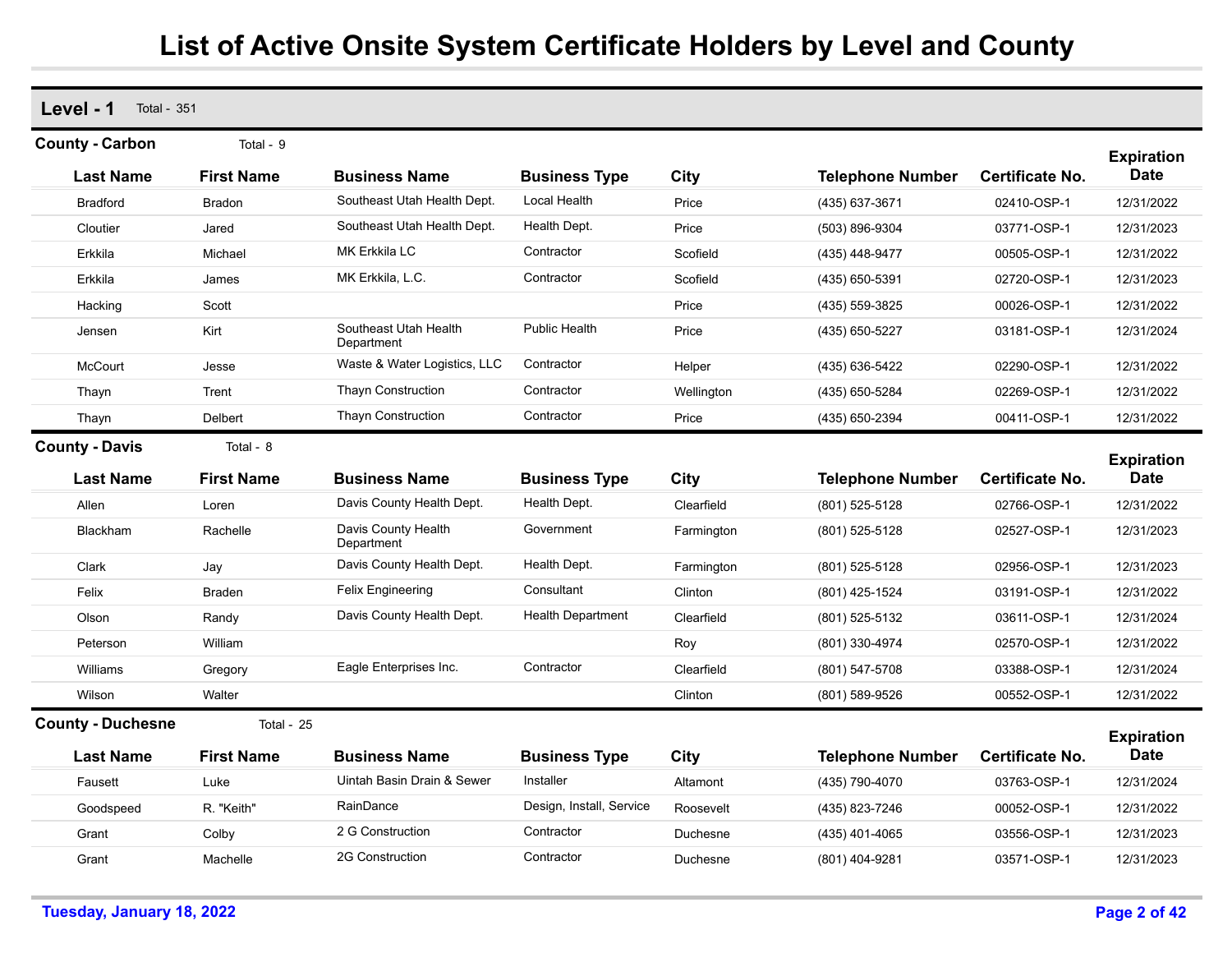**Level - 1** Total - 351

| <b>County - Duchesne</b> | Total - 25           |                                                  |                           |                   |                         |                        | <b>Expiration</b>                |
|--------------------------|----------------------|--------------------------------------------------|---------------------------|-------------------|-------------------------|------------------------|----------------------------------|
| <b>Last Name</b>         | <b>First Name</b>    | <b>Business Name</b>                             | <b>Business Type</b>      | City              | <b>Telephone Number</b> | <b>Certificate No.</b> | <b>Date</b>                      |
| Kendall                  | Adam "A.J."          | Kendall Properties LLC                           | <b>Real Estate</b>        | Roosevelt         | (801) 575-5263          | 03646-OSP-1            | 12/31/2023                       |
| Kielbasa                 | Kelly                | Kielbasa Contracting, Inc.                       | Contractor                | Duchesne          | (435) 738-8176          | 03471-OSP-1            | 12/31/2022                       |
| Long                     | Heather              | <b>Cutting Edge Water Well Drilling</b>          | Contractor                | Duchesne          | (435) 671-5798          | 03566-OSP-1            | 12/31/2023                       |
| Madrigal                 | Arcadio              | <b>Scree Construction</b>                        | <b>General Contractor</b> | Salt Lake City    | $(801)$ 661-0161        | 03591-OSP-1            | 12/31/2023                       |
| Mathews                  | Michael              |                                                  |                           | <b>Heber City</b> | (801) 645-6307          | 03511-OSP-1            | 12/31/2022                       |
| Maxwell                  | James                | Maxwell Exc.                                     | Excavation                | Tabiona           | (435) 401-5803          | 00460-OSP-1            | 12/31/2023                       |
| Moon                     | Lee                  | Lee H. Moon                                      | Contractor                | Duchesne          | (435) 738-5363          | 00152-OSP-1            | 12/31/2024                       |
| Rigby                    | David                | Dave Rigby Masonry                               | Contractor                | South Jordan      | (801) 864-8334          | 02293-OSP-1            | 12/31/2022                       |
| Roberts                  | Vern                 | Vern Roberts Backhoe Service                     | Contractor                | Fruitland         | (435) 650-1598          | 00270-OSP-1            | 12/31/2022                       |
| Roberts                  | Abigail              | <b>Fruitland Rock Products LLC</b>               | Contractor                | Fruitland         | (435) 671-8232          | 00529-OSP-1            | 12/31/2024                       |
| Roberts                  | Edward               | <b>Fruitland Rock Products LLC</b>               | Contractor                | Fruitland         | (435) 671-0373          | 00527-OSP-1            | 12/31/2024                       |
| Rowley                   | Rodney               | <b>Hogan Trading Post LLC</b>                    | Consultant/Contractor     | Duchesne          | (435) 823-5556          | 02566-OSP-1            | 12/31/2022                       |
| Rowley                   | Kevin                | <b>Excavation Services</b>                       | Contractor                | Duchesne          | (435) 738-2740          | 00153-OSP-1            | 12/31/2024                       |
| Schnars Jr.              | Jeffrey              | <b>Schnars Construction</b>                      | Contractor                | Duchesne          | (435) 503-0152          | 00591-OSP-1            | 12/31/2022                       |
| Snow                     | Darren               | <b>Cris and Darren Snow</b><br>Construction Inc. | Contractor                | Roosevelt         | (435) 823-0612          | 03711-OSP-1            | 12/31/2023                       |
| Stewart                  | Gary                 | <b>Tricounty Health Department</b>               | Government                | Vernal            | (435) 722-6310          | 00486-OSP-1            | 12/31/2024                       |
| Taylor                   | Daniel               | <b>Taylor Earth Works LLC</b>                    |                           | Duchesne          | (801) 960-7366          | 03641-OSP-1            | 12/31/2023                       |
| Thacker                  | Tony                 | <b>Flood Monkies</b>                             | Contractor                | Altamont          | (435) 823-6272          | 03691-OSP-1            | 12/31/2023                       |
| Webb                     | Tyler                | Webb's Select-A-Service, Inc.                    | Contractor                | Altamont          | (435) 621-7211          | 02545-OSP-1            | 12/31/2022                       |
| Webb                     | Hunter               | Webb's Select-A-Service                          | Contractor                | Altamont          | (435) 823-4561          | 03703-OSP-1            | 12/31/2023                       |
| Zubiate                  | Samuel               | Zubiate Construction LLC                         | Contractor                | Roosevelt         | (435) 772-9444          | 02755-OSP-1            | 12/31/2022                       |
| <b>County - Garfield</b> | Total - 4            |                                                  |                           |                   |                         |                        |                                  |
| <b>Last Name</b>         | <b>First Name</b>    | <b>Business Name</b>                             | <b>Business Type</b>      | City              | <b>Telephone Number</b> | <b>Certificate No.</b> | <b>Expiration</b><br><b>Date</b> |
| Bremner (out of US)      | Brian ('til 12/2022) | Beehive Enterprises, Inc.                        | Govt. / Consultant        | Panguitch         | (999) 999-9999          | 00249-OSP-1            | 12/31/2025                       |
| Chesler                  | Bruce                |                                                  | Consultant                | Escalante         | (435) 826-4961          | 00158-OSP-1            | 12/31/2022                       |
| George                   | <b>Brett</b>         | Rock Landscape & Construction Contractor<br>Inc. |                           | Panguitch         | (435) 676-8798          | 00338-OSP-1            | 12/31/2024                       |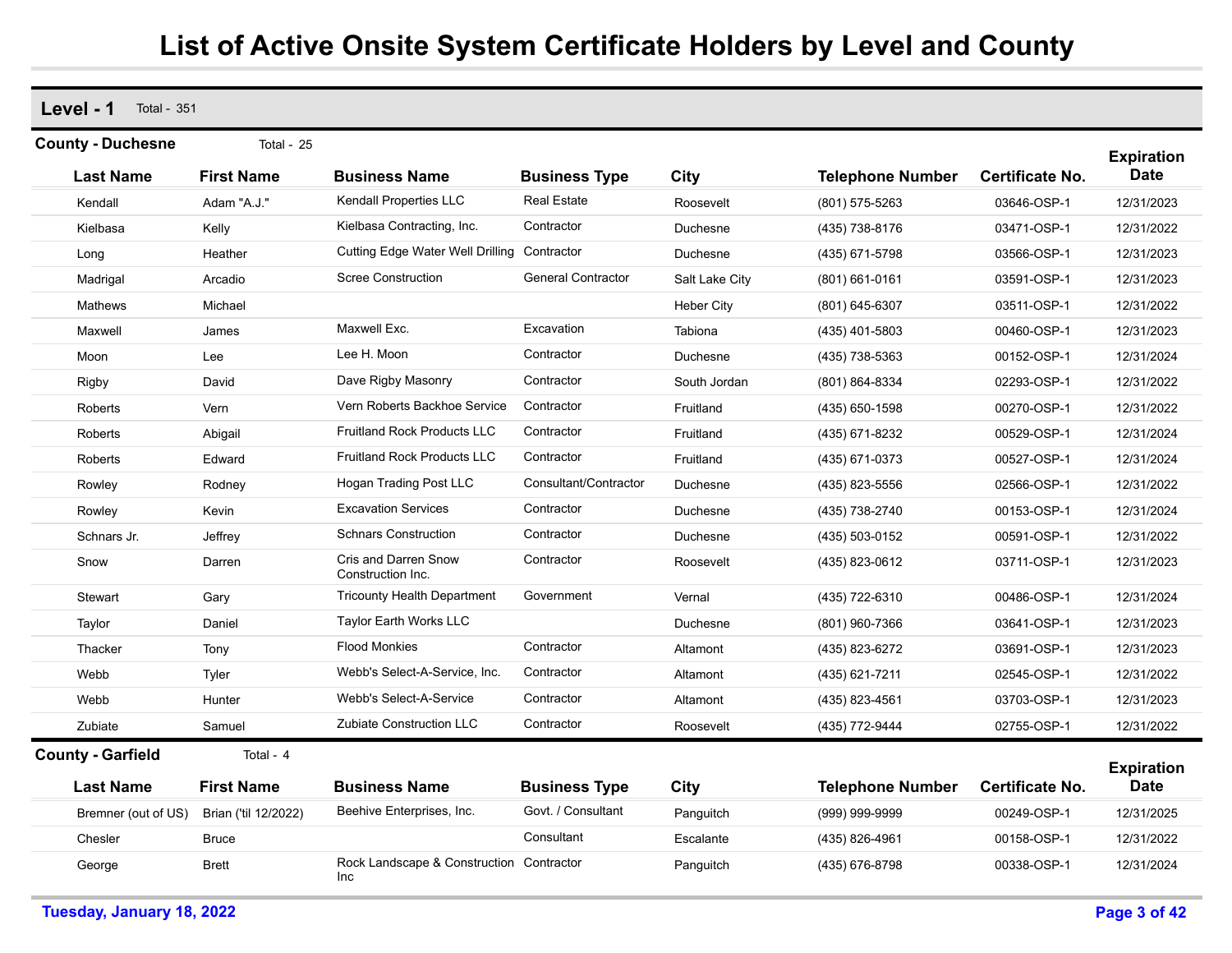| Level - 1<br><b>Total - 351</b> |                   |                                       |                      |                       |                         |                        |                                  |
|---------------------------------|-------------------|---------------------------------------|----------------------|-----------------------|-------------------------|------------------------|----------------------------------|
| <b>County - Garfield</b>        | Total - 4         |                                       |                      |                       |                         |                        | <b>Expiration</b>                |
| <b>Last Name</b>                | <b>First Name</b> | <b>Business Name</b>                  | <b>Business Type</b> | City                  | <b>Telephone Number</b> | Certificate No.        | <b>Date</b>                      |
| Miller                          | <b>Rick</b>       | Canyon Country Drilling LLC           | Contractor           | Panguitch             | (435) 616-2280          | 02790-OSP-1            | 12/31/2022                       |
| <b>County - Grand</b>           | Total - 1         |                                       |                      |                       |                         |                        |                                  |
| <b>Last Name</b>                | <b>First Name</b> | <b>Business Name</b>                  | <b>Business Type</b> | City                  | <b>Telephone Number</b> | Certificate No.        | <b>Expiration</b><br><b>Date</b> |
| Adams                           | Jeffrey           | TerraSophia LLC                       | Contractor           | Moab                  | $(415)$ 306-6618        | 03451-OSP-1            | 12/31/2024                       |
| <b>County - Grand</b>           | Total - 1         |                                       |                      |                       |                         |                        |                                  |
| <b>Last Name</b>                | <b>First Name</b> | <b>Business Name</b>                  | <b>Business Type</b> | City                  | <b>Telephone Number</b> | <b>Certificate No.</b> | <b>Expiration</b><br><b>Date</b> |
| Balaz Jr.                       | William           | <b>Tetra Tech</b>                     | Consultant           | <b>Grand Junction</b> | (970) 260-1655          | 00344-OSP-1            | 12/31/2022                       |
| <b>County - Grand</b>           | Total - 3         |                                       |                      |                       |                         |                        |                                  |
| <b>Last Name</b>                | <b>First Name</b> | <b>Business Name</b>                  | <b>Business Type</b> | City                  | <b>Telephone Number</b> | <b>Certificate No.</b> | <b>Expiration</b><br><b>Date</b> |
| Hall                            | Taylor            | Moab Geotechnical Group LLC           | Consultant           | Moab                  | (435) 210-8282          | 03731-OSP-1            | 12/31/2024                       |
| Rogers                          | Orion             | Southeastern Utah Health Dept.        | Government           | Moab                  | (801) 557-6978          | 02700-OSP-1            | 12/31/2022                       |
| Shew                            | Charles           | <b>SET Engineering</b>                | Consultant           | Moab                  | (970) 234-8418          | 03561-OSP-1            | 12/31/2023                       |
| <b>County - Iron</b>            | Total - 13        |                                       |                      |                       |                         |                        | <b>Expiration</b>                |
| <b>Last Name</b>                | <b>First Name</b> | <b>Business Name</b>                  | <b>Business Type</b> | City                  | <b>Telephone Number</b> | <b>Certificate No.</b> | <b>Date</b>                      |
| <b>Bulloch</b>                  | Daniel            | Bulloch Brothers Eng. Inc.            | Civil Engineering    | Cedar City            | (435) 592-2222          | 00242-OSP-1            | 12/31/2023                       |
| Carter                          | Newell "Brent"    | New Horizon Eng. & Surv.              | Surveyor             | Enoch                 | (435) 559-4104          | 00354-OSP-1            | 12/31/2022                       |
| Christensen                     | Mitchell          | Southwest Utah Public Health<br>Dept. | Government           | Cedar City            | (435) 865-5154          | 03579-OSP-1            | 12/31/2023                       |
| Cook                            | Jacob             |                                       |                      | Cedar City            | (435) 590-6345          | 03755-OSP-1            | 12/31/2024                       |
| Cook                            | Marvin            |                                       |                      | Cedar City            | $(435) 590 - 0000$      | 03757-OSP-1            | 12/31/2024                       |
| Cook                            | Adam              |                                       |                      | Cedar City            | (435) 590-3101          | 03753-OSP-1            | 12/31/2024                       |
| Corry                           | Robert            | Gem Engineering, Inc.                 | Engineering          | Cedar City            | (435) 867-6478          | 02135-OSP-1            | 12/31/2023                       |
| DeMille                         | Christen          | CD Consulting Engineers, Inc.         | Engineer             | Cedar City            | (435) 704-4405          | 03098-OSP-1            | 12/31/2022                       |
| Jorgenson                       | Jerry             | Southwest Utah Public Health<br>Dept. | Local Health Dept    | Cedar City            | (435) 865-5155          | 00112-OSP-1            | 12/31/2022                       |
| McDermott                       | Rob               | <b>RFM Excavating</b>                 | Contractor           | Parowan               | (425) 691-3440          | 03776-OSP-1            | 12/31/2024                       |
| Strand                          | Amelia            |                                       |                      | Cedar City            | (435) 865-5158          | 03661-OSP-1            | 12/31/2023                       |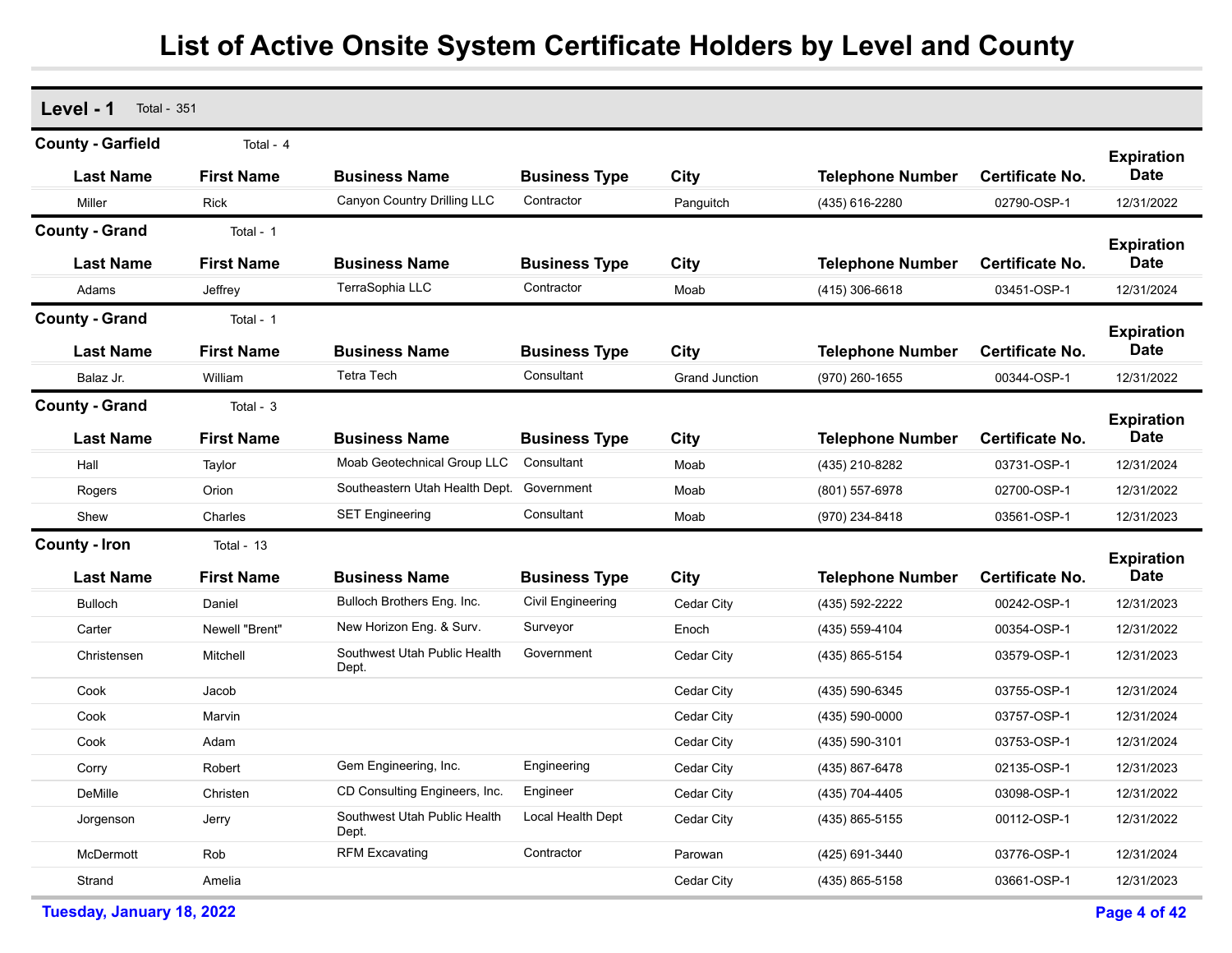| Level - 1<br><b>Total - 351</b>          |                                   |                                    |                           |                    |                         |                        |                                  |
|------------------------------------------|-----------------------------------|------------------------------------|---------------------------|--------------------|-------------------------|------------------------|----------------------------------|
| <b>County - Iron</b><br><b>Last Name</b> | Total - $13$<br><b>First Name</b> | <b>Business Name</b>               | <b>Business Type</b>      | City               | <b>Telephone Number</b> | <b>Certificate No.</b> | <b>Expiration</b><br><b>Date</b> |
| Watson                                   | Timothy                           | Watson Engineering Company<br>Inc. | Consultant                | Cedar City         | (435) 586-3004          | 02030-OSP-1            | 12/31/2022                       |
| Williams                                 | <b>Brett</b>                      | Ponderosa Construction             | Contractor                | Kanarraville       | (435) 691-5309          | 02112-OSP-1            | 12/31/2024                       |
| County - Juab                            | Total - 3                         |                                    |                           |                    |                         |                        |                                  |
| <b>Last Name</b>                         | <b>First Name</b>                 | <b>Business Name</b>               | <b>Business Type</b>      | City               | <b>Telephone Number</b> | <b>Certificate No.</b> | <b>Expiration</b><br><b>Date</b> |
| Dansie                                   | Jeffrey                           | <b>Bullet Construction</b>         | Contractor                | Nephi              | (435) 580-9025          | 00524-OSP-1            | 12/31/2022                       |
| White                                    | Joseph                            | White's Excavating, LLC            | Contractor                | Nephi              | (435) 623-0524          | 02771-OSP-1            | 12/31/2023                       |
| White                                    | Jerrel                            | White's Excavating, LLC            | Contractor                | Nephi              | (435) 623-0524          | 02770-OSP-1            | 12/31/2023                       |
| <b>County - Kane</b><br><b>Last Name</b> | Total - 14<br><b>First Name</b>   | <b>Business Name</b>               | <b>Business Type</b>      | City               | <b>Telephone Number</b> | <b>Certificate No.</b> | <b>Expiration</b><br><b>Date</b> |
| Avant                                    | Thomas                            | Iron Rock Engineering              | Engineering               | Kanab              | (435) 644-2031          | 00284-OSP-1            | 12/31/2023                       |
| <b>Battista</b>                          | <b>Bartholomew</b>                |                                    | <b>Facilities Manager</b> | Kanab              | (808) 348-9769          | 03481-OSP-1            | 12/31/2023                       |
| <b>Brinkerhoff</b>                       | Jarad                             | <b>Best Friends Animal Society</b> |                           | Kanab              | (435) 899-9508          | 03506-OSP-1            | 12/31/2023                       |
| <b>Brown</b>                             | James "Norris"                    | Norris Brown Construction          | Contractor                | Kanab              | (435) 689-0376          | 00314-OSP-1            | 12/31/2022                       |
| <b>Brown Vetere</b>                      | Sindi                             | <b>Action Sanitation</b>           | Service Provider          | Kanab              | (435) 899-1265          | 03081-OSP-1            | 12/31/2022                       |
| Eddy                                     | Charles                           |                                    |                           | Kanab              | (435) 899-9225          | 00563-OSP-1            | 12/31/2022                       |
| Heaton                                   | Christopher                       | Iron Rock Engineering              | Engineering               | Kanab              | (435) 899-0927          | 03496-OSP-1            | 12/31/2022                       |
| Kenner                                   | James                             | <b>Kenner Mountain Services</b>    | Contractor                | Duck Creek Village | (435) 616-3100          | 00231-OSP-1            | 12/31/2024                       |
| Mowbray                                  | Chandler                          |                                    | Consulting                | Kanab              | (435) 899-9884          | 03491-OSP-1            | 12/31/2022                       |
| Nelson                                   | Douglas                           |                                    | Consultant                | Duck Creek         | (435) 691-4919          | 00601-OSP-1            | 12/31/2022                       |
| Steed                                    | Milton                            |                                    |                           | Alton              | (435) 691-7609          | 00389-OSP-1            | 12/31/2022                       |
| Thebeau                                  | Douglas                           | <b>TC Engineering</b>              | Engineering               | Kanab              | (435) 644-2031          | 00362-OSP-1            | 12/31/2023                       |
| Thevenin                                 | Sandra                            | <b>Thevenin Environmental</b>      | Consulting                | Kanab              | (435) 767-1607          | 03443-OSP-1            | 12/31/2024                       |
| Villani                                  | Jim                               | <b>Mammoth Creek Excavation</b>    | Contractor                | North Las Vegas    | (702) 379-5524          | 03091-OSP-1            | 12/31/2022                       |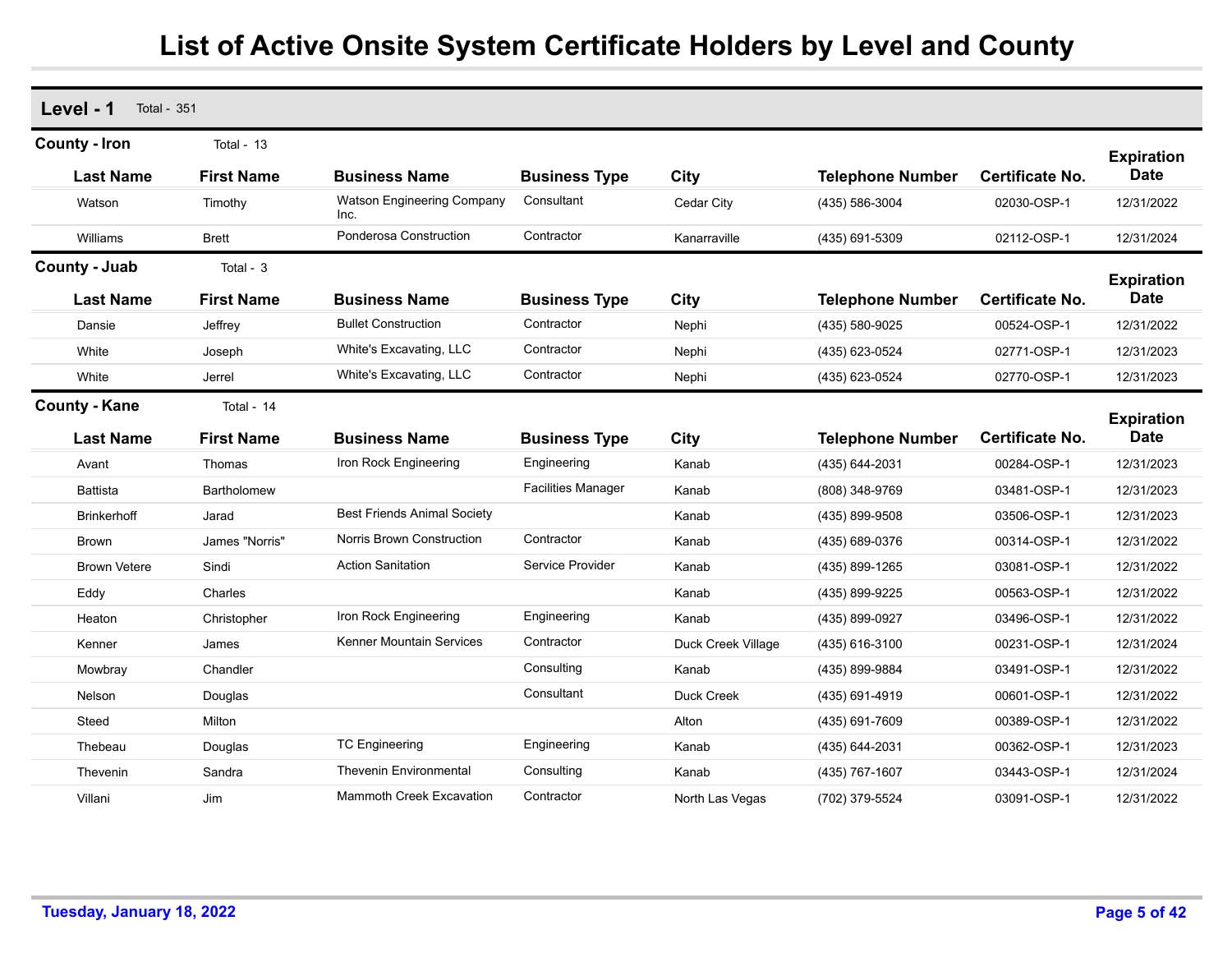| Level - 1<br><b>Total - 351</b> |                   |                                                              |                         |                    |                         |                        |                                  |
|---------------------------------|-------------------|--------------------------------------------------------------|-------------------------|--------------------|-------------------------|------------------------|----------------------------------|
| <b>County - Millard</b>         | Total - 5         |                                                              |                         |                    |                         |                        |                                  |
| <b>Last Name</b>                | <b>First Name</b> | <b>Business Name</b>                                         | <b>Business Type</b>    | City               | <b>Telephone Number</b> | <b>Certificate No.</b> | <b>Expiration</b><br><b>Date</b> |
| Anderson                        | Marion            | Marion R. Anderson                                           | Contractor              | Oak City           | (435) 864-7178          | 00251-OSP-1            | 12/31/2024                       |
| Coray                           | Benjamin          | Sunrise Engineering                                          | Consultant              | Fillmore           | (435) 253-2908          | 00393-OSP-1            | 12/31/2023                       |
| Dutson                          | Mel               | <b>Desert Mountain Contractors</b>                           | Contractor              | Delta              | (435) 979-2244          | 00104-OSP-1            | 12/31/2022                       |
| Jenkins                         | Wacey             | KJ Plumbing and Heating                                      | Contractor              | Delta              | (435) 864-2422          | 03231-OSP-1            | 12/31/2023                       |
| Shank                           | Richard "Russell" |                                                              | Construction            | Delta              | (435) 864-7380          | 00054-OSP-1            | 12/31/2023                       |
| <b>County - Morgan</b>          | Total - 2         |                                                              |                         |                    |                         |                        |                                  |
| <b>Last Name</b>                | <b>First Name</b> | <b>Business Name</b>                                         | <b>Business Type</b>    | City               | <b>Telephone Number</b> | Certificate No.        | <b>Expiration</b><br><b>Date</b> |
| Haslam                          | Roland            | Haslam Excavating                                            | Contractor              | Morgan             | (801) 829-3651          | 00483-OSP-1            | 12/31/2022                       |
| Holyoak                         | Jess              | Mountain Engineering                                         | Consulting              | Morgan             | (801) 791-6279          | 03026-OSP-1            | 12/31/2024                       |
| <b>County - Piute</b>           | Total - 1         |                                                              |                         |                    |                         |                        |                                  |
| <b>Last Name</b>                | <b>First Name</b> | <b>Business Name</b>                                         | <b>Business Type</b>    | City               | <b>Telephone Number</b> | <b>Certificate No.</b> | <b>Expiration</b><br><b>Date</b> |
| Perdue                          | Laura             | Utah County Health Department Government                     |                         | Provo              | (801) 851-7524          | 03736-OSP-1            | 12/31/2024                       |
| <b>County - Salt Lake</b>       | Total - 31        |                                                              |                         |                    |                         |                        |                                  |
| <b>Last Name</b>                | <b>First Name</b> | <b>Business Name</b>                                         | <b>Business Type</b>    | City               | <b>Telephone Number</b> | Certificate No.        | <b>Expiration</b><br><b>Date</b> |
| Atencio                         | Mark              | Hansen, Allen & Luce                                         | Consultant              | South Jordan       | (801) 330-8701          | 03151-OSP-1            | 12/31/2023                       |
| Ball                            | Curtis            | <b>CSMLLC</b>                                                | Consultant              | Sandy              | (801) 856-8671          | 02365-OSP-1            | 12/31/2022                       |
| Bean                            | Joshua            | Bowen, Collins & Assoc, Inc.                                 | Consultant / Engineer   | Sandy              | (801) 495-2224          | 02815-OSP-1            | 12/31/2022                       |
| <b>Beers</b>                    | Robert            | Utah DEQ - Division of Water<br>Quality                      | <b>State Government</b> | Salt Lake City     | (801) 536-4380          | 00116-OSP-1            | 12/31/2022                       |
| Blair                           | Ryan              | Salt Lake County Health Dept.                                | Government              | Murray             | $(385)$ 468-3912        | 03251-OSP-1            | 12/31/2023                       |
| <b>Bseiso</b>                   | Nathan            | Johanson Surveying                                           | Consultant              | Salt Lake City     | (801) 860-8240          | 02891-OSP-1            | 12/31/2023                       |
| DeGooyer                        | Joseph            | <b>Applied Geotechnical</b><br>Engineering Consultants, Inc. | Consultant              | Sandy              | (801) 651-5899          | 00214-OSP-1            | 12/31/2022                       |
| Dummer                          | Ryan              | <b>PEPG Consulting</b>                                       | Consultant              | Sandy              | (801) 783-6277          | 03237-OSP-1            | 12/31/2024                       |
| Foerster                        | Jason             | American Legacy Construction                                 | Contractor              | Cottonwood Heights | (801) 948-0848          | 03671-OSP-1            | 12/31/2023                       |
| Huber                           | Michael           | <b>GSH Geotechnical</b>                                      | Consultant              | Murray             | (801) 685-9190          | 00187-OSP-1            | 12/31/2022                       |
| Johanson                        | Carey             | Johanson Engineering                                         | Consultant              | Salt Lake City     | (801) 859-1862          | 02786-OSP-1            | 12/31/2023                       |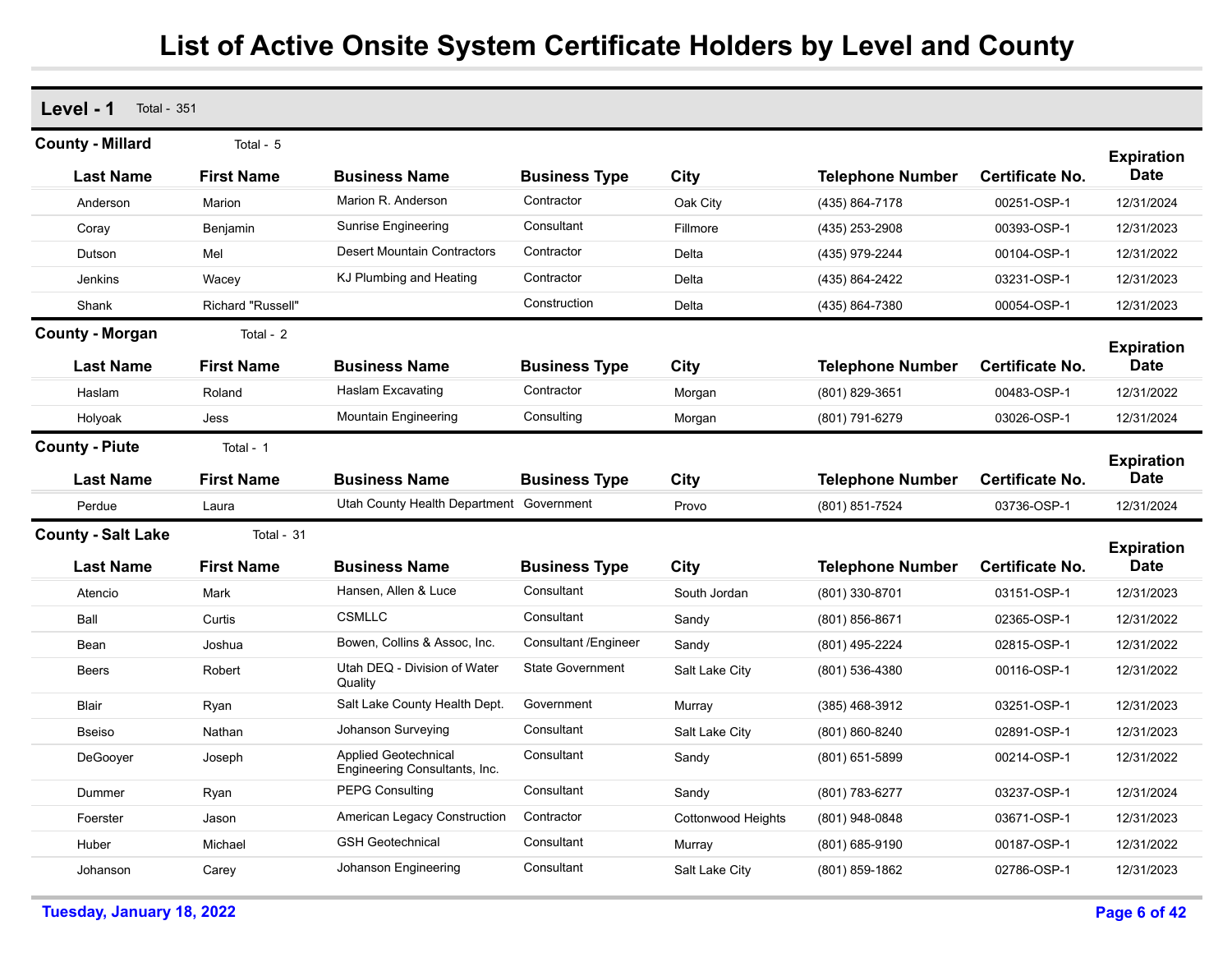**Level - 1** Total - 351

| <b>County - Salt Lake</b>     | Total - 31        |                                          |                            |                   |                         |                        |                                  |
|-------------------------------|-------------------|------------------------------------------|----------------------------|-------------------|-------------------------|------------------------|----------------------------------|
|                               |                   |                                          |                            |                   |                         |                        | <b>Expiration</b>                |
| <b>Last Name</b>              | <b>First Name</b> | <b>Business Name</b>                     | <b>Business Type</b>       | City              | <b>Telephone Number</b> | <b>Certificate No.</b> | <b>Date</b>                      |
| Johanson                      | Richard "Shane"   | Johanson Engineering                     | Consultant                 | Salt Lake City    | (801) 815-2541          | 02785-OSP-1            | 12/31/2022                       |
| Johnson                       | <b>Bradley</b>    | Salt Lake County Environmental<br>Health | Government                 | Murray            | (385) 228-7540          | 00551-OSP-1            | 12/31/2022                       |
| Kitchen                       | Ryan              | <b>PEPG Consulting</b>                   | Consultant                 | Sandy             | (801) 870-8814          | 02305-OSP-1            | 12/31/2023                       |
| Kopytkovskiy (Deceas Svetlana |                   |                                          | State Agency               | Salt Lake City    | (801) 536-4345          | 00618-OSP-1            | 12/31/2022                       |
| Ledbetter                     | Richard           | Salt Lake County Health Dept.            | Government                 | Murray            | $(385)$ 468-3900        | 03708-OSP-1            | 12/31/2024                       |
| Little                        | Ryan              | Gordon Geotechnical<br>Engineering       | Consultant                 | Salt Lake City    | (801) 327-9600          | 03576-OSP-1            | 12/31/2023                       |
| Lloyd                         | James             | Mountain Point Engineering               | Consultant                 | Draper            | (801) 450-5332          | 02260-OSP-1            | 12/31/2023                       |
| Mackey                        | John              | Division of Water Quality                | State Government           | Salt Lake City    | (801) 536-4347          | 02170-OSP-1            | 12/31/2023                       |
| Milligan                      | James             | Gilson Engineering                       | Consultant                 | Draper            | (801) 571-9414          | 00562-OSP-1            | 12/31/2023                       |
| Nebeker                       | Erik              | Salt Lake County Health Dept.            | LHD                        | Murray            | (801) 875-7784          | 03716-OSP-1            | 12/31/2023                       |
| Neville                       | Matthias          | Salt Lake Co. Env. Health                | Government                 | Murray            | (801) 699-4006          | 03781-OSP-1            | 12/31/2024                       |
| Nielsen                       | John "Lance"      | Hansen, Allen & Luce, Inc.               | Consultant                 | South Jordan      | (801) 808-4953          | 00428-OSP-1            | 12/31/2022                       |
| Osojnak                       | <b>Bruce</b>      |                                          | <b>Consulting Engineer</b> | <b>Bryce</b>      | (801) 859-2433          | 00356-OSP-1            | 12/31/2024                       |
| Renner                        | Charles "David"   | <b>Renner Construction</b>               | Contractor                 | Fruitland         | (801) 631-1510          | 03222-OSP-1            | 12/31/2023                       |
| Ryan                          | William           | Ryan Engineering, Inc.                   | Engineering                | <b>Heber City</b> | (801) 641-8482          | 02608-OSP-1            | 12/31/2024                       |
| Sandoval                      | Jordan            | <b>Sandoval Excavation LLC</b>           | Contractor                 | Sandy             | (541) 760-8070          | 03686-OSP-1            | 12/31/2023                       |
| Torres-George                 | Zachary           | Salt Lake County Health Dept.            | Regulatory                 | Murray            | (385) 468-3797          | 03321-OSP-1            | 12/31/2023                       |
| <b>Vickers</b>                | Jay "Randall"     | Meridian Engineering                     | <b>Consulting Engineer</b> | South Jordan      | (801) 569-1315          | 00554-OSP-1            | 12/31/2022                       |
| Wallace                       | Janae             | Utah Geological Survey                   | State UGS                  | Salt Lake City    | (801) 537-3387          | 00587-OSP-1            | 12/31/2022                       |
| Williams                      | Jared             | IGES, Inc.                               | Consultant                 | Draper            | (801) 450-2318          | 02266-OSP-1            | 12/31/2022                       |
| <b>County - San Juan</b>      | Total - 4         |                                          |                            |                   |                         |                        |                                  |
| <b>Last Name</b>              | <b>First Name</b> | <b>Business Name</b>                     | <b>Business Type</b>       | City              | <b>Telephone Number</b> | <b>Certificate No.</b> | <b>Expiration</b><br><b>Date</b> |
|                               | Samuel            | <b>L6 Enterprises</b>                    | Consultant                 | Monticello        | (801) 891-5513          | 02516-OSP-1            | 12/31/2022                       |
| Long                          |                   | San Juan Public Health                   | <b>Health Dept</b>         |                   |                         |                        |                                  |
| Meyer                         | <b>Rick</b>       |                                          |                            | Blanding          | (435) 359-0038          | 00082-OSP-1            | 12/31/2022                       |
| Nieves                        | Ronnie            | San Juan County Public Health            | Health Dept.               | Blanding          | (435) 979-4452          | 03501-OSP-1            | 12/31/2023                       |
| Redd                          | Johnathon         |                                          |                            | La Sal            | (435) 459-9144          | 03541-OSP-1            | 12/31/2022                       |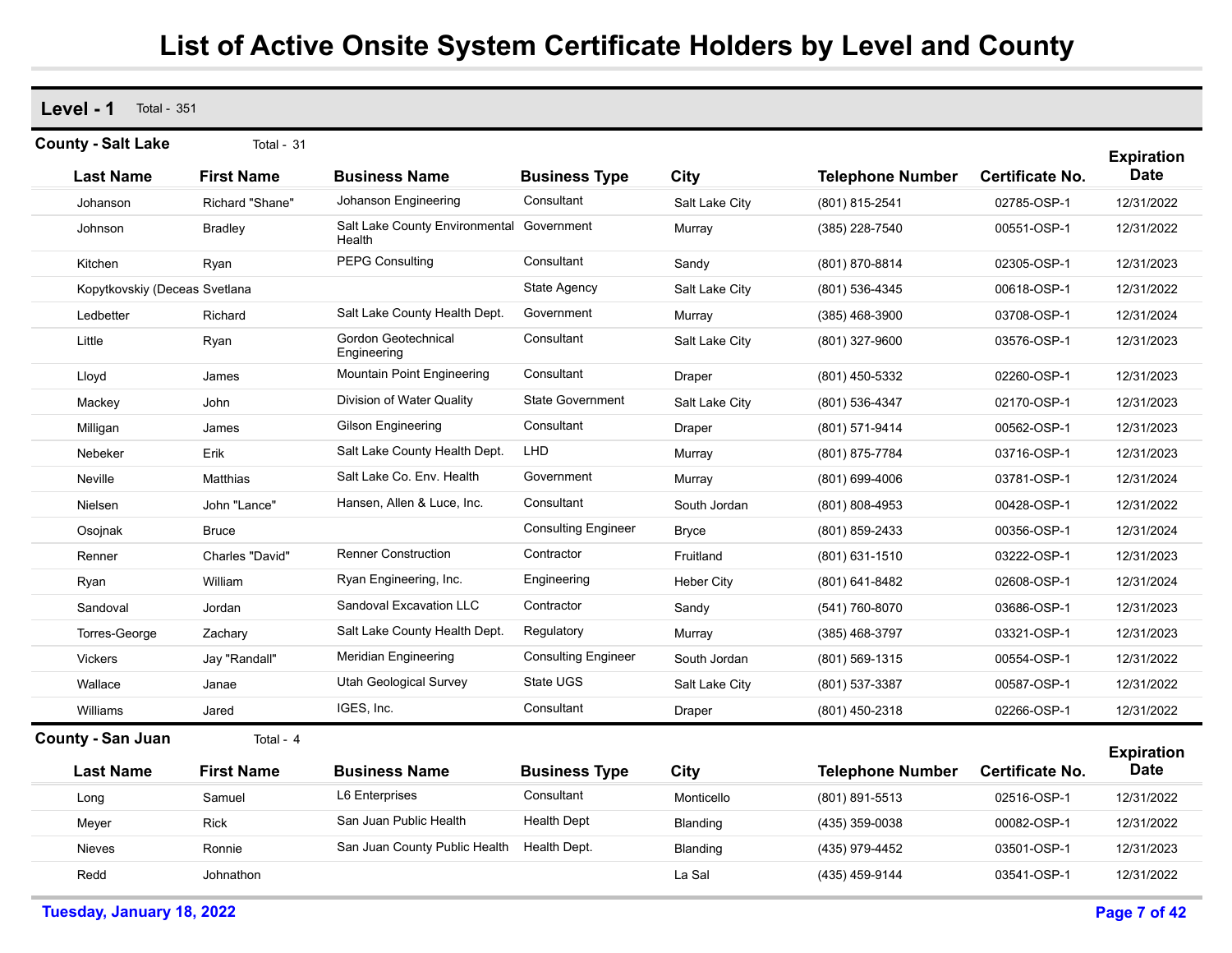**Level - 1** Total - 351 **Last Name First Name Business Name Business Type City Telephone Number County - Sanpete** Total - 16 **Expiration Certificate No. Date** Brotherson Scott Terry R. Brotherson Excavating, Inc. Construction Mt. Pleasant (435) 462-3954 00274-OSP-1 12/31/2022 Brotherson Braxton Terry R. Brotherson Excavating Mt. Pleasant (435) 851-7165 03791-OSP-1 12/31/2024 Brotherson Terry (TJ) Terry R. Brotherson Excavating Inc.Construction Mt. Pleasant (435) 469-0280 00607-OSP-1 12/31/2022 Christensen Brent Christensen Brothers Rock Contractor Fairview (435) 469-1214 00111-OSP-1 12/31/2022 Cox Kenneth MKJ Construction Contractor Fairview (435) 427-9299 02710-OSP-1 12/31/2024 Cox Iven "Branch" MKJ Construction LLC Contractor Fairview (435) 469-1369 00271-OSP-1 12/31/2022 Earl Chet Rocky Mountain Sidewalk Contractor Manti (801) 913-1072 03626-OSP-1 12/31/2023 Hatch Jason Central Utah Public Health Dept Health Dept. Mt. Pleasant (435) 462-2449 02004-OSP-1 12/31/2022 Ivory Wesley Wes Ivory Excavating Contractor Moroni (435) 469-1421 00124-OSP-1 12/31/2022 Johnson Steven "Brett" MKJ Construction Contractor Fairview (435) 427-9299 02725-OSP-1 12/31/2024 Kunz Jeffery Jeff Kunz Inc Consultant Mt. Pleasant (801) 380-9858 00391-OSP-1 12/31/2022 Monroe Bevan Consultant Gunnison (435) 201-9386 03336-OSP-1 12/31/2023 Parish Brad Parish Construction LLC Construction Mt. Pleasant (435) 469-0564 03441-OSP-1 12/31/2024 Shelley **Jade** Jade Terry R Brotherson Excavating, Inc. **Contractor** Mt. Pleasant (435) 462-5380 03765-OSP-1 12/31/2024 Shelley Doug Shelley Excavating Contractor Mt. Pleasant (435) 469-1113 00122-OSP-1 12/31/2022 Shelley Riley Shelley Excavating Contractor Mt. Pleasant (435) 469-0246 02541-OSP-1 12/31/2022 **Last Name First Name Business Name Business Type City Telephone Number County - Sevier** Total - 13 **Expiration Certificate No. Date** Andreason Derek D & D Contracting Contractor/Engineering Salina (435) 529-3995 02131-OSP-1 12/31/2023 Brazell Rodger Brazell Contracting llc. Contractor Salina (435) 201-9116 03683-OSP-1 12/31/2023 Breinholt Blaine Contractor Richfield (435) 896-6520 00005-OSP-1 12/31/2022 Chartier John Government Annabella (435) 559-1969 02103-OSP-1 12/31/2024 Grimlie Michael Richfield (435) 896-3791 02645-OSP-1 12/31/2024 Hanshaw James Half Price Water Heaters & **Softeners** Plumbing Contractor West Valley City (801) 834-3050 03788-OSP-1 12/31/2024 Harward Preston Riverstone Contractors Inc. Contractor Glenwood (435) 896-6264 03596-OSP-1 12/31/2023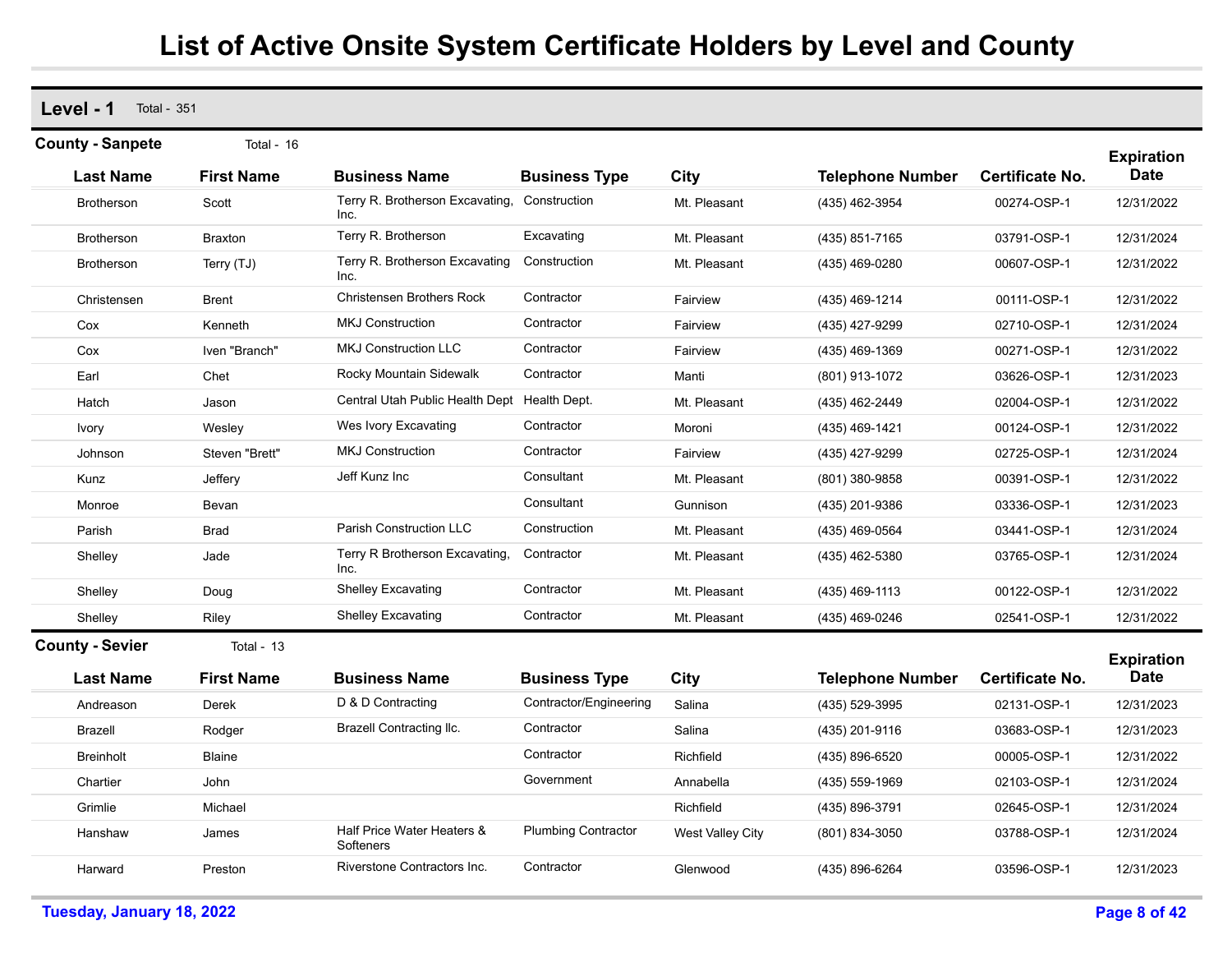| Level - 1<br><b>Total - 351</b> |                   |                                                     |                                  |             |                         |                        |                                  |
|---------------------------------|-------------------|-----------------------------------------------------|----------------------------------|-------------|-------------------------|------------------------|----------------------------------|
| <b>County - Sevier</b>          | Total - $13$      |                                                     |                                  |             |                         |                        | <b>Expiration</b>                |
| <b>Last Name</b>                | <b>First Name</b> | <b>Business Name</b>                                | <b>Business Type</b>             | City        | <b>Telephone Number</b> | <b>Certificate No.</b> | <b>Date</b>                      |
| Jensen                          | <b>Brandon</b>    | A&D Jensen Contractors                              | Contractor                       | Richfield   | (435) 896-4849          | 03631-OSP-1            | 12/31/2024                       |
| Jones                           | Thomas            | <b>Clear Creek Construction</b>                     | Contractor                       | Sevier      | (435) 201-4948          | 00210-OSP-1            | 12/31/2023                       |
| Larsen                          | Eric              | <b>Central Utah Public Health</b><br>Dept.          | Health Dept.                     | Richfield   | (435) 896-5451 x315     | 02670-OSP-1            | 12/31/2024                       |
| Olcott                          | Chanley           | Olcott & Sons Inc dba Septic<br>Solutions           | Contractor                       | Venice      | (435) 201-9662          | 02395-OSP-1            | 12/31/2023                       |
| Selin                           | Nathan            | Central UT Health Dept.                             | Government                       | Richfield   | (435) 896-5451          | 02855-OSP-1            | 12/31/2023                       |
| Spendlove                       | John              | Jones & DeMille Engineering,<br>Inc.                | Consultant                       | Richfield   | (435) 896-8266          | 00289-OSP-1            | 12/31/2024                       |
| <b>County - Summit</b>          | Total - $10$      |                                                     |                                  |             |                         |                        |                                  |
| <b>Last Name</b>                | <b>First Name</b> | <b>Business Name</b>                                | <b>Business Type</b>             | <b>City</b> | <b>Telephone Number</b> | <b>Certificate No.</b> | <b>Expiration</b><br><b>Date</b> |
| Bailey                          | Andrew            | Bluegrass Excavation Inc.                           | Contractor                       | Francis     | (435) 640-5676          | 00598-OSP-1            | 12/31/2022                       |
| <b>Brooks</b>                   | Nathan            | Summit County Health<br>Department                  | GOV                              | Park City   | (435) 333-1585          | 02355-OSP-1            | 12/31/2024                       |
| Gallo                           | Kelly             |                                                     | Government                       | Heber       | (435) 333-1541          | 03521-OSP-1            | 12/31/2022                       |
| Hale                            | Trevor            | Summit County Health<br>Department                  | <b>Local Government</b>          | Coalville   | (435) 336-3226          | 03446-OSP-1            | 12/31/2024                       |
| Johansson                       | Scott             | North Star Development/Alta<br>Excavating           | Contractor                       | Heber       | (435) 640-0546          | 00247-OSP-1            | 12/31/2023                       |
| Jones                           | Curtis            | <b>Extreme Excavating &amp;</b><br>Landscaping Inc. | Contractor                       | Park City   | (435) 649-8031          | 02605-OSP-1            | 12/31/2023                       |
| Martell                         | Hamilton          | <b>Martell Enterprise</b>                           | Contractor                       | Wanship     | (435) 659-9952          | 02830-OSP-1            | 12/31/2022                       |
| <b>McMullin</b>                 | Wayne             | McMullin Construction                               | <b>HVAC &amp; Septic Install</b> | Oakley      | (435) 724-0511          | 03413-OSP-1            | 12/31/2024                       |
| Pace                            | Rocky             | Summit County Health<br>Department                  | Government                       | Coalville   | (435) 336-3239          | 02825-OSP-1            | 12/31/2022                       |
| Potter                          | Janalee           | JR Environmental Inc.                               | Consultant                       | Coalville   | (435) 640-0337          | 02230-OSP-1            | 12/31/2023                       |
| <b>County - Summit</b>          | Total - 1         |                                                     |                                  |             |                         |                        | <b>Expiration</b>                |
| <b>Last Name</b>                | <b>First Name</b> | <b>Business Name</b>                                | <b>Business Type</b>             | City        | <b>Telephone Number</b> | <b>Certificate No.</b> | <b>Date</b>                      |
| Powell                          | Gareth            | <b>Forsgren Associates</b>                          | Consultant                       | Evanston    | (307) 780-7810          | 03426-OSP-1            | 12/31/2022                       |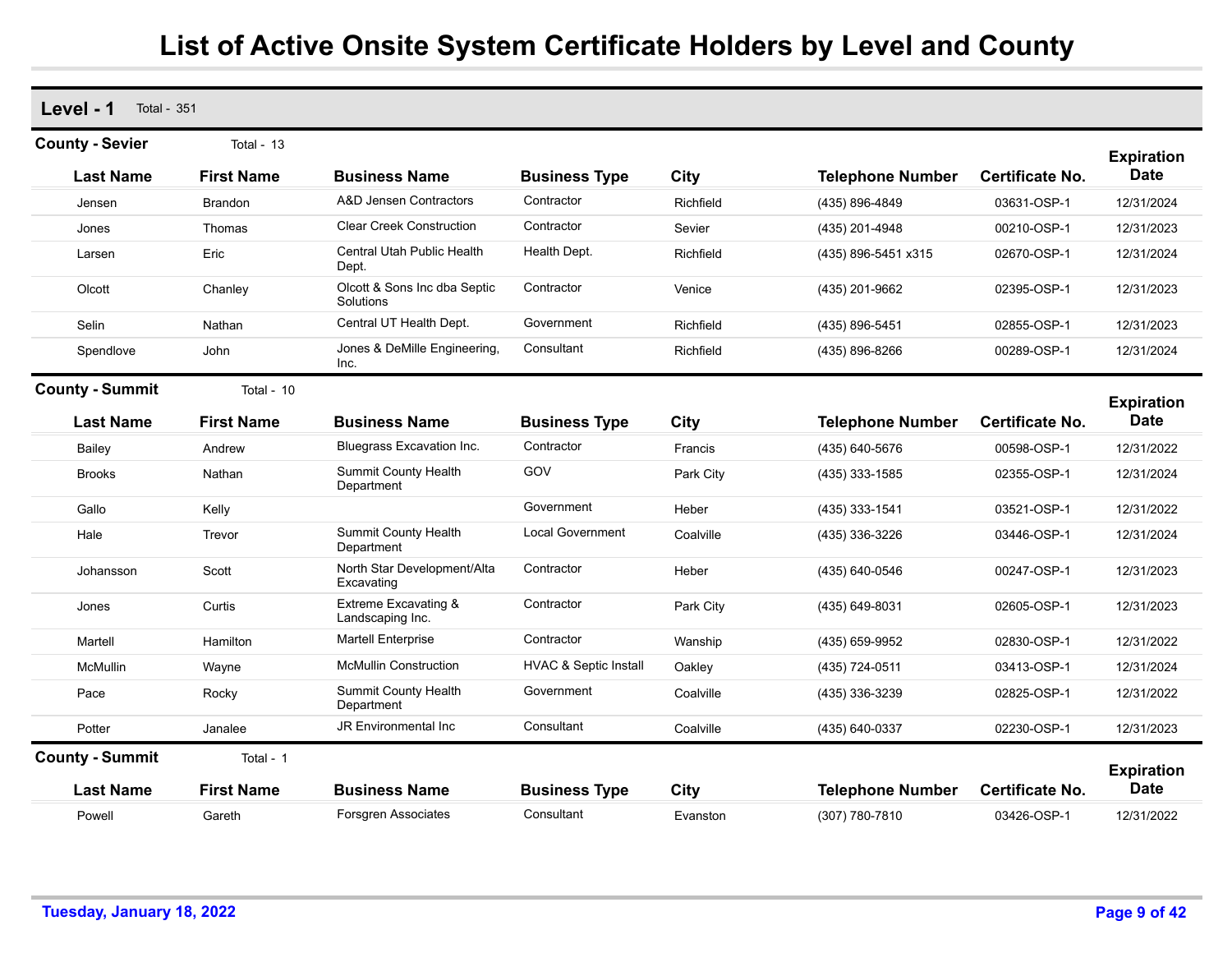| Level - 1<br><b>Total - 351</b> |                   |                                           |                      |             |                         |                        |                           |
|---------------------------------|-------------------|-------------------------------------------|----------------------|-------------|-------------------------|------------------------|---------------------------|
| <b>County - Summit</b>          | Total - 10        |                                           |                      |             |                         |                        | <b>Expiration</b>         |
| <b>Last Name</b>                | <b>First Name</b> | <b>Business Name</b>                      | <b>Business Type</b> | City        | <b>Telephone Number</b> | Certificate No.        | Date                      |
| Rasmussen                       | <b>Brett</b>      | Extreme Excavating &<br>Landscaping Inc   | Contractor           | Park City   | (435) 649-8031          | 00465-OSP-1            | 12/31/2023                |
| <b>Richins</b>                  | Melvin            | Amcast, LLC.                              | Contractor           | Coalville   | (435) 336-4344          | 02615-OSP-1            | 12/31/2023                |
| Rockhill                        | <b>Dirk</b>       | CDS, LLC                                  | Design / Consult     | Kamas       | (435) 640-2328          | 00433-OSP-1            | 12/31/2023                |
| Scow                            | Dann              | DANNSCO LLC                               | Contractor           | Wanship     | (435) 731-0622          | 03161-OSP-1            | 12/31/2022                |
| Scow                            | Todd              | Omega Designs LLC                         | Designer             | Wanship     | (435) 731-0947          | 03461-OSP-1            | 12/31/2024                |
| Sharry III                      | Augustine "Gus"   | <b>Canyon Engineering</b>                 | Consultant           | Park City   | (435) 640-7373          | 00422-OSP-1            | 12/31/2023                |
| Steffan                         | John              | Summit County Health Dept                 | Government           | Coalville   | (435) 336-3226          | 03416-OSP-1            | 12/31/2024                |
| Tholen                          | Jeffrey           | KBEarthWorx                               | Contractor           | Coalville   | (801) 673-6020          | 03761-OSP-1            | 12/31/2024                |
| Weller                          | Paul              | <b>Weller Excavation</b>                  | Contractor           | Kamas       | (801) 910-7816          | 02610-OSP-1            | 12/31/2023                |
| Woolstenhulme                   | Eric              | <b>Tycon Construction</b>                 | Contractor           | Oakley      | (435) 640-9250          | 03177-OSP-1            | 12/31/2022                |
| <b>County - Tooele</b>          | Total - 10        |                                           |                      |             |                         |                        | <b>Expiration</b>         |
| <b>Last Name</b>                | <b>First Name</b> | <b>Business Name</b>                      | <b>Business Type</b> | Citv        | <b>Telephone Number</b> | <b>Certificate No.</b> | Date                      |
| Gubler                          | Wickley           | Straight Edge, Inc.                       | Contractor           | Erda        | (435) 830-4848          | 02800-OSP-1            | 12/31/2022                |
| Jensen                          | Weston            | LeGrand Jensen Inc.                       | Contractor           | Tooele      | (435) 830-5958          | 02385-OSP-1            | 12/31/2023                |
| Knoblauch                       | Caleb             | <b>Tooele Valley Pumping</b>              | Contractor           | Erda        | (435) 840-6688          | 02966-OSP-1            | 12/31/2024                |
| Lems                            | Ynga              | Tooele County Health Dept.                | Regulator            | Tooele      | (435) 277-2454          | 03786-OSP-1            | 12/31/2024                |
| Loveless                        | Vernie            | Vern Loveless, P.E.                       | Consultant           | Grantsville | (435) 884-6218          | 00197-OSP-1            | 12/31/2024                |
| Mollard                         | Michael           | 2M Contracting, LLC                       | Contractor           | Tooele      | (801) 381-4613          | 02475-OSP-1            | 12/31/2024                |
| Palmer                          | Taylor            | <b>Tooele County Health</b><br>Department | Government           | Tooele      | (435) 277-2452          | 02986-OSP-1            | 12/31/2024                |
| Perkins                         | Gary              | <b>Straight Edge Excavating</b>           | Contractor           | Erda        | (435) 840-2091          | 03713-OSP-1            | 12/31/2024                |
| Slade                           | Bryan             | Tooele County Health Dept.                | Local Health Dept    | Tooele      | (435) 277-2440          | 00090-OSP-1            | 12/31/2022                |
| Tolbert                         | Wade              | Tooele County Health Dept                 | Local Health Dept    | Tooele      | (435) 277-2440          | 00439-OSP-1            | 12/31/2022                |
| <b>County - Uintah</b>          | Total - 21        |                                           |                      |             |                         |                        |                           |
| <b>Last Name</b>                | <b>First Name</b> | <b>Business Name</b>                      | <b>Business Type</b> | City        | <b>Telephone Number</b> | <b>Certificate No.</b> | <b>Expiration</b><br>Date |
| <b>Beavers</b>                  | Timothy           |                                           |                      | Vernal      | (801) 793-3075          | 00586-OSP-1            | 12/31/2022                |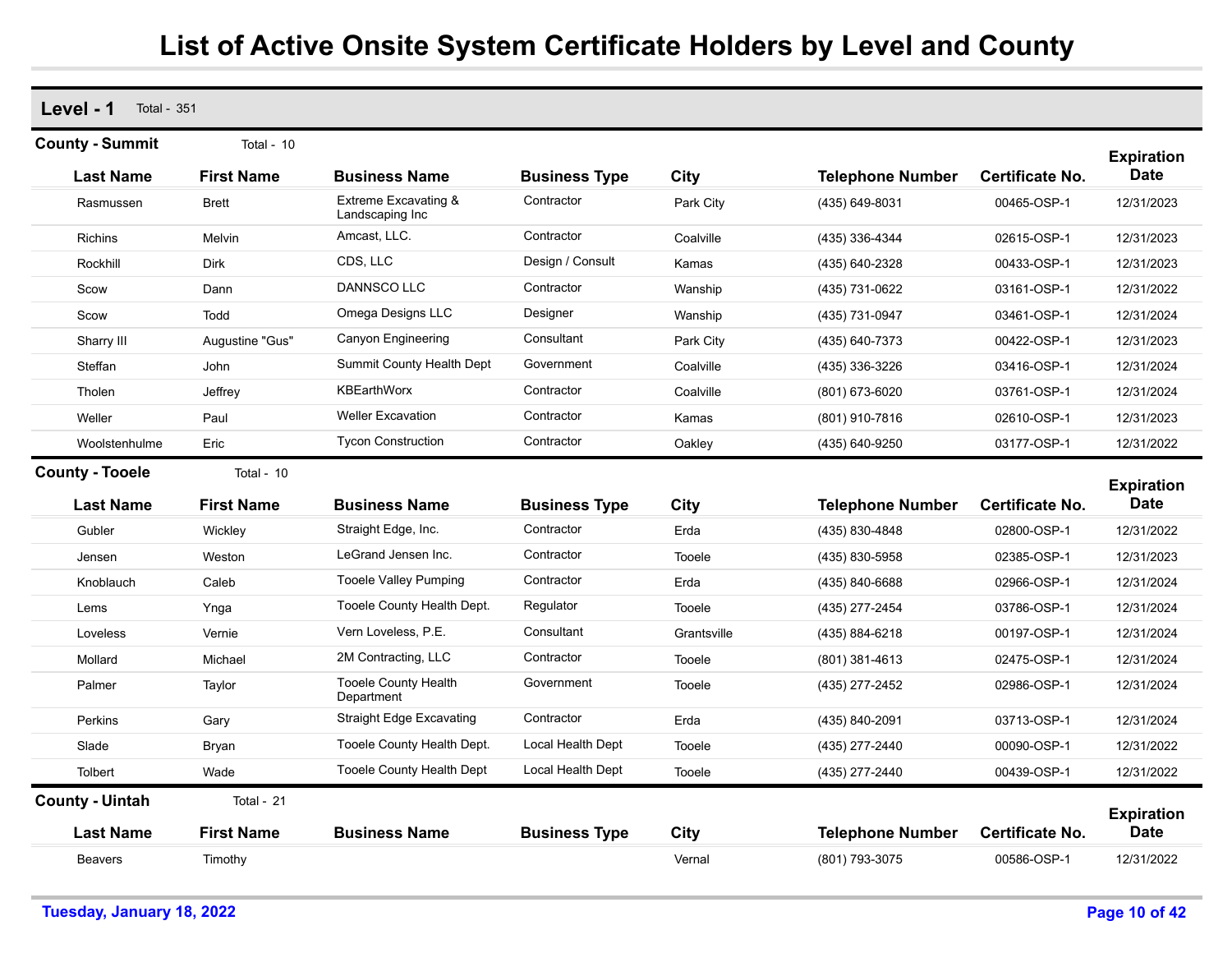**Level - 1** Total - 351 **Last Name First Name Business Name Business Type City Telephone Number County - Uintah** Total - 21 **Expiration Certificate No. Date** Blanchard Kristopher Consultant Lapoint (435) 828-2848 02326-OSP-1 12/31/2023 Brinkerhoff David Eagle Peak Engineering Engineering Vernal (303) 801-3915 03693-OSP-1 12/31/2023 Brown Darrin TriCounty Health Dept. Local Health Dept Vernal (435) 650-7150 00044-OSP-1 12/31/2022 Chadwick Matthew Indian Health Service Government Fort Duchesne (435) 722-5911 03531-OSP-1 12/31/2022 Cook Ryan Vernal (435) 790-4077 00515-OSP-1 12/31/2024 Dunn Michael TriCounty Health Department Government Vernal (801) 865-7106 03615-OSP-1 12/31/2023 Glazier Kimball Glazier Construction Contractor Vernal (435) 621-7079 02500-OSP-1 12/31/2022 Harlan Jason Harlan Excavating Contractor Vernal (435) 790-6401 02946-OSP-1 12/31/2023 Harlan John John Harlan Construction Contractor Vernal (435) 790-3150 00218-OSP-1 12/31/2024 Hicken Corey CS Trailers and Welding LLC Contractor Whiteerocks (385) 625-0012 03601-OSP-1 12/31/2023 Horrocks Ronald Blue Northern Constructors Inc. Vernal (435) 828-5316 03621-OSP-1 12/31/2023 Koons David TriCounty Health Department Government Vernal (435) 247-1165 03613-OSP-1 12/31/2023 Miller Cabe Miller Excavation Contractor Roosevelt (435) 823-4741 00126-OSP-1 12/31/2022 Mortenson Valton Consultant Vernal (435) 790-5989 00283-OSP-1 12/31/2024 Powell **Richard Basin Consulting & Services** Consultant Vernal (435) 790-9333 00448-OSP-1 12/31/2023 Richens David Contour Construction and Excav. Inc.**Contractor**  Ft. Duchesne (435) 640-0673 02102-OSP-1 12/31/2024 Timothy Jared Timothy Excavating Contractor Lapoint (801) 857-4351 00519-OSP-1 12/31/2022 Tomlinson Brownie Vernal (435) 790-5468 00069-OSP-1 12/31/2024 Valentine Lance Ashley National Forest, USFS Government Vernal (435) 790-5988 02120-OSP-1 12/31/2024 Weston David UELS, LLC Consultant Vernal (435) 789-1017 00227-OSP-1 12/31/2024 **Last Name First Name Business Name Business Type City Telephone Number County - Utah** Total - 32 **Expiration Certificate No. Date** Anderson Steven "Corey" Anderson Engineering Company Inc. **Consultant**  Saratoga Springs (801) 972-6222 02996-OSP-1 12/31/2024 Armstrong Jonathan "JB" Living in Sundance LLC Contractor Pleasant Grove (801) 717-7617 03066-OSP-1 12/31/2024 Atkinson Steven Atkinson's Affordable Septic Design **Consultant** Lehi (801) 836-1881 03211-OSP-1 12/31/2022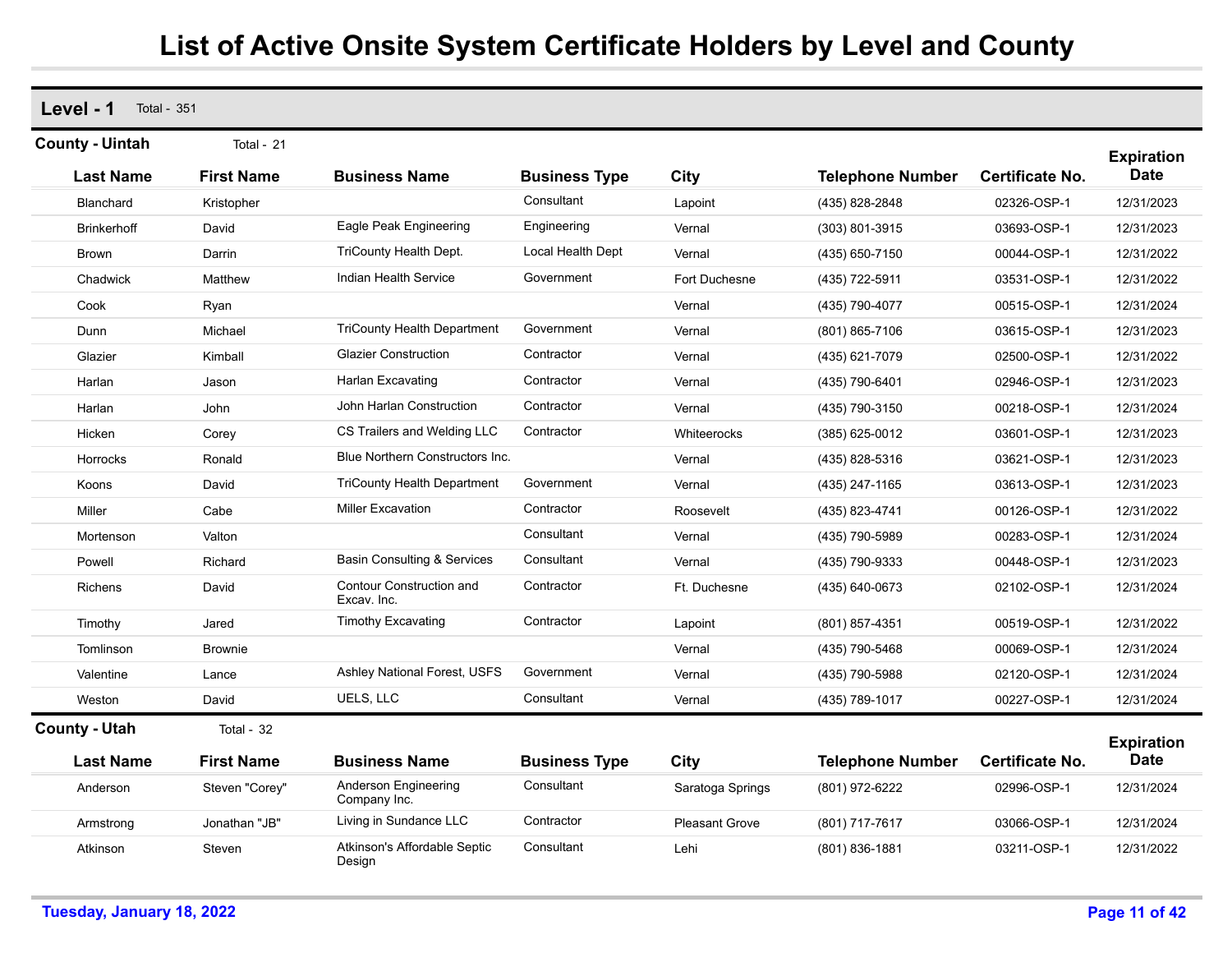| Level - 1<br><b>Total - 351</b> |                   |                                                 |                      |                  |                         |                        |                                  |
|---------------------------------|-------------------|-------------------------------------------------|----------------------|------------------|-------------------------|------------------------|----------------------------------|
| <b>County - Utah</b>            | Total - 32        |                                                 |                      |                  |                         |                        |                                  |
| <b>Last Name</b>                | <b>First Name</b> | <b>Business Name</b>                            | <b>Business Type</b> | City             | <b>Telephone Number</b> | <b>Certificate No.</b> | <b>Expiration</b><br><b>Date</b> |
| Bingham                         | Wyatt             | Utah Septic Design                              | Consultant           | Saratoga Springs | (801) 368-0244          | 03216-OSP-1            | 12/31/2022                       |
| <b>Bostock</b>                  | Craig             | Utah County Health Dept.                        | Government           | Provo            | (801) 851-7525          | 02530-OSP-1            | 12/31/2023                       |
| <b>Bostrom</b>                  | Michelle          | <b>CMT Engineering Laboratories</b>             | Consultant           | Vineyard         | (801) 718-0777          | 03516-OSP-1            | 12/31/2022                       |
| <b>Butler</b>                   | Aaron             | <b>Butler Excavation</b>                        | Excavation           | Payson           | (801) 787-5418          | 02865-OSP-1            | 12/31/2024                       |
| <b>Butler</b>                   | Ray               | <b>Butler Excavation</b>                        | Excavation           | Payson           | (801) 836-5986          | 02200-OSP-1            | 12/31/2022                       |
| Carlton                         | Mike              | <b>Wilding Engineering</b>                      | Consultant           | <b>Bluffdale</b> | (801) 553-8112          | 02775-OSP-1            | 12/31/2023                       |
| Cook                            | Cody              | Longridge Excavating, LLC                       | Contractor           | Cedar Fort       | (801) 380-3269          | 03518-OSP-1            | 12/31/2022                       |
| Coral                           | Emma              | <b>ECL Contractor</b>                           | Contractor           | Spanish Fork     | (801) 400-7024          | 03743-OSP-1            | 12/31/2023                       |
| Fowler                          | Jeremy            | <b>Bureau of Reclamation</b>                    | Government           | Provo            | (801) 360-5415          | 03656-OSP-1            | 12/31/2024                       |
| Garrett                         | Jason             | Utah County Health Department Local Health Dept |                      | Provo            | (801) 851-7525          | 00457-OSP-1            | 12/31/2024                       |
| Ikimau                          | Adam              | Zeus Septic Solutions                           | Contractor           | West Jordan      | (801) 450-2857          | 03668-OSP-1            | 12/31/2023                       |
| Keeran                          | Ryan              | <b>RSS</b>                                      | Consultant           | Spanish Fork     | (916) 585-4429          | 03361-OSP-1            | 12/31/2023                       |
| Klemetson                       | Stanley           | Klemetson Engineering, LLC                      | Consultant           | Orem             | (801) 368-6476          | 00592-OSP-1            | 12/31/2023                       |
| Lance                           | Alexander         | Utah County Health Department                   | Regulator            | Provo            | (801) 851-7073          | 03769-OSP-1            | 12/31/2024                       |
| Lapin                           | Jeremy            |                                                 |                      | Draper           | (801) 694-8829          | 02609-OSP-1            | 12/31/2023                       |
| Loveland                        | Steven            | <b>RB&amp;G Engineering</b>                     | Consultant           | Provo            | (801) 374-5771          | 03175-OSP-1            | 12/31/2022                       |
| Manning                         | Hannah            | Utah County Health Department Local Government  |                      | Provo            | (602) 677-7955          | 03767-OSP-1            | 12/31/2024                       |
| Marrott                         | R. "Colby"        | Western Utility Co.                             | Contractor           | Spanish Fork     | (801) 602-8489          | 03386-OSP-1            | 12/31/2024                       |
| McKinnon                        | Will              | <b>McKinnon Ventures</b>                        | Consultant           | Benjamin         | (801) 319-2996          | 03271-OSP-1            | 12/31/2023                       |
| Nabuco                          | Paulo             |                                                 |                      | Provo            | (801) 420-6444          | 02861-OSP-1            | 12/31/2023                       |
| Oldroyd                         | Jared             | <b>JWO Engineering, PLLC</b>                    | Consultant           | Provo            | (801) 828-7805          | 03001-OSP-1            | 12/31/2024                       |
| Ottesen                         | Mark              |                                                 | Consultant           | Spanish Fork     | (801) 830-4419          | 03331-OSP-1            | 12/31/2023                       |
| Peterson                        | Riley             | <b>Utah County Environmental</b><br>Health      | Government           | Provo            | (801) 851-7504          | 03746-OSP-1            | 12/31/2024                       |
| Price                           | Ronald            | Ron Price Excavating                            | Excavating           | Payson           | (801) 376-2951          | 02695-OSP-1            | 12/31/2024                       |
| Rasmussen                       | <b>Drew</b>       | Utah County Health Dept.                        | Health Dept.         | Provo            | (801) 851-7503          | 03071-OSP-1            | 12/31/2022                       |
| Sorensen                        | <b>Brian</b>      | L & M Construction &<br>Excavating              | Contractor           | Spanish Fork     | (801) 372-0762          | 02268-OSP-1            | 12/31/2023                       |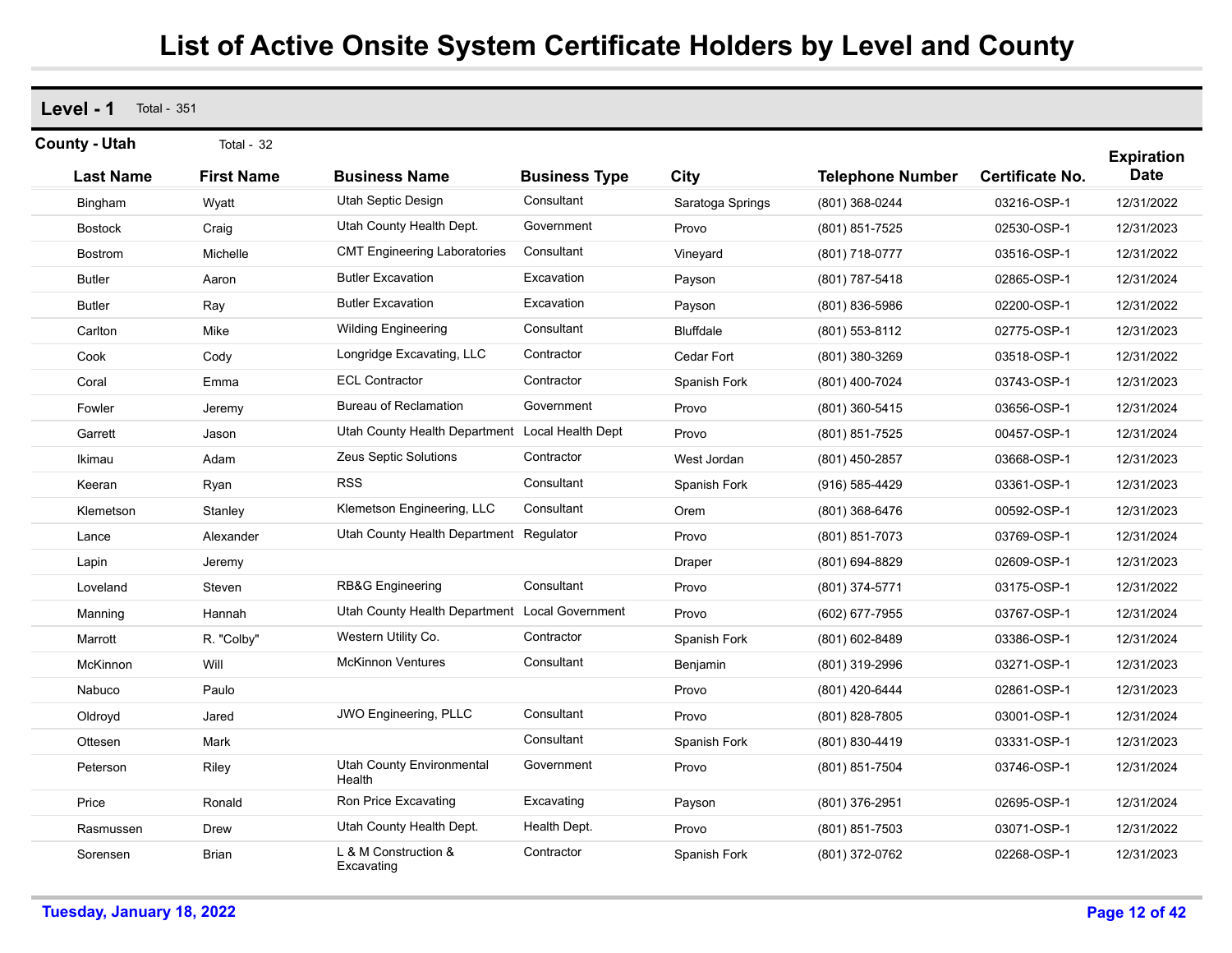| Level - 1<br><b>Total - 351</b> |                   |                                                 |                           |                       |                         |                        |                                  |
|---------------------------------|-------------------|-------------------------------------------------|---------------------------|-----------------------|-------------------------|------------------------|----------------------------------|
| <b>County - Utah</b>            | Total - 32        |                                                 |                           |                       |                         |                        |                                  |
| <b>Last Name</b>                | <b>First Name</b> | <b>Business Name</b>                            | <b>Business Type</b>      | City                  | <b>Telephone Number</b> | Certificate No.        | <b>Expiration</b><br>Date        |
| Swensen                         | Daymon            | Utah County Health Department Government        |                           | Provo                 | (801) 851-7525          | 02750-OSP-1            | 12/31/2023                       |
| Williams                        | Savanah           | Utah County Health Department Health Department |                           | Provo                 | (801) 851-7077          | 03751-OSP-1            | 12/31/2024                       |
| Wilson                          | Tyler             | T. Wilson Customs, LLC                          | Contractor                | <b>Pleasant Grove</b> | (801) 310-5633          | 03586-OSP-1            | 12/31/2023                       |
| <b>County - Wasatch</b>         | Total - 15        |                                                 |                           |                       |                         |                        | <b>Expiration</b>                |
| <b>Last Name</b>                | <b>First Name</b> | <b>Business Name</b>                            | <b>Business Type</b>      | City                  | <b>Telephone Number</b> | <b>Certificate No.</b> | <b>Date</b>                      |
| Allen                           | Clint             | Allen Construction & Excavation Contractor      |                           | Wallsburg             | (435) 671-3265          | 00267-OSP-1            | 12/31/2024                       |
| Christian                       | Don               | <b>DAB Concrete</b>                             | Construction              | Heber                 | (435) 731-0966          | 00221-OSP-1            | 12/31/2023                       |
| Christian                       | Donnie            | Donnie Christian Construction                   | Construction              | <b>Heber City</b>     | (435) 731-0966          | 03173-OSP-1            | 12/31/2022                       |
| Copfer                          | Torrey            | <b>EPIC Engineering</b>                         | Consultant                | Heber City            | (801) 471-3395          | 02731-OSP-1            | 12/31/2023                       |
| Forbush                         | <b>Nick</b>       | Millstream Equipment                            | Contractor                | Midway                | (801) 473-6802          | 03121-OSP-1            | 12/31/2022                       |
| Giese                           | David             | Dirt Dawgs, LLC                                 | Contractor                | Midway                | (435) 671-0994          | 02880-OSP-1            | 12/31/2023                       |
| Hansen                          | S. "Ross"         | SR Hansen Engineering Inc.                      | Consultant                | <b>Heber City</b>     | (435) 654-9911          | 00236-OSP-1            | 12/31/2022                       |
| Healey                          | Gary              | Gary Healey Design                              | Consultant/Designer       | Highland              | (801) 380-5848          | 03676-OSP-1            | 12/31/2023                       |
| Lance                           | Diana             | Lance Excavating Inc                            | Contractor                | Heber                 | (435) 654-3558          | 00050-OSP-1            | 12/31/2022                       |
| Myers                           | <b>Brian</b>      | <b>BTM Construction LLC</b>                     | Contractor                | <b>Heber City</b>     | (801) 369-6725          | 00545-OSP-1            | 12/31/2022                       |
| Petersen                        | Trent             | Aspen Custom Homes LLC                          | Contractor                | Heber City            | $(307)$ 248-0256        | 03051-OSP-1            | 12/31/2022                       |
| Richardson                      | Tracy             | Wasatch County Health Dept                      | Government                | <b>Heber City</b>     | (435) 671-1633          | 00047-OSP-1            | 12/31/2024                       |
| Ryan                            | Kay               | Ryan Engineering Inc.                           | Civil Engineering         | <b>Heber City</b>     | (801) 647-0053          | 02675-OSP-1            | 12/31/2024                       |
| Ulibarri                        | Adrian            | LongHorn General Contractors                    | <b>General Contractor</b> | Heber                 | $(801)$ 682-9621        | 03681-OSP-1            | 12/31/2023                       |
| Witt                            | Benjamin          | <b>Alternative Onsite Solutions</b>             | Contractor                | <b>Heber City</b>     | (801) 380-0103          | 00534-OSP-1            | 12/31/2023                       |
| <b>County - Washington</b>      | Total - 5         |                                                 |                           |                       |                         |                        |                                  |
| <b>Last Name</b>                | <b>First Name</b> | <b>Business Name</b>                            | <b>Business Type</b>      | City                  | <b>Telephone Number</b> | Certificate No.        | <b>Expiration</b><br><b>Date</b> |
| Anderson                        | John              | Landmark Testing and<br>Engineering             | Consultant                | St. George            | (435) 986-0566          | 03381-OSP-1            | 12/31/2023                       |
| <b>Black</b>                    | David             | Rosenberg Associates                            | Engineering               | St. George            | (435) 673-8586          | 00233-OSP-1            | 12/31/2023                       |
| <b>Butler</b>                   | Donald            | Western River Development Inc Contractor        |                           | Virgin                | (435) 668-1000          | 00425-OSP-1            | 12/31/2023                       |
| Cazier                          | John              | St. George City Water Services                  | Municipality              | St. George            | (435) 705-0017          | 03551-OSP-1            | 12/31/2023                       |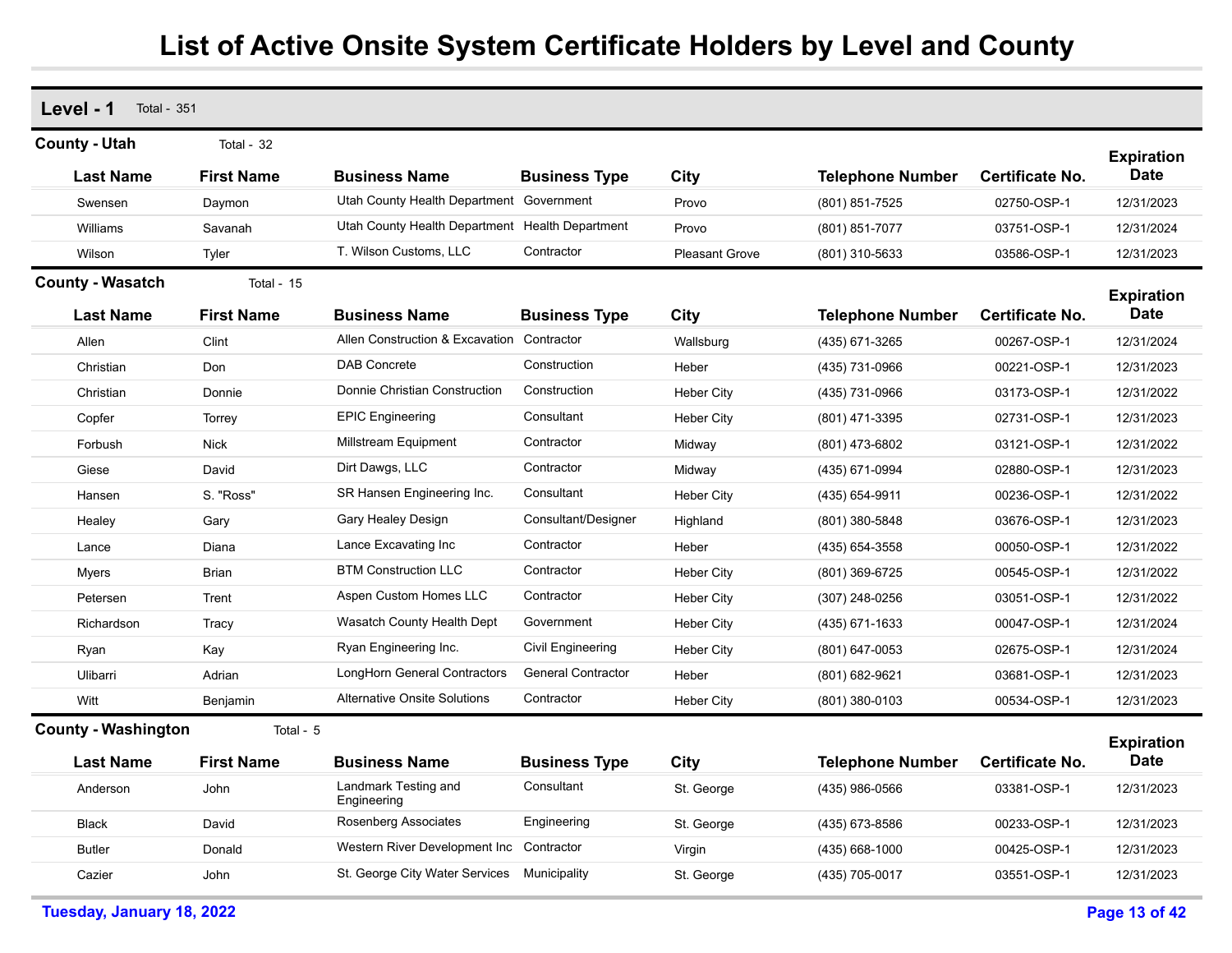| Level - 1<br><b>Total - 351</b> |                   |                                                               |                               |               |                         |                        |                                  |
|---------------------------------|-------------------|---------------------------------------------------------------|-------------------------------|---------------|-------------------------|------------------------|----------------------------------|
| <b>County - Washington</b>      | Total - 5         |                                                               |                               |               |                         |                        |                                  |
| <b>Last Name</b>                | <b>First Name</b> | <b>Business Name</b>                                          | <b>Business Type</b>          | City          | <b>Telephone Number</b> | <b>Certificate No.</b> | <b>Expiration</b><br><b>Date</b> |
| Coffey                          | Chad              | Landmark Testing adn<br>Engineering                           | Consultant                    | St. George    | (435) 986-0566          | 03623-OSP-1            | 12/31/2023                       |
| <b>County - Washington</b>      | Total - 1         |                                                               |                               |               |                         |                        |                                  |
| <b>Last Name</b>                | <b>First Name</b> | <b>Business Name</b>                                          | <b>Business Type</b>          | City          | <b>Telephone Number</b> | <b>Certificate No.</b> | <b>Expiration</b><br><b>Date</b> |
| Cooke                           | <b>Nicholas</b>   |                                                               |                               | Colorado City | (928) 640-7708          | 03494-OSP-1            | 12/31/2022                       |
| <b>County - Washington</b>      | Total - 26        |                                                               |                               |               |                         |                        |                                  |
| <b>Last Name</b>                | <b>First Name</b> | <b>Business Name</b>                                          | <b>Business Type</b>          | City          | <b>Telephone Number</b> | <b>Certificate No.</b> | <b>Expiration</b><br><b>Date</b> |
| DeCastro                        | Arnold            | <b>Applied Geotechnical</b><br><b>Engineering Consultants</b> | Consultant                    | St. George    | (435) 680-6875          | 00173-OSP-1            | 12/31/2024                       |
| Dutson                          | Christopher       | Geotechnical Testing Services,<br>Inc.                        | Engineer                      | St. George    | (435) 628-9536          | 03287-OSP-1            | 12/31/2022                       |
| Erickson                        | Jacob             | <b>AGEC</b>                                                   | <b>Engineering Consultant</b> | St. George    | (435) 773-8971          | 02735-OSP-1            | 12/31/2024                       |
| Frei                            | Klinton           | Southwest Utah Public Health<br>Dept.                         | Local Health Dept.            | St. George    | (435) 986-2541          | 02050-OSP-1            | 12/31/2022                       |
| Gardner                         | Carson            | <b>GTS</b>                                                    | Engineering                   | St. George    | (435) 628-9536          | 03086-OSP-1            | 12/31/2022                       |
| Hess                            | Lindsey           | <b>AGEC</b>                                                   | Consultant                    | St. George    | (435) 673-6850          | 03723-OSP-1            | 12/31/2024                       |
| Johnson                         | Dale              | Washington Co. Water Cons.<br>Dist.                           | <b>Water District</b>         | Hurricane     | (435) 275-5721          | 03046-OSP-1            | 12/31/2022                       |
| Kamlowsky                       | Steve             | <b>Brown Consulting Engineers</b>                             | Consultant                    | St. George    | (435) 628-4700          | 03701-OSP-1            | 12/31/2023                       |
| Kayser                          | George            | Southwest Utah Public Health<br>Dept.                         | Government                    | Saint George  | (435) 986-2597          | 03486-OSP-1            | 12/31/2022                       |
| Leavitt                         | Mason             | Washington Co. Water Cons.<br>Dist.                           | Utility                       | St. George    | (435) 669-3812          | 02335-OSP-1            | 12/31/2022                       |
| Murphy                          | Logan             | Ash Creek SSD                                                 | Government                    | Hurricane     | (435) 632-2942          | 03201-OSP-1            | 12/31/2022                       |
| Nelson                          | Kent              | Landmark Testing and<br>Engineering                           | Consultant                    | St. George    | (435) 986-0566          | 02941-OSP-1            | 12/31/2023                       |
| <b>New</b>                      | Roger             | <b>New Enterprise LLC</b>                                     | Consultant                    | Leeds         | (435) 632-2833          | 00027-OSP-1            | 12/31/2022                       |
| Poulsen                         | Joshua            | Southwest Utah Public Health<br>Dept.                         | Government                    | St. George    | (435) 986-2581          | 02906-OSP-1            | 12/31/2023                       |
| Pratt                           | Gerold            | Pratt Engineering, P.C.                                       | Engineering                   | Hurricane     | (435) 635-2329          | 00269-OSP-1            | 12/31/2022                       |
| Prax                            | Teri              | Southwest Utah Public Health<br>Dept.                         | Health Dept.                  | St. George    | (435) 986-2583          | 03351-OSP-1            | 12/31/2024                       |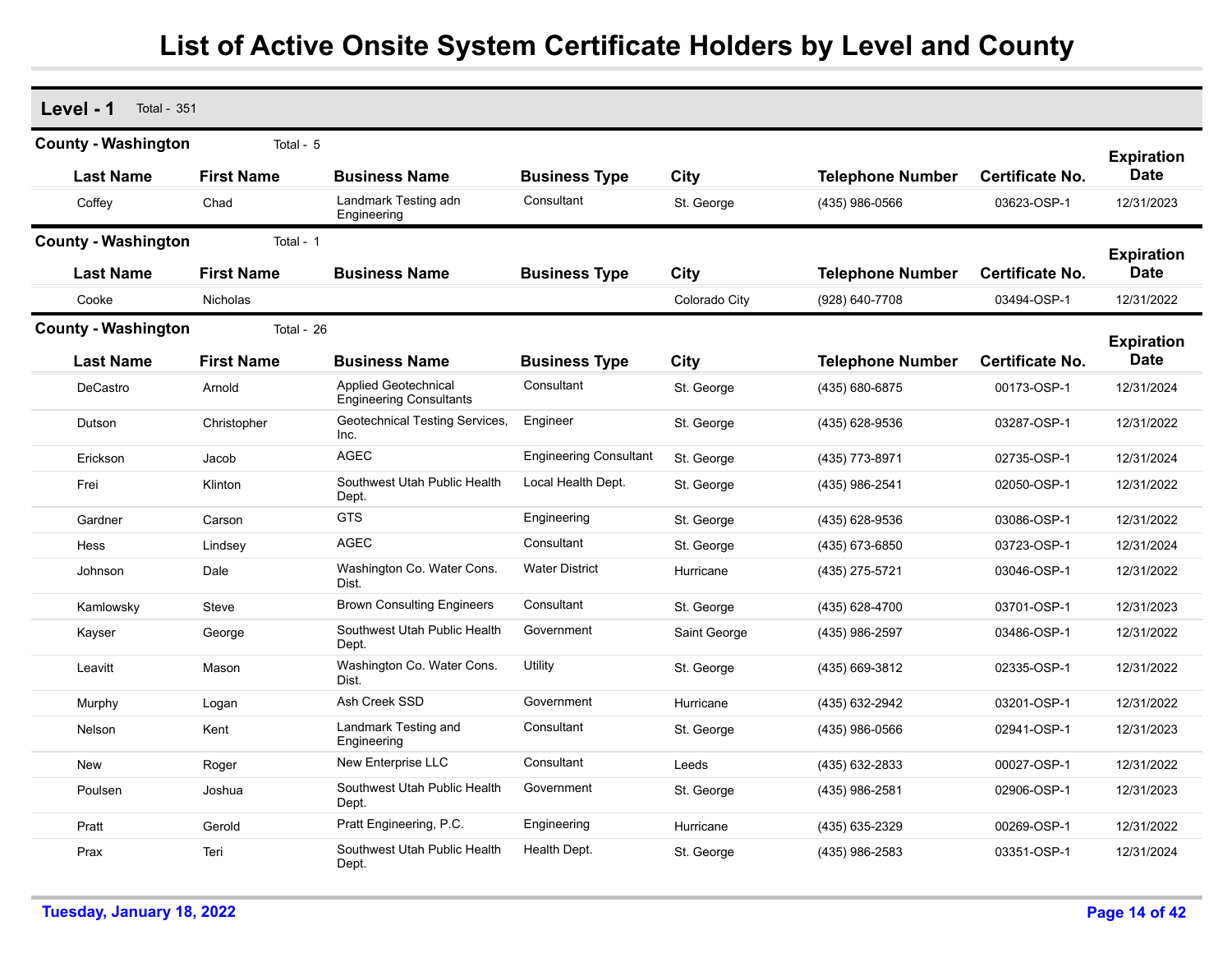**Level - 1** Total - 351

| <b>County - Washington</b> | Total - 26        |                                                               |                       |                 |                         |                        | <b>Expiration</b>                |
|----------------------------|-------------------|---------------------------------------------------------------|-----------------------|-----------------|-------------------------|------------------------|----------------------------------|
| <b>Last Name</b>           | <b>First Name</b> | <b>Business Name</b>                                          | <b>Business Type</b>  | City            | <b>Telephone Number</b> | Certificate No.        | <b>Date</b>                      |
| Rasmussen                  | Karl              | ProValue Engineering                                          | Engineering           | Hurricane       | (435) 668-8307          | 00565-OSP-1            | 12/31/2022                       |
| Roberts                    | Jeremy            | Southwest Utah Public Health<br>Dept.                         | Local Health Dept     | St. George      | (435) 986-2582          | 00442-OSP-1            | 12/31/2024                       |
| Sterner                    | Shallen           | Southwest Utah Public Health<br>Dept.                         | <b>Health Dept</b>    | St. George      | (435) 986-2584          | 02630-OSP-1            | 12/31/2023                       |
| Stevens                    | Randy             |                                                               |                       | Leeds           | (435) 680-5407          | 03096-OSP-1            | 12/31/2022                       |
| Thompson                   | James             | Rosenberg Associates                                          | Engineer              | St. George      | (435) 673-8586          | 03636-OSP-1            | 12/31/2023                       |
| Wahls                      | Anthony           | Kolob Construction & Produce<br><b>LLC</b>                    | Contractor            | New Harmony     | (435) 669-7486          | 03307-OSP-1            | 12/31/2023                       |
| Wells                      | Steven            | Landmark Testing &<br>Engineering                             | Consultant            | St. George      | (435) 703-1161          | 03401-OSP-1            | 12/31/2024                       |
| Wright                     | J. Paul           |                                                               | DEQ District Eng.     | Central         | (435) 680-0163          | 02520-OSP-1            | 12/31/2024                       |
| Zaleski                    | Joseph            | <b>Applied Geotechnical</b><br><b>Engineering Consultants</b> | Consultant            | St. George      | (435) 609-6023          | 03292-OSP-1            | 12/31/2023                       |
| Zitting                    | <b>Brian</b>      | Canaan Peaks Engineering                                      | Consultant            | Hildale         | (435) 467-1069          | 00351-OSP-1            | 12/31/2022                       |
| <b>County - Wayne</b>      | Total - 5         |                                                               |                       |                 |                         |                        |                                  |
| <b>Last Name</b>           | <b>First Name</b> | <b>Business Name</b>                                          | <b>Business Type</b>  | City            | <b>Telephone Number</b> | <b>Certificate No.</b> | <b>Expiration</b><br><b>Date</b> |
| Jackson                    | Rhett             | Jackson Excavation, Inc.                                      | Excavation            | <b>Bicknell</b> | (435) 425-3354          | 02928-OSP-1            | 12/31/2023                       |
| Jackson                    | Terry "Kirk"      | Jackson Excavation / Bull Head<br>Sand & Gravel               | Contractor            | <b>Bicknell</b> | (435) 691-8927          | 02926-OSP-1            | 12/31/2024                       |
| Jackson                    | Tony              | <b>Jackson Excavation</b>                                     | Construction          | <b>Bicknell</b> | (435) 425-3354          | 02430-OSP-1            | 12/31/2024                       |
| Jensen                     | Aaron             | Aaron Jensen                                                  | Contractor            | Torrey          | (435) 691-0917          | 02455-OSP-1            | 12/31/2022                       |
| Jensen                     | Wesley            | Pro Construction & Landscaping<br>Inc.                        | Contractor            | Torrey          | (435) 691-0925          | 00040-OSP-1            | 12/31/2022                       |
| <b>County - Weber</b>      | Total - 37        |                                                               |                       |                 |                         |                        |                                  |
| <b>Last Name</b>           | <b>First Name</b> | <b>Business Name</b>                                          | <b>Business Type</b>  | City            | <b>Telephone Number</b> | <b>Certificate No.</b> | <b>Expiration</b><br><b>Date</b> |
| Anderson                   | Justin            | Just Diggin Excavation                                        | Contractor            | Ogden           | (801) 940-7289          | 02840-OSP-1            | 12/31/2022                       |
|                            | Mark              | Great Basin Engineering Inc.                                  | Civil Engineering     | Ogden           | (801) 394-4515          | 00435-OSP-1            | 12/31/2022                       |
| <b>Babbitt</b>             |                   |                                                               |                       |                 |                         |                        |                                  |
| Barto                      | Joseph "J. Brad"  | J Brad Barto Construction, Inc                                | Contractor/Consultant | Plain City      | (801) 668-5005          | 02310-OSP-1            | 12/31/2023                       |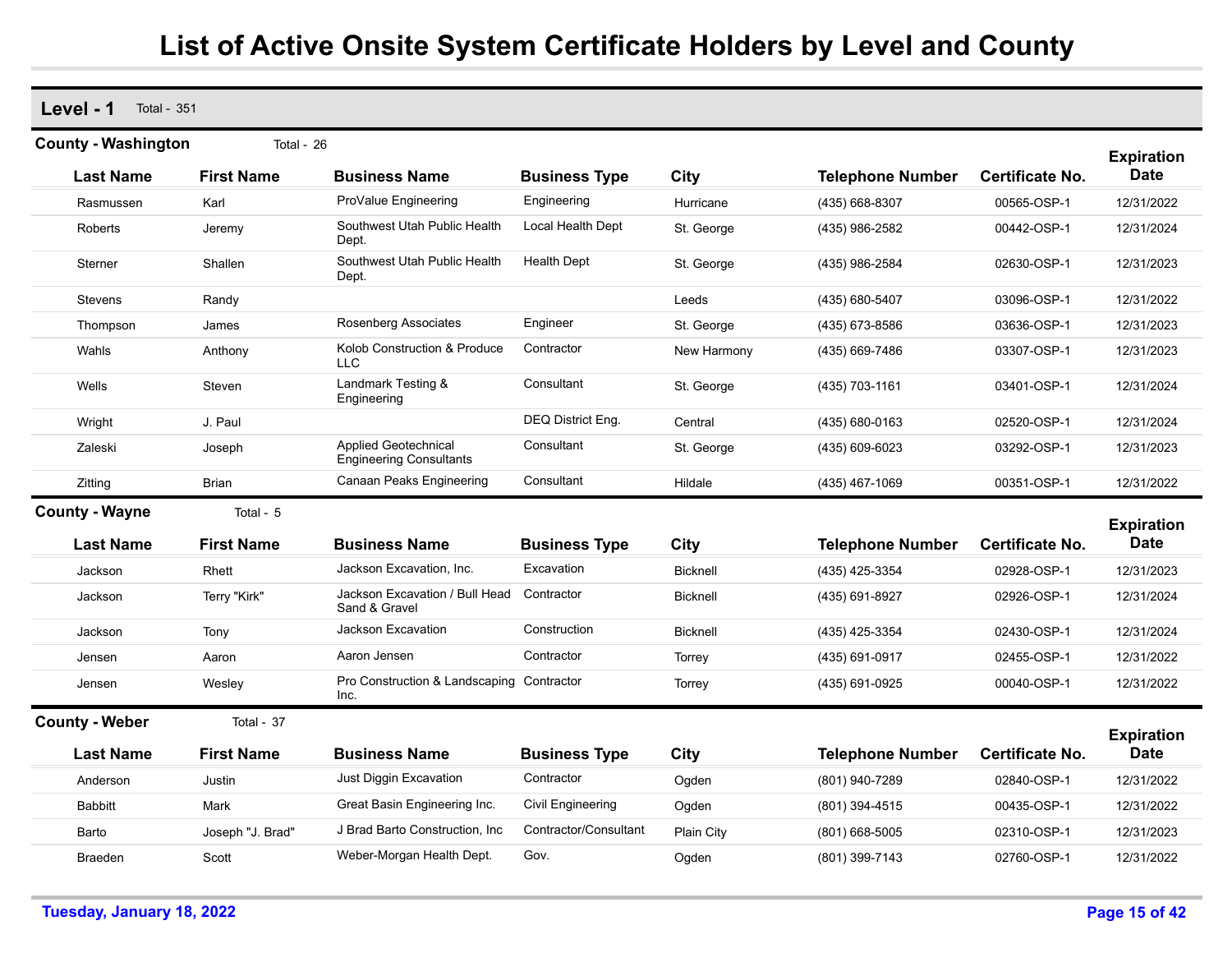**Level - 1** Total - 351 **Last Name First Name Business Name Business Type City Telephone Number County - Weber** Total - 37 **Expiration Certificate No. Date** Brown Matthew HOS Excavation, Co. Excavation Hooper (801) 540-1443 02331-OSP-1 12/31/2023 Cowan Brian Weber-Morgan Health Department Local Health Dept Ogden (801) 399-7102 00419-OSP-1 12/31/2022 Cragun Brad Weber County County Gov. Ogden (801) 399-8054 03695-OSP-1 12/31/2023 Dalpias Ernest "Allan" Dalpias Engineering Engineering North Ogden (385) 389-5793 00514-OSP-1 12/31/2022 Dant James "Michael" Weber Morgan Health Dept. County Govt. Ogden (801) 399-7160 03606-OSP-1 12/31/2023 Davis Todd LP Davis Engineering Consultant Plain City (801) 782-9642 02556-OSP-1 12/31/2022 Day **Summer** Weber-Morgan Health Department Local Health Ogden (801) 399-7174 02220-OSP-1 12/31/2023 Dixon Matthew Consultant Ogden (801) 989-3002 03651-OSP-1 12/31/2023 Frazier Carl Carl High Country Excavation Inc. Contractor Hooper (801) 791-7905 00490-OSP-1 12/31/2022 Hancock CJ CE Butters Construction Contractor Ogden (385) 333-6478 02291-OSP-1 12/31/2023 Harbertson Dustin Triple H Excavating Excavation West Haven (801) 394-4100 02590-OSP-1 12/31/2022 Harris Michela Weber-Morgan Health Department Local Health Dept Ogden (801) 399-7103 02055-OSP-1 12/31/2024 Hunt Thomas Reeve & Associates Engineering Riverdale (801) 664-4724 02845-OSP-1 12/31/2022 Jeppsen David US Forest Service - Engineering Fed. Government Ogden (801) 388-0273 02345-OSP-1 12/31/2024 Johnson Larry Contractor Syracuse (801) 940-2490 03536-OSP-1 12/31/2022 Jorgensen Craig Weber-Morgan Health Dept. Health Dept. Ogden (801) 399-7142 03056-OSP-1 12/31/2024 Klinge Ryan Weber-Morgan Health Dept. Government Ogden (801) 399-7177 03261-OSP-1 12/31/2023 Lozano Pedro Weber-Morgan Health Dept. LEHS Ogden (805) 908-1740 03391-OSP-1 12/31/2024 Meyerhoffer Chad Weber County Engineering Government Ogden (801) 399-8004 02005-OSP-1 12/31/2023 Peterson Jason Peterson Builders Inc Contractor Eden (801) 745-3573 03666-OSP-1 12/31/2023 Reeve J. "Nate" Reeve & Associates, Inc. Consulting Engineer Riverdale (801) 458-8006 00019-OSP-1 12/31/2022 Rivera Tiffany Weber-Morgan Health Dept. Health Dept. Ogden (801) 399-7160 03281-OSP-1 12/31/2023 Rogers Ryan Western View Construction Contractor Ogden (801) 430-7155 02515-OSP-1 12/31/2022 Rollins Samson Samson Boyalty Services Group Inc Contractor Syracuse (801) 820-9355 03581-OSP-1 12/31/2023 Shupe Carl Carl Shupe Environmental Solutions Inc**Consultant** Huntsville (801) 814-3036 00464-OSP-1 12/31/2024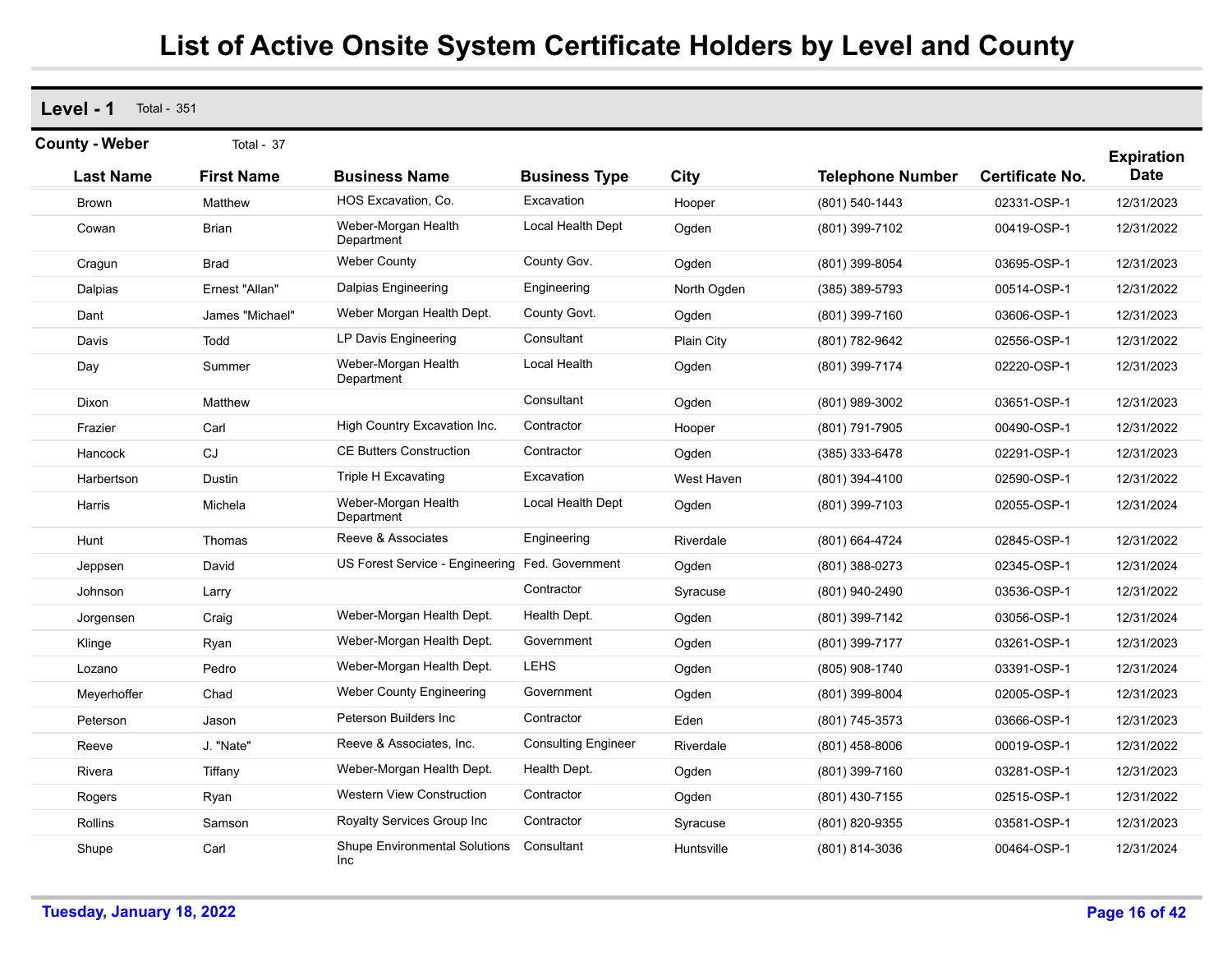| Level - 1<br><b>Total - 351</b> |                   |                                              |                         |          |                         |                        |                                  |
|---------------------------------|-------------------|----------------------------------------------|-------------------------|----------|-------------------------|------------------------|----------------------------------|
| <b>County - Weber</b>           | Total - 37        |                                              |                         |          |                         |                        | <b>Expiration</b>                |
| <b>Last Name</b>                | <b>First Name</b> | <b>Business Name</b>                         | <b>Business Type</b>    | City     | <b>Telephone Number</b> | <b>Certificate No.</b> | <b>Date</b>                      |
| <b>Summers</b>                  | Curtis            | Summers & Summers LLC                        | Contractor              | Eden     | (801) 430-3447          | 03016-OSP-1            | 12/31/2024                       |
| <b>Summers</b>                  | T. "Matt"         | Summers & Summers LLC                        | Contractor              | Eden     | (801) 814-4608          | 02745-OSP-1            | 12/31/2024                       |
| Summers                         | Thom              | Thom Summers & Sons<br><b>Excavating LLC</b> | Contractor - Excavating | Eden     | (801) 603-6082          | 03186-OSP-1            | 12/31/2024                       |
| Vierra                          | Les               | Les Vierra LLC                               | Consultant              | Eden     | (801) 391-7481          | 00292-OSP-1            | 12/31/2022                       |
| Wadman                          | Eric              | Rockin EW Excavation                         | Contractor              | Eden     | (801) 791-1650          | 03301-OSP-1            | 12/31/2023                       |
| Wewer                           | William           | <b>USDA Forest Service,</b><br>Engineering   | Engineer                | Ogden    | (801) 625-5799          | 02155-OSP-1            | 12/31/2024                       |
| Wheeler                         | Dalton            | <b>Alpine Excavating</b>                     | Excavating              | Ogden    | (801) 690-4001          | 03598-OSP-1            | 12/31/2023                       |
| Williams                        | A. Cameron        | <b>Rock Solid Excavation LLC</b>             | Contractor              | Ogden    | (801) 458-9178          | 03726-OSP-1            | 12/31/2023                       |
| County -                        | Total - 4         |                                              |                         |          |                         |                        |                                  |
| <b>Last Name</b>                | <b>First Name</b> | <b>Business Name</b>                         | <b>Business Type</b>    | City     | <b>Telephone Number</b> | <b>Certificate No.</b> | <b>Expiration</b><br><b>Date</b> |
| Beauchamp                       | Teague            |                                              |                         | Logan    | (435) 890-4084          | 03721-OSP-1            | 12/31/2023                       |
| Cole                            | Daniel            | Southwest Utah Public Health<br>(Kanab)      | Government              | Kanab    | $(256) 541-6126$        | 03741-OSP-1            | 12/31/2024                       |
| Hall                            | Nathan            | <b>DEQ District Engineer</b>                 | Government              | Vernal   | (435) 630-3852          | 03456-OSP-1            | 12/31/2024                       |
| Klene                           | Lisa              |                                              |                         | Blanding | (928) 377-8921          | 03593-OSP-1            | 12/31/2023                       |
| <b>County - Out of State</b>    | Total - 1         |                                              |                         |          |                         |                        |                                  |
| <b>Last Name</b>                | <b>First Name</b> | <b>Business Name</b>                         | <b>Business Type</b>    | City     | <b>Telephone Number</b> | <b>Certificate No.</b> | <b>Expiration</b><br><b>Date</b> |
| Sadaj                           | Marlene           | Synergy Engineering and<br>Konsulting        | Consultant              | Bozeman  | (406) 624-6137          | 03546-OSP-1            | 12/31/2023                       |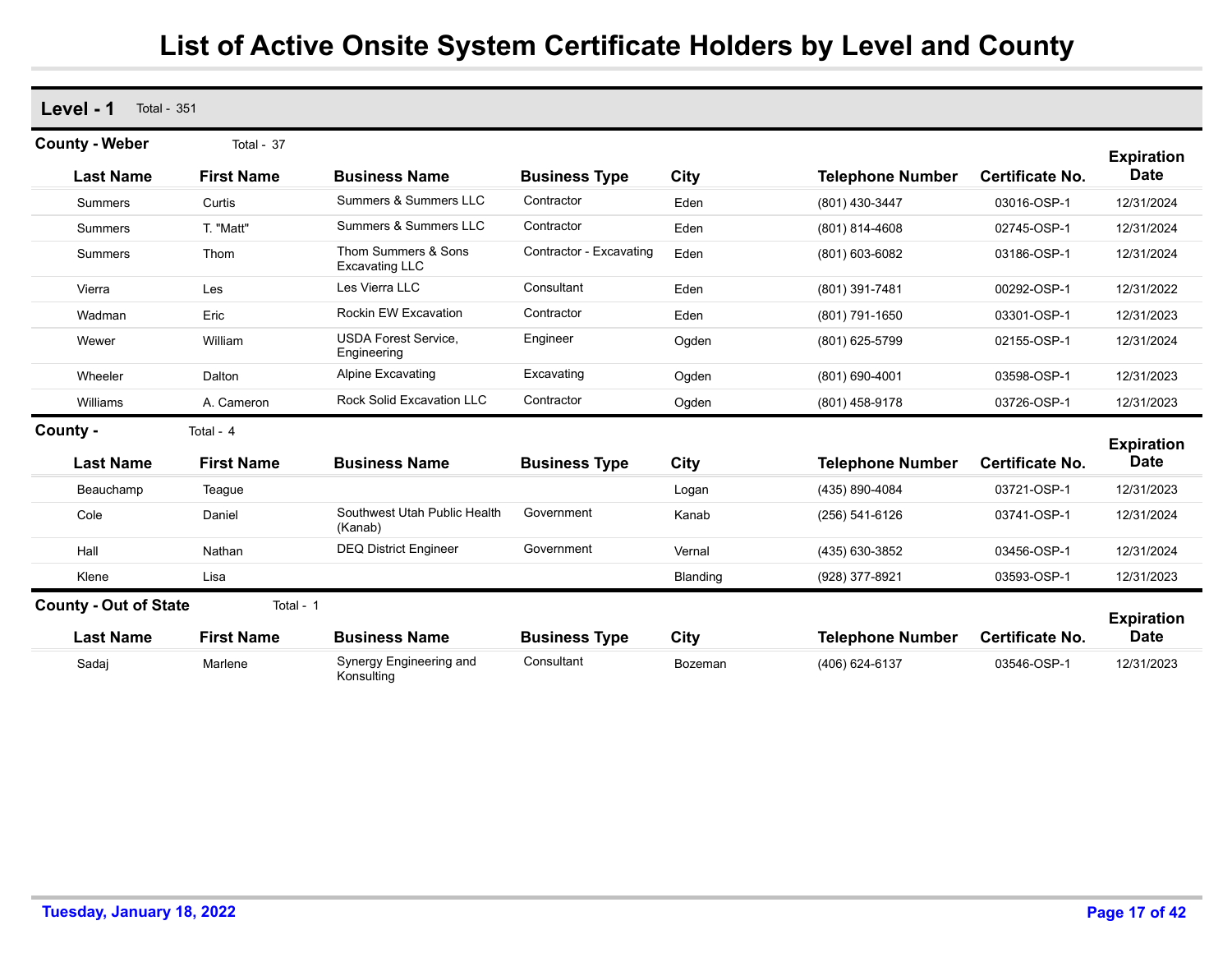| Level - 2<br><b>Total - 324</b>            |                                |                                            |                        |                     |                         |                        |                                  |
|--------------------------------------------|--------------------------------|--------------------------------------------|------------------------|---------------------|-------------------------|------------------------|----------------------------------|
|                                            |                                |                                            |                        |                     |                         |                        |                                  |
| <b>County - Beaver</b><br><b>Last Name</b> | Total - 1<br><b>First Name</b> | <b>Business Name</b>                       | <b>Business Type</b>   | City                | <b>Telephone Number</b> | <b>Certificate No.</b> | <b>Expiration</b><br><b>Date</b> |
| Fullmer                                    | Corey                          | <b>Fullmer Geological LLC</b>              | Consultant             | Lehi                | (435) 616-2569          | 00095-OSP-2            | 12/31/2023                       |
| <b>County - Box Elder</b>                  | Total - 3                      |                                            |                        |                     |                         |                        |                                  |
| <b>Last Name</b>                           | <b>First Name</b>              | <b>Business Name</b>                       | <b>Business Type</b>   | City                | <b>Telephone Number</b> | <b>Certificate No.</b> | <b>Expiration</b><br><b>Date</b> |
| Bailey                                     | <b>Brandon</b>                 | Halcyon Infrastructure                     | Developer              | Garland             | (801) 643-5420          | 02795-OSP-2            | 12/31/2022                       |
| Hess                                       | Larry                          | <b>Box Elder School District</b>           | Education              | <b>Brigham City</b> | (435) 230-0277          | 02606-OSP-2            | 12/31/2023                       |
| Rees                                       | Mark                           | Bear River Health Dept.                    | Government             | Tremonton           | (435) 720-1635          | 02767-OSP-2            | 12/31/2022                       |
| <b>County - Cache</b>                      | Total - 14                     |                                            |                        |                     |                         |                        |                                  |
| <b>Last Name</b>                           | <b>First Name</b>              | <b>Business Name</b>                       | <b>Business Type</b>   | City                | <b>Telephone Number</b> | Certificate No.        | <b>Expiration</b><br>Date        |
| Andersen                                   | Ben                            | Apex Design Group                          | Consultant             | Wellsville          | (435) 554-0520          | 02625-OSP-2            | 12/31/2023                       |
| Anderson                                   | Bennett                        | AK Septic LLC                              | Contractor             | Logan               | (435) 265-6391          | 03588-OSP-2            | 12/31/2023                       |
| Christensen                                | Ron                            | Apex Design Group                          | Consultant             | Wellsville          | (435) 554-0520          | 03266-OSP-2            | 12/31/2023                       |
| Greer                                      | Joshua                         |                                            |                        | Hyrum               | (435) 792-6572          | 00610-OSP-2            | 12/31/2022                       |
| Harker                                     | Benjamin                       | Bear River Health Department               | Health Dept.           | Logan               | (435) 792-6439          | 03011-OSP-2            | 12/31/2022                       |
| James                                      | <b>Bruce</b>                   | Cache County School District               | Education              | Logan               | (435) 512-1192          | 02162-OSP-2            | 12/31/2022                       |
| Jex                                        | Richard                        | Jex Environmental Solutions,<br><b>LLC</b> | Consultant             | Nibley              | (435) 753-2051          | 00046-OSP-2            | 12/31/2023                       |
| Koford                                     | Grant                          | Bear River Health Dept.                    | Local Health Dept      | Amalga              | (435) 994-1135          | 00073-OSP-2            | 12/31/2022                       |
| Morrill                                    | Scott                          | <b>Engineering Specialties</b>             | Consultant             | Logan               | (435) 713-0100          | 00035-OSP-2            | 12/31/2022                       |
| Parker                                     | <b>Bruce</b>                   | Cache County School District               | <b>School District</b> | Logan               | (435) 752-3925          | 02160-OSP-2            | 12/31/2022                       |
| Ramirez                                    | Mistidawn                      |                                            |                        | North Logan         | (435) 535-5790          | 03706-OSP-2            | 12/31/2023                       |
| Ripplinger                                 | Eric                           | Bear River Health Department               | Health Dept.           | Logan               | (435) 792-6570          | 02370-OSP-2            | 12/31/2023                       |
| Stokes                                     | Andrew                         |                                            |                        | Wellsville          | (720) 386-2051          | 03246-OSP-2            | 12/31/2023                       |
| Worley                                     | Richard                        | Bear River Health Dept.                    | Government             | North Logan         | (435) 792-6571          | 00038-OSP-2            | 12/31/2022                       |
| <b>County - Carbon</b>                     | Total - 9                      |                                            |                        |                     |                         |                        | <b>Expiration</b>                |
| <b>Last Name</b>                           | <b>First Name</b>              | <b>Business Name</b>                       | <b>Business Type</b>   | City                | <b>Telephone Number</b> | <b>Certificate No.</b> | <b>Date</b>                      |
| <b>Bradford</b>                            | <b>Bradon</b>                  | Southeast Utah Health Dept.                | Local Health           | Price               | (435) 637-3671          | 02410-OSP-2            | 12/31/2022                       |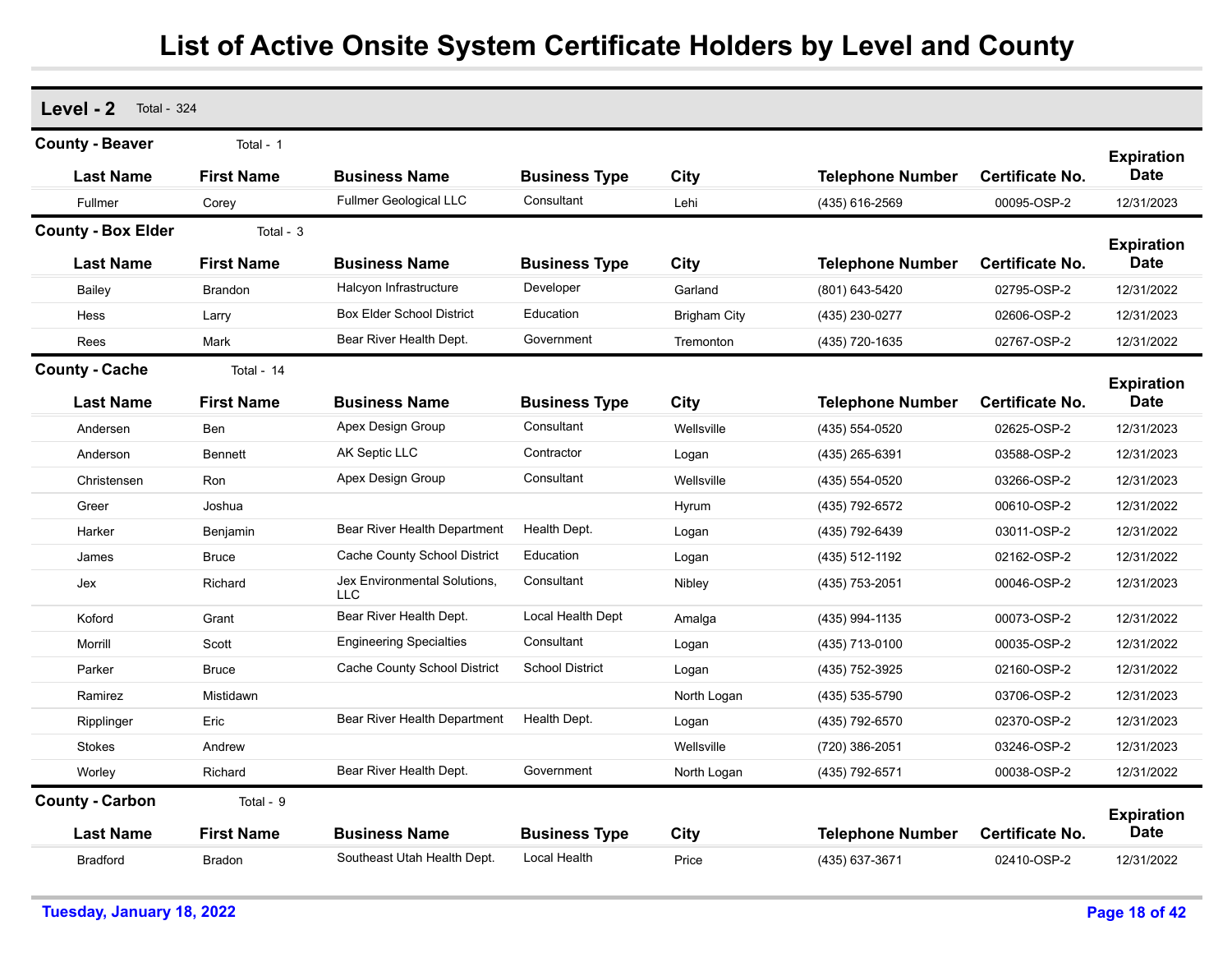| Level - 2<br><b>Total - 324</b> |                   |                                     |                          |            |                         |                        |                           |
|---------------------------------|-------------------|-------------------------------------|--------------------------|------------|-------------------------|------------------------|---------------------------|
| <b>County - Carbon</b>          | Total - 9         |                                     |                          |            |                         |                        | <b>Expiration</b>         |
| <b>Last Name</b>                | <b>First Name</b> | <b>Business Name</b>                | <b>Business Type</b>     | City       | <b>Telephone Number</b> | <b>Certificate No.</b> | <b>Date</b>               |
| Cloutier                        | Jared             | Southeast Utah Health Dept.         | Health Dept.             | Price      | (503) 896-9304          | 03771-OSP-2            | 12/31/2023                |
| Erkkila                         | James             | MK Erkkila, L.C.                    | Contractor               | Scofield   | (435) 650-5391          | 02720-OSP-2            | 12/31/2023                |
| Erkkila                         | Michael           | <b>MK Erkkila LC</b>                | Contractor               | Scofield   | (435) 448-9477          | 00505-OSP-2            | 12/31/2022                |
| Hacking                         | Scott             |                                     |                          | Price      | (435) 559-3825          | 00026-OSP-2            | 12/31/2022                |
| Jensen                          | Kirt              | Southeast Utah Health<br>Department | <b>Public Health</b>     | Price      | (435) 650-5227          | 03181-OSP-2            | 12/31/2024                |
| <b>McCourt</b>                  | Jesse             | Waste & Water Logistics, LLC        | Contractor               | Helper     | (435) 636-5422          | 02290-OSP-2            | 12/31/2022                |
| Thayn                           | <b>Delbert</b>    | <b>Thayn Construction</b>           | Contractor               | Price      | (435) 650-2394          | 00411-OSP-2            | 12/31/2022                |
| Thayn                           | Trent             | <b>Thayn Construction</b>           | Contractor               | Wellington | (435) 650-5284          | 02269-OSP-2            | 12/31/2022                |
| <b>County - Davis</b>           | Total - 8         |                                     |                          |            |                         |                        |                           |
| <b>Last Name</b>                | <b>First Name</b> | <b>Business Name</b>                | <b>Business Type</b>     | City       | <b>Telephone Number</b> | <b>Certificate No.</b> | <b>Expiration</b><br>Date |
| Allen                           | Loren             | Davis County Health Dept.           | Health Dept.             | Clearfield | (801) 525-5128          | 02766-OSP-2            | 12/31/2022                |
| Blackham                        | Rachelle          | Davis County Health<br>Department   | Government               | Farmington | (801) 525-5128          | 02527-OSP-2            | 12/31/2023                |
| Clark                           | Jay               | Davis County Health Dept.           | Health Dept.             | Farmington | (801) 525-5128          | 02956-OSP-2            | 12/31/2023                |
| Felix                           | <b>Braden</b>     | <b>Felix Engineering</b>            | Consultant               | Clinton    | (801) 425-1524          | 03191-OSP-2            | 12/31/2022                |
| Olson                           | Randy             | Davis County Health Dept.           | <b>Health Department</b> | Clearfield | (801) 525-5132          | 03611-OSP-2            | 12/31/2024                |
| Peterson                        | William           |                                     |                          | Roy        | (801) 330-4974          | 02570-OSP-2            | 12/31/2022                |
| Williams                        | Gregory           | Eagle Enterprises Inc.              | Contractor               | Clearfield | (801) 547-5708          | 03388-OSP-2            | 12/31/2024                |
| Wilson                          | Walter            |                                     |                          | Clinton    | (801) 589-9526          | 00552-OSP-2            | 12/31/2022                |
| <b>County - Duchesne</b>        | Total - 23        |                                     |                          |            |                         |                        |                           |
| <b>Last Name</b>                | <b>First Name</b> | <b>Business Name</b>                | <b>Business Type</b>     | City       | <b>Telephone Number</b> | <b>Certificate No.</b> | <b>Expiration</b><br>Date |
| Fausett                         | Luke              | Uintah Basin Drain & Sewer          | Installer                | Altamont   | (435) 790-4070          | 03763-OSP-2            | 12/31/2024                |
| Goodspeed                       | R. "Keith"        | RainDance                           | Design, Install, Service | Roosevelt  | (435) 823-7246          | 00052-OSP-2            | 12/31/2022                |
| Grant                           | Machelle          | 2G Construction                     | Contractor               | Duchesne   | (801) 404-9281          | 03571-OSP-2            | 12/31/2023                |
| Kendall                         | Adam "A.J."       | <b>Kendall Properties LLC</b>       | <b>Real Estate</b>       | Roosevelt  | (801) 575-5263          | 03646-OSP-2            | 12/31/2023                |
| Kielbasa                        | Kelly             | Kielbasa Contracting, Inc.          | Contractor               | Duchesne   | (435) 738-8176          | 03471-OSP-2            | 12/31/2022                |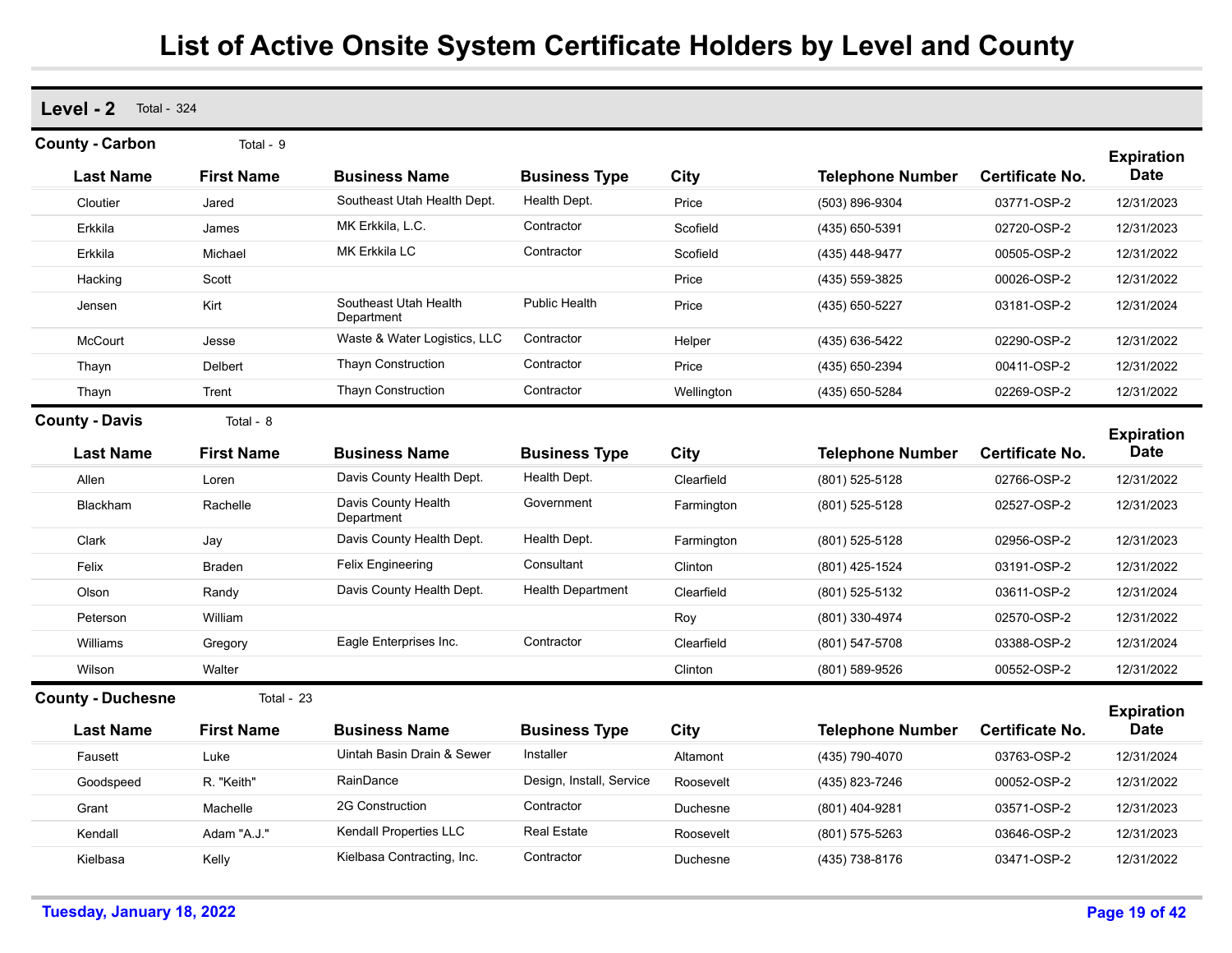**Level - 2** Total - 324

| <b>County - Duchesne</b> | Total - 23           |                                                        |                       |                   |                         |                        |                                  |
|--------------------------|----------------------|--------------------------------------------------------|-----------------------|-------------------|-------------------------|------------------------|----------------------------------|
|                          |                      |                                                        |                       |                   |                         |                        | <b>Expiration</b>                |
| <b>Last Name</b>         | <b>First Name</b>    | <b>Business Name</b>                                   | <b>Business Type</b>  | City              | <b>Telephone Number</b> | <b>Certificate No.</b> | <b>Date</b>                      |
| Long                     | Heather              | Cutting Edge Water Well Drilling Contractor            |                       | Duchesne          | (435) 671-5798          | 03566-OSP-2            | 12/31/2023                       |
| Mathews                  | Michael              |                                                        |                       | <b>Heber City</b> | (801) 645-6307          | 03511-OSP-2            | 12/31/2022                       |
| Maxwell                  | James                | Maxwell Exc.                                           | Excavation            | Tabiona           | (435) 401-5803          | 00460-OSP-2            | 12/31/2023                       |
| Moon                     | Lee                  | Lee H. Moon                                            | Contractor            | Duchesne          | (435) 738-5363          | 00152-OSP-2            | 12/31/2024                       |
| Rigby                    | David                | Dave Rigby Masonry                                     | Contractor            | South Jordan      | (801) 864-8334          | 02293-OSP-2            | 12/31/2022                       |
| Roberts                  | Abigail              | <b>Fruitland Rock Products LLC</b>                     | Contractor            | Fruitland         | (435) 671-8232          | 00529-OSP-2            | 12/31/2024                       |
| Roberts                  | Vern                 | Vern Roberts Backhoe Service                           | Contractor            | Fruitland         | (435) 650-1598          | 00270-OSP-2            | 12/31/2022                       |
| Roberts                  | Edward               | <b>Fruitland Rock Products LLC</b>                     | Contractor            | Fruitland         | (435) 671-0373          | 00527-OSP-2            | 12/31/2024                       |
| Rowley                   | Rodney               | <b>Hogan Trading Post LLC</b>                          | Consultant/Contractor | Duchesne          | (435) 823-5556          | 02566-OSP-2            | 12/31/2022                       |
| Rowley                   | Kevin                | <b>Excavation Services</b>                             | Contractor            | Duchesne          | (435) 738-2740          | 00153-OSP-2            | 12/31/2024                       |
| Schnars Jr.              | Jeffrey              | <b>Schnars Construction</b>                            | Contractor            | Duchesne          | (435) 503-0152          | 00591-OSP-2            | 12/31/2022                       |
| Snow                     | Darren               | Cris and Darren Snow<br>Construction Inc.              | Contractor            | Roosevelt         | (435) 823-0612          | 03711-OSP-2            | 12/31/2023                       |
| Stewart                  | Gary                 | <b>Tricounty Health Department</b>                     | Government            | Vernal            | (435) 722-6310          | 00486-OSP-2            | 12/31/2024                       |
| Taylor                   | Daniel               | Taylor Earth Works LLC                                 |                       | Duchesne          | (801) 960-7366          | 03641-OSP-2            | 12/31/2023                       |
| Thacker                  | Tony                 | <b>Flood Monkies</b>                                   | Contractor            | Altamont          | (435) 823-6272          | 03691-OSP-2            | 12/31/2023                       |
| Webb                     | Hunter               | Webb's Select-A-Service                                | Contractor            | Altamont          | (435) 823-4561          | 03703-OSP-2            | 12/31/2023                       |
| Webb                     | Tyler                | Webb's Select-A-Service, Inc.                          | Contractor            | Altamont          | (435) 621-7211          | 02545-OSP-2            | 12/31/2022                       |
| Zubiate                  | Samuel               | <b>Zubiate Construction LLC</b>                        | Contractor            | Roosevelt         | (435) 772-9444          | 02755-OSP-2            | 12/31/2022                       |
| <b>County - Garfield</b> | Total - 4            |                                                        |                       |                   |                         |                        |                                  |
| <b>Last Name</b>         | <b>First Name</b>    | <b>Business Name</b>                                   | <b>Business Type</b>  | City              | <b>Telephone Number</b> | <b>Certificate No.</b> | <b>Expiration</b><br><b>Date</b> |
| Bremner (out of US)      | Brian ('til 12/2022) | Beehive Enterprises, Inc.                              | Govt. / Consultant    | Panguitch         | (999) 999-9999          | 00249-OSP-2            | 12/31/2025                       |
| Chesler                  | <b>Bruce</b>         |                                                        | Consultant            | Escalante         | (435) 826-4961          | 00158-OSP-2            | 12/31/2022                       |
| George                   | <b>Brett</b>         | Rock Landscape & Construction Contractor<br><b>Inc</b> |                       | Panguitch         | (435) 676-8798          | 00338-OSP-2            | 12/31/2024                       |
| Miller                   | <b>Rick</b>          | Canyon Country Drilling LLC                            | Contractor            | Panguitch         | (435) 616-2280          | 02790-OSP-2            | 12/31/2022                       |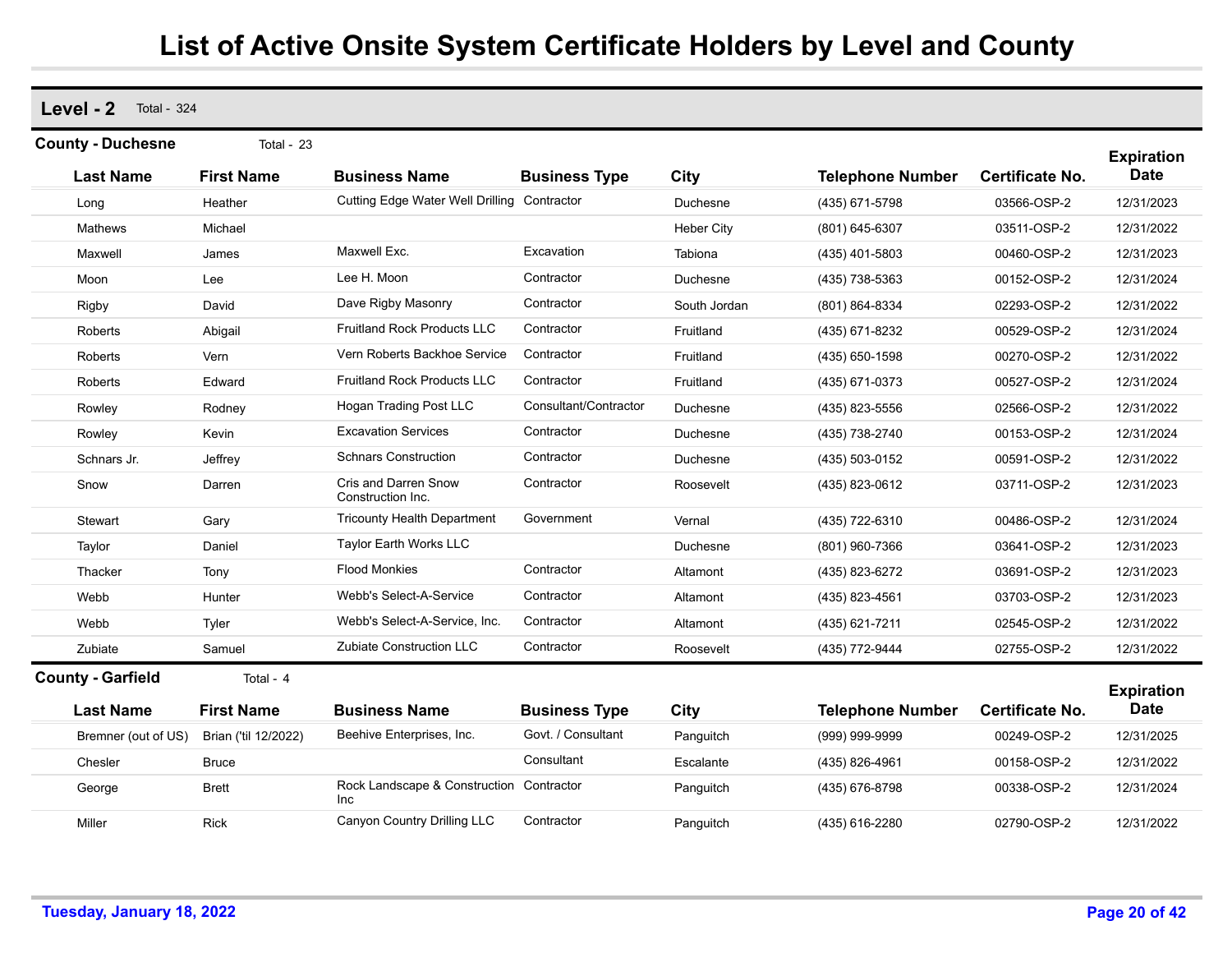| Level - 2<br><b>Total - 324</b> |                   |                                           |                      |                       |                         |                        |                                  |
|---------------------------------|-------------------|-------------------------------------------|----------------------|-----------------------|-------------------------|------------------------|----------------------------------|
| <b>County - Grand</b>           | Total - 1         |                                           |                      |                       |                         |                        | <b>Expiration</b><br><b>Date</b> |
| <b>Last Name</b>                | <b>First Name</b> | <b>Business Name</b>                      | <b>Business Type</b> | City                  | <b>Telephone Number</b> | Certificate No.        |                                  |
| Adams                           | Jeffrey           | TerraSophia LLC                           | Contractor           | Moab                  | (415) 306-6618          | 03451-OSP-2            | 12/31/2024                       |
| <b>County - Grand</b>           | Total - 1         |                                           |                      |                       |                         |                        | <b>Expiration</b>                |
| <b>Last Name</b>                | <b>First Name</b> | <b>Business Name</b>                      | <b>Business Type</b> | City                  | <b>Telephone Number</b> | <b>Certificate No.</b> | <b>Date</b>                      |
| Balaz Jr.                       | William           | <b>Tetra Tech</b>                         | Consultant           | <b>Grand Junction</b> | (970) 260-1655          | 00344-OSP-2            | 12/31/2022                       |
| <b>County - Grand</b>           | Total - 2         |                                           |                      |                       |                         |                        |                                  |
| <b>Last Name</b>                | <b>First Name</b> | <b>Business Name</b>                      | <b>Business Type</b> | City                  | <b>Telephone Number</b> | <b>Certificate No.</b> | <b>Expiration</b><br><b>Date</b> |
| Hall                            | Taylor            | Moab Geotechnical Group LLC               | Consultant           | Moab                  | (435) 210-8282          | 03731-OSP-2            | 12/31/2024                       |
| Rogers                          | Orion             | Southeastern Utah Health Dept.            | Government           | Moab                  | (801) 557-6978          | 02700-OSP-2            | 12/31/2022                       |
| <b>County - Iron</b>            | Total - 13        |                                           |                      |                       |                         |                        |                                  |
| <b>Last Name</b>                | <b>First Name</b> | <b>Business Name</b>                      | <b>Business Type</b> | City                  | <b>Telephone Number</b> | <b>Certificate No.</b> | <b>Expiration</b><br><b>Date</b> |
| <b>Bulloch</b>                  | Daniel            | Bulloch Brothers Eng. Inc.                | Civil Engineering    | Cedar City            | (435) 592-2222          | 00242-OSP-2            | 12/31/2023                       |
| Carter                          | Newell "Brent"    | New Horizon Eng. & Surv.                  | Surveyor             | Enoch                 | (435) 559-4104          | 00354-OSP-2            | 12/31/2022                       |
| Christensen                     | Mitchell          | Southwest Utah Public Health<br>Dept.     | Government           | Cedar City            | (435) 865-5154          | 03579-OSP-2            | 12/31/2023                       |
| Cook                            | Marvin            |                                           |                      | Cedar City            | (435) 590-0000          | 03757-OSP-2            | 12/31/2024                       |
| Cook                            | Jacob             |                                           |                      | Cedar City            | (435) 590-6345          | 03755-OSP-2            | 12/31/2024                       |
| Cook                            | Adam              |                                           |                      | Cedar City            | (435) 590-3101          | 03753-OSP-2            | 12/31/2024                       |
| Corry                           | Robert            | Gem Engineering, Inc.                     | Engineering          | Cedar City            | (435) 867-6478          | 02135-OSP-2            | 12/31/2023                       |
| DeMille                         | Christen          | CD Consulting Engineers, Inc.             | Engineer             | Cedar City            | (435) 704-4405          | 03098-OSP-2            | 12/31/2022                       |
| Jorgenson                       | Jerry             | Southwest Utah Public Health<br>Dept.     | Local Health Dept    | Cedar City            | (435) 865-5155          | 00112-OSP-2            | 12/31/2022                       |
| McDermott                       | Rob               | <b>RFM Excavating</b>                     | Contractor           | Parowan               | (425) 691-3440          | 03776-OSP-2            | 12/31/2024                       |
| Strand                          | Amelia            |                                           |                      | Cedar City            | (435) 865-5158          | 03661-OSP-2            | 12/31/2023                       |
| Watson                          | Timothy           | <b>Watson Engineering Company</b><br>Inc. | Consultant           | Cedar City            | (435) 586-3004          | 02030-OSP-2            | 12/31/2022                       |
| Williams                        | <b>Brett</b>      | Ponderosa Construction                    | Contractor           | Kanarraville          | (435) 691-5309          | 02112-OSP-2            | 12/31/2024                       |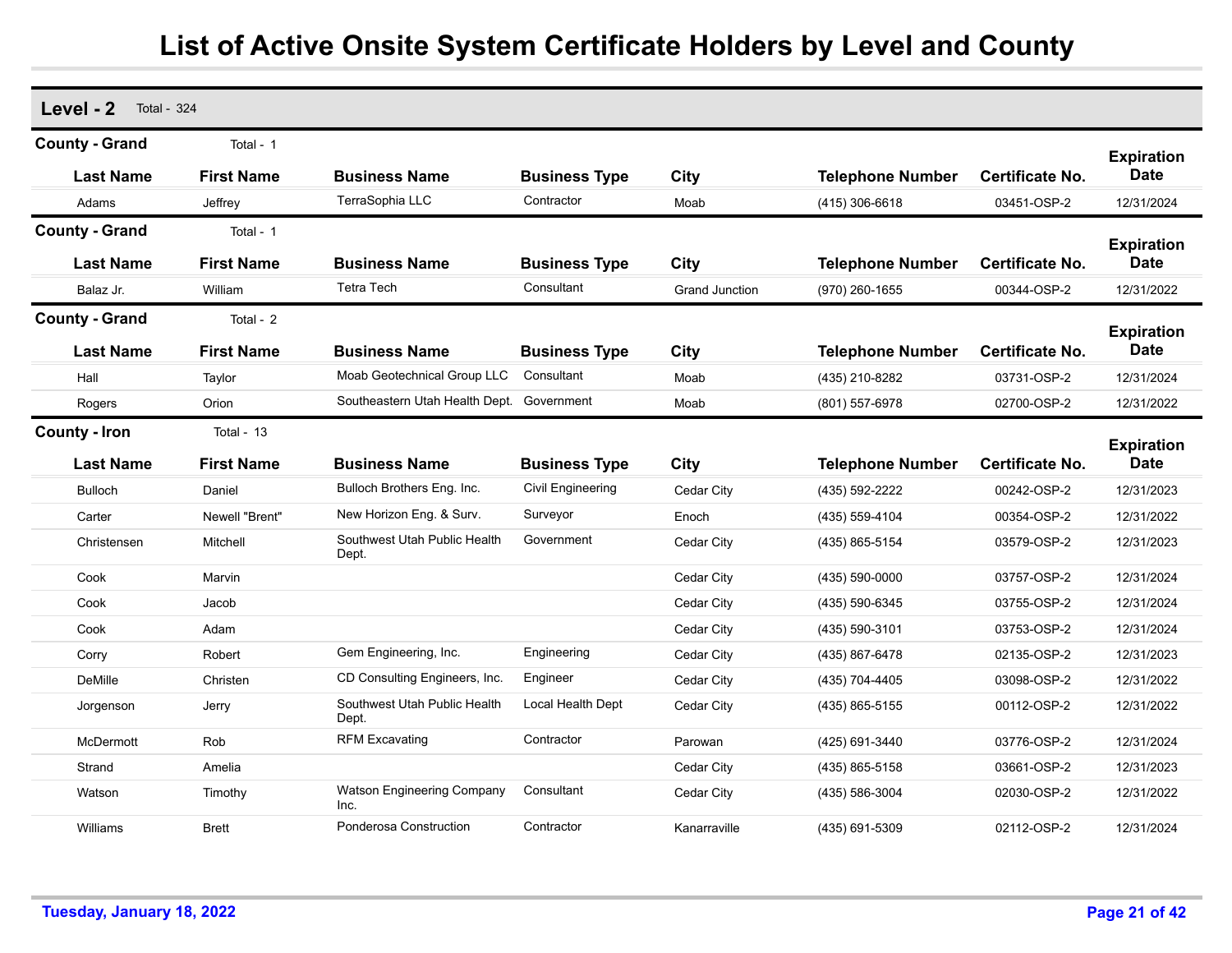| Level - 2<br><b>Total - 324</b> |                   |                                    |                           |                    |                         |                        |                                  |
|---------------------------------|-------------------|------------------------------------|---------------------------|--------------------|-------------------------|------------------------|----------------------------------|
| <b>County - Juab</b>            | Total - $3$       |                                    |                           |                    |                         |                        |                                  |
| <b>Last Name</b>                | <b>First Name</b> | <b>Business Name</b>               | <b>Business Type</b>      | City               | <b>Telephone Number</b> | <b>Certificate No.</b> | <b>Expiration</b><br><b>Date</b> |
| Dansie                          | Jeffrey           | <b>Bullet Construction</b>         | Contractor                | Nephi              | (435) 580-9025          | 00524-OSP-2            | 12/31/2022                       |
| White                           | Joseph            | White's Excavating, LLC            | Contractor                | Nephi              | (435) 623-0524          | 02771-OSP-2            | 12/31/2023                       |
| White                           | Jerrel            | White's Excavating, LLC            | Contractor                | Nephi              | (435) 623-0524          | 02770-OSP-2            | 12/31/2023                       |
| <b>County - Kane</b>            | Total - 13        |                                    |                           |                    |                         |                        |                                  |
| <b>Last Name</b>                | <b>First Name</b> | <b>Business Name</b>               | <b>Business Type</b>      | City               | <b>Telephone Number</b> | Certificate No.        | <b>Expiration</b><br><b>Date</b> |
| Avant                           | Thomas            | Iron Rock Engineering              | Engineering               | Kanab              | (435) 644-2031          | 00284-OSP-2            | 12/31/2023                       |
| <b>Battista</b>                 | Bartholomew       |                                    | <b>Facilities Manager</b> | Kanab              | (808) 348-9769          | 03481-OSP-2            | 12/31/2023                       |
| <b>Brinkerhoff</b>              | Jarad             | <b>Best Friends Animal Society</b> |                           | Kanab              | (435) 899-9508          | 03506-OSP-2            | 12/31/2023                       |
| <b>Brown</b>                    | James "Norris"    | Norris Brown Construction          | Contractor                | Kanab              | (435) 689-0376          | 00314-OSP-2            | 12/31/2022                       |
| <b>Brown Vetere</b>             | Sindi             | <b>Action Sanitation</b>           | Service Provider          | Kanab              | (435) 899-1265          | 03081-OSP-2            | 12/31/2022                       |
| Eddy                            | Charles           |                                    |                           | Kanab              | (435) 899-9225          | 00563-OSP-2            | 12/31/2022                       |
| Kenner                          | James             | Kenner Mountain Services           | Contractor                | Duck Creek Village | (435) 616-3100          | 00231-OSP-2            | 12/31/2024                       |
| Mowbray                         | Chandler          |                                    | Consulting                | Kanab              | (435) 899-9884          | 03491-OSP-2            | 12/31/2023                       |
| Nelson                          | Douglas           |                                    | Consultant                | Duck Creek         | (435) 691-4919          | 00601-OSP-2            | 12/31/2022                       |
| Steed                           | Milton            |                                    |                           | Alton              | (435) 691-7609          | 00389-OSP-2            | 12/31/2022                       |
| Thebeau                         | Douglas           | <b>TC Engineering</b>              | Engineering               | Kanab              | (435) 644-2031          | 00362-OSP-2            | 12/31/2023                       |
| Thevenin                        | Sandra            | <b>Thevenin Environmental</b>      | Consulting                | Kanab              | (435) 767-1607          | 03443-OSP-2            | 12/31/2024                       |
| Villani                         | Jim               | <b>Mammoth Creek Excavation</b>    | Contractor                | North Las Vegas    | (702) 379-5524          | 03091-OSP-2            | 12/31/2022                       |
| <b>County - Millard</b>         | Total - 5         |                                    |                           |                    |                         |                        |                                  |
| <b>Last Name</b>                | <b>First Name</b> | <b>Business Name</b>               | <b>Business Type</b>      | City               | <b>Telephone Number</b> | <b>Certificate No.</b> | <b>Expiration</b><br><b>Date</b> |
| Anderson                        | Marion            | Marion R. Anderson                 | Contractor                | Oak City           | (435) 864-7178          | 00251-OSP-2            | 12/31/2024                       |
| Coray                           | Benjamin          | <b>Sunrise Engineering</b>         | Consultant                | Fillmore           | (435) 253-2908          | 00393-OSP-2            | 12/31/2023                       |
| Dutson                          | Mel               | <b>Desert Mountain Contractors</b> | Contractor                | Delta              | (435) 979-2244          | 00104-OSP-2            | 12/31/2022                       |
| Jenkins                         | Wacey             | KJ Plumbing and Heating            | Contractor                | Delta              | (435) 864-2422          | 03231-OSP-2            | 12/31/2023                       |
| Shank                           | Richard "Russell" |                                    | Construction              | Delta              | (435) 864-7380          | 00054-OSP-2            | 12/31/2023                       |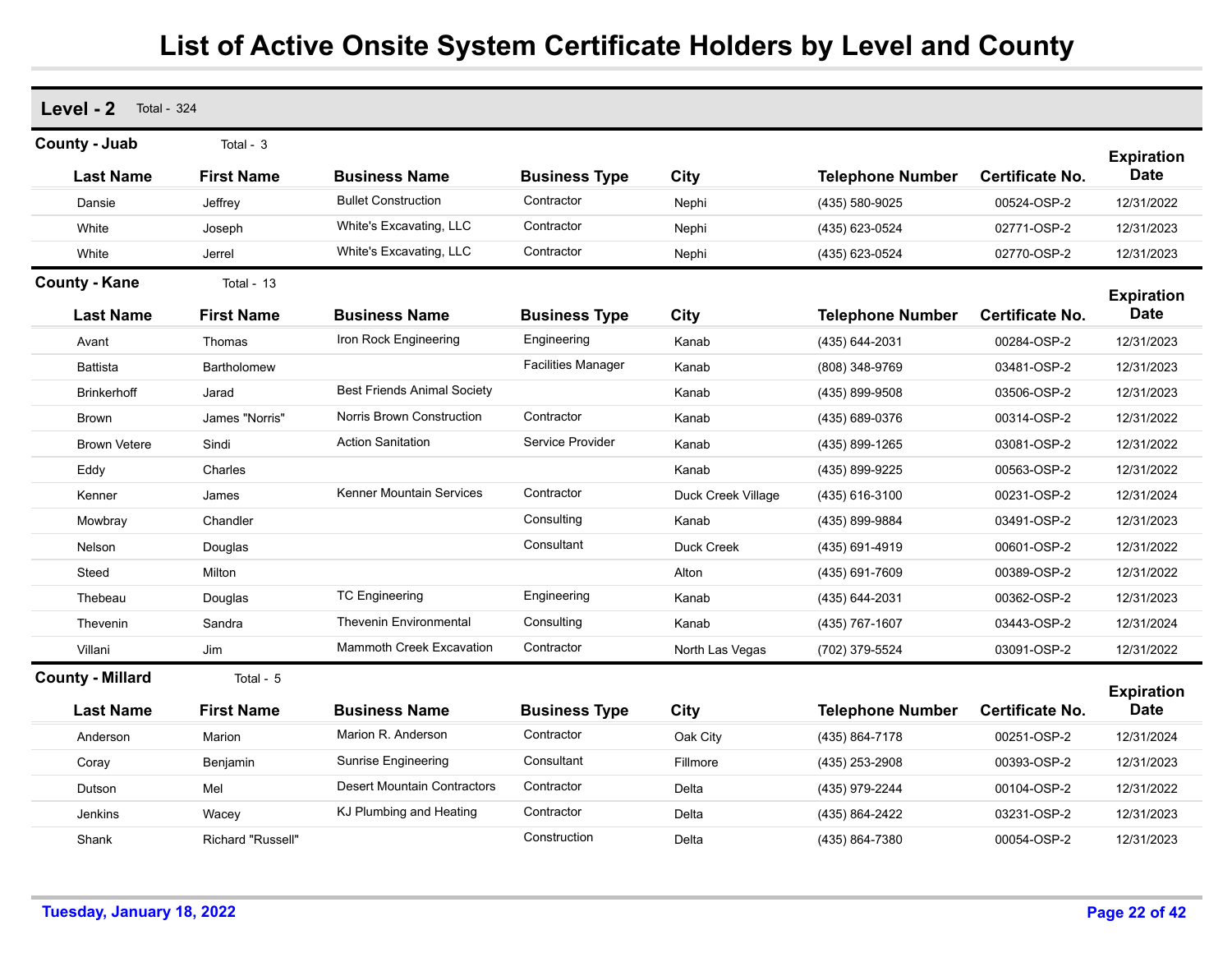| Level - 2<br><b>Total - 324</b> |                   |                                                       |                             |                    |                         |                        |                                  |
|---------------------------------|-------------------|-------------------------------------------------------|-----------------------------|--------------------|-------------------------|------------------------|----------------------------------|
| <b>County - Morgan</b>          | Total - 2         |                                                       |                             |                    |                         |                        | <b>Expiration</b>                |
| <b>Last Name</b>                | <b>First Name</b> | <b>Business Name</b>                                  | <b>Business Type</b>        | City               | <b>Telephone Number</b> | <b>Certificate No.</b> | <b>Date</b>                      |
| Haslam                          | Roland            | <b>Haslam Excavating</b>                              | Contractor                  | Morgan             | (801) 829-3651          | 00483-OSP-2            | 12/31/2022                       |
| Holyoak                         | Jess              | Mountain Engineering                                  | Consulting                  | Morgan             | (801) 791-6279          | 03026-OSP-2            | 12/31/2024                       |
| <b>County - Salt Lake</b>       | Total - 31        |                                                       |                             |                    |                         |                        |                                  |
| <b>Last Name</b>                | <b>First Name</b> | Business Name                                         | <b>Business Type</b>        | City               | <b>Telephone Number</b> | Certificate No.        | <b>Expiration</b><br><b>Date</b> |
| Atencio                         | Mark              | Hansen, Allen & Luce                                  | Consultant                  | South Jordan       | (801) 330-8701          | 03151-OSP-2            | 12/31/2023                       |
| Ball                            | Curtis            | <b>CSMLLC</b>                                         | Consultant                  | Sandy              | (801) 856-8671          | 02365-OSP-2            | 12/31/2022                       |
| Bean                            | Joshua            | Bowen, Collins & Assoc, Inc.                          | <b>Consultant /Engineer</b> | Sandy              | (801) 495-2224          | 02815-OSP-2            | 12/31/2022                       |
| <b>Beers</b>                    | Robert            | Utah DEQ - Division of Water<br>Quality               | <b>State Government</b>     | Salt Lake City     | (801) 536-4380          | 00116-OSP-2            | 12/31/2022                       |
| Blair                           | Ryan              | Salt Lake County Health Dept.                         | Government                  | Murray             | (385) 468-3912          | 03251-OSP-2            | 12/31/2023                       |
| <b>Bseiso</b>                   | Nathan            | Johanson Surveying                                    | Consultant                  | Salt Lake City     | (801) 860-8240          | 02891-OSP-2            | 12/31/2023                       |
| DeGooyer                        | Joseph            | Applied Geotechnical<br>Engineering Consultants, Inc. | Consultant                  | Sandy              | (801) 651-5899          | 00214-OSP-2            | 12/31/2022                       |
| Dummer                          | Ryan              | <b>PEPG Consulting</b>                                | Consultant                  | Sandy              | (801) 783-6277          | 03237-OSP-2            | 12/31/2024                       |
| Foerster                        | Jason             | <b>American Legacy Construction</b>                   | Contractor                  | Cottonwood Heights | (801) 948-0848          | 03671-OSP-2            | 12/31/2023                       |
| Huber                           | Michael           | <b>GSH Geotechnical</b>                               | Consultant                  | Murray             | (801) 685-9190          | 00187-OSP-2            | 12/31/2022                       |
| Johanson                        | Carey             | Johanson Engineering                                  | Consultant                  | Salt Lake City     | (801) 859-1862          | 02786-OSP-2            | 12/31/2023                       |
| Johanson                        | Richard "Shane"   | Johanson Engineering                                  | Consultant                  | Salt Lake City     | (801) 815-2541          | 02785-OSP-2            | 12/31/2022                       |
| Johnson                         | <b>Bradley</b>    | Salt Lake County Environmental Government<br>Health   |                             | Murray             | (385) 228-7540          | 00551-OSP-2            | 12/31/2022                       |
| Kitchen                         | Ryan              | <b>PEPG Consulting</b>                                | Consultant                  | Sandy              | (801) 870-8814          | 02305-OSP-2            | 12/31/2023                       |
| Kopytkovskiy (Deceas Svetlana   |                   |                                                       | State Agency                | Salt Lake City     | (801) 536-4345          | 00618-OSP-2            | 12/31/2022                       |
| Ledbetter                       | Richard           | Salt Lake County Health Dept.                         | Government                  | Murray             | $(385)$ 468-3900        | 03708-OSP-2            | 12/31/2024                       |
| Little                          | Ryan              | Gordon Geotechnical<br>Engineering                    | Consultant                  | Salt Lake City     | (801) 327-9600          | 03576-OSP-2            | 12/31/2023                       |
| Lloyd                           | James             | Mountain Point Engineering                            | Consultant                  | Draper             | (801) 450-5332          | 02260-OSP-2            | 12/31/2023                       |
| Mackey                          | John              | Division of Water Quality                             | <b>State Government</b>     | Salt Lake City     | (801) 536-4347          | 02170-OSP-2            | 12/31/2023                       |
| Milligan                        | James             | <b>Gilson Engineering</b>                             | Consultant                  | Draper             | (801) 571-9414          | 00562-OSP-2            | 12/31/2023                       |
| Nebeker                         | Erik              | Salt Lake County Health Dept.                         | LHD                         | Murray             | (801) 875-7784          | 03716-OSP-2            | 12/31/2023                       |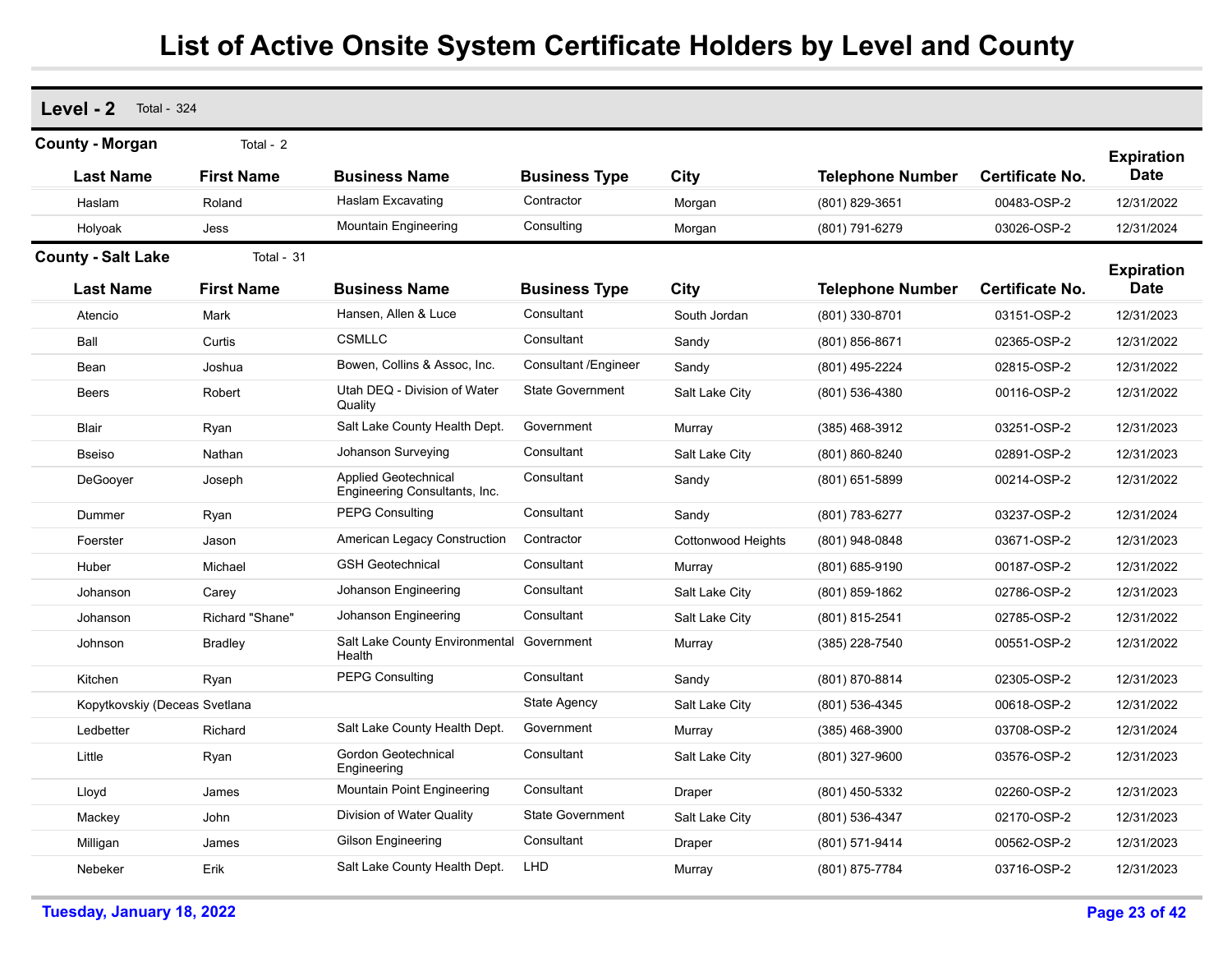**Level - 2** Total - 324 **Last Name First Name Business Name Business Type City Telephone Number County - Salt Lake** Total - 31 **Expiration Certificate No. Date** Neville Matthias Salt Lake Co. Env. Health Government Murray (801) 699-4006 03781-OSP-2 12/31/2024 Nielsen **John "Lance"** Hansen, Allen & Luce, Inc. Consultant South Jordan (801) 808-4953 00428-OSP-2 12/31/2022 Osojnak Bruce Consulting Engineer Bryce (801) 859-2433 00356-OSP-2 12/31/2024 Renner Charles "David" Renner Construction Contractor Fruitland (801) 631-1510 03222-OSP-2 12/31/2023 Ryan William Ryan Engineering, Inc. Engineering Heber City (801) 641-8482 02608-OSP-2 12/31/2024 Sandoval Jordan Sandoval Excavation LLC Contractor Sandy (541) 760-8070 03686-OSP-2 12/31/2023 Torres-George Zachary Salt Lake County Health Dept. Regulatory Murray (385) 468-3797 03321-OSP-2 12/31/2023 Vickers Jay "Randall" Meridian Engineering Consulting Engineer South Jordan (801) 569-1315 00554-OSP-2 12/31/2022 Wallace Janae Utah Geological Survey State UGS Salt Lake City (801) 537-3387 00587-OSP-2 12/31/2022 Williams Jared IGES, Inc. Consultant Draper (801) 450-2318 02266-OSP-2 12/31/2022 **Last Name First Name Business Name Business Type City Telephone Number County - San Juan** Total - 3 **Expiration Certificate No. Date** Long Samuel L6 Enterprises Consultant Monticello (801) 891-5513 02516-OSP-2 12/31/2022 Meyer Rick San Juan Public Health Health Dept Blanding (435) 359-0038 00082-OSP-2 12/31/2022 Nieves **Ronnie San Juan County Public Health Health Dept.** Blanding (435) 979-4452 03501-OSP-2 12/31/2023 **Last Name First Name Business Name Business Type City Telephone Number County - Sanpete** Total - 14 **Expiration Certificate No. Date** Brotherson Terry (TJ) Terry R. Brotherson Excavating Inc.Construction Mt. Pleasant (435) 469-0280 00607-OSP-2 12/31/2022 Christensen Brent Christensen Brothers Rock Contractor Fairview (435) 469-1214 00111-OSP-2 12/31/2022 Cox Kenneth MKJ Construction Contractor Fairview (435) 427-9299 02710-OSP-2 12/31/2024 Cox Iven "Branch" MKJ Construction LLC Contractor Fairview (435) 469-1369 00271-OSP-2 12/31/2022 Earl Chet Rocky Mountain Sidewalk Contractor Manti (801) 913-1072 03626-OSP-2 12/31/2023 Hatch Jason Central Utah Public Health Dept Health Dept. Mt. Pleasant (435) 462-2449 02004-OSP-2 12/31/2022 Ivory Wesley Wes Ivory Excavating Contractor Moroni (435) 469-1421 00124-OSP-2 12/31/2022 Johnson Steven "Brett" MKJ Construction Contractor Fairview (435) 427-9299 02725-OSP-2 12/31/2024 Kunz Jeffery Jeff Kunz Inc Consultant Mt. Pleasant (801) 380-9858 00391-OSP-2 12/31/2022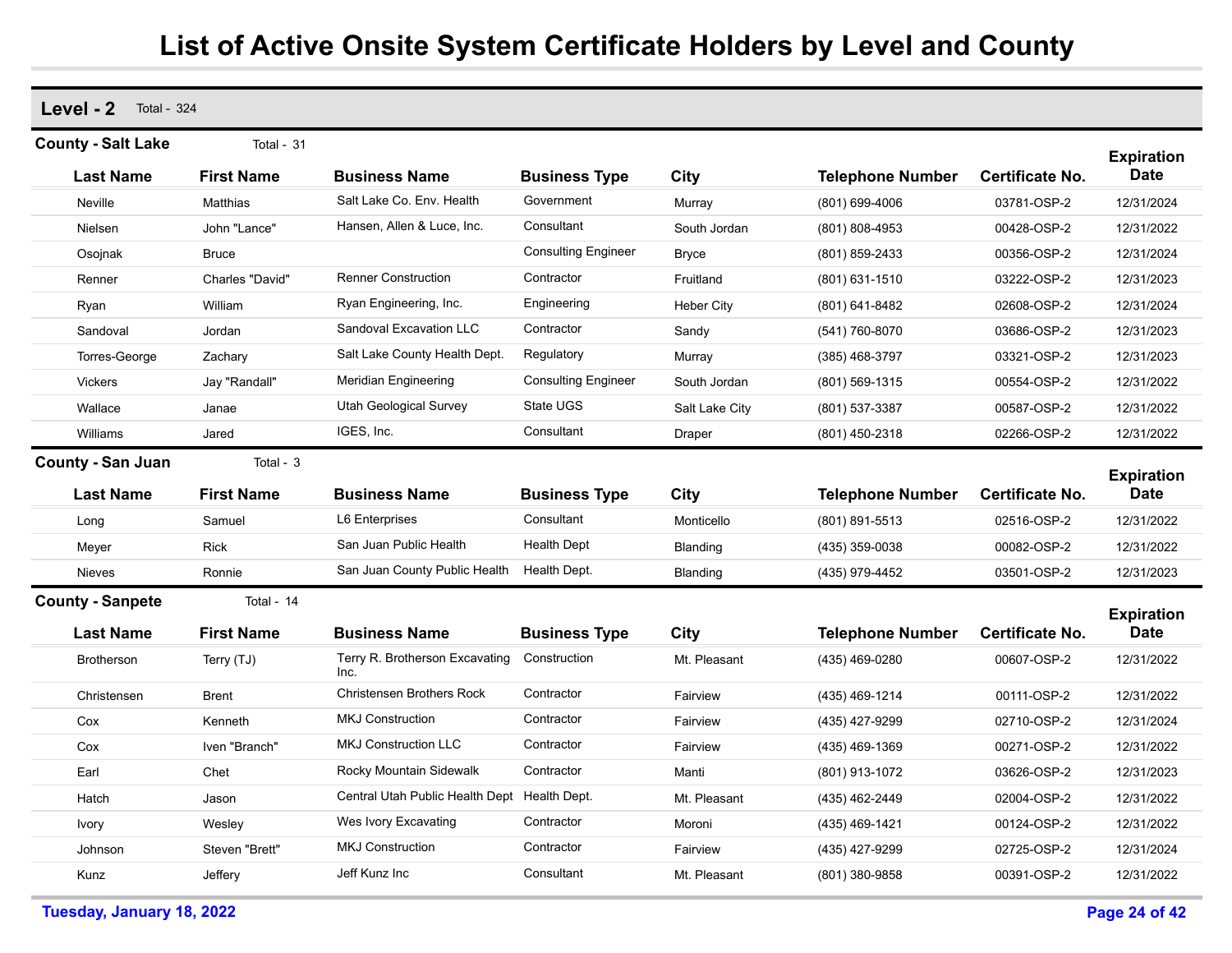| Level - 2<br><b>Total - 324</b> |                   |                                           |                            |                  |                         |                        |                                  |
|---------------------------------|-------------------|-------------------------------------------|----------------------------|------------------|-------------------------|------------------------|----------------------------------|
| <b>County - Sanpete</b>         | Total - 14        |                                           |                            |                  |                         |                        | <b>Expiration</b>                |
| <b>Last Name</b>                | <b>First Name</b> | <b>Business Name</b>                      | <b>Business Type</b>       | City             | <b>Telephone Number</b> | Certificate No.        | <b>Date</b>                      |
| Monroe                          | Bevan             |                                           | Consultant                 | Gunnison         | (435) 201-9386          | 03336-OSP-2            | 12/31/2023                       |
| Parish                          | <b>Brad</b>       | <b>Parish Construction LLC</b>            | Construction               | Mt. Pleasant     | (435) 469-0564          | 03441-OSP-2            | 12/31/2024                       |
| Shelley                         | Jade              | Terry R Brotherson Excavating,<br>Inc.    | Contractor                 | Mt. Pleasant     | (435) 462-5380          | 03765-OSP-2            | 12/31/2024                       |
| Shelley                         | Doug              | <b>Shelley Excavating</b>                 | Contractor                 | Mt. Pleasant     | (435) 469-1113          | 00122-OSP-2            | 12/31/2022                       |
| Shellev                         | Riley             | <b>Shelley Excavating</b>                 | Contractor                 | Mt. Pleasant     | (435) 469-0246          | 02541-OSP-2            | 12/31/2022                       |
| <b>County - Sevier</b>          | Total - 13        |                                           |                            |                  |                         |                        |                                  |
| <b>Last Name</b>                | <b>First Name</b> | <b>Business Name</b>                      | <b>Business Type</b>       | City             | <b>Telephone Number</b> | <b>Certificate No.</b> | <b>Expiration</b><br><b>Date</b> |
| Andreason                       | Derek             | D & D Contracting                         | Contractor/Engineering     | Salina           | (435) 529-3995          | 02131-OSP-2            | 12/31/2023                       |
| <b>Brazell</b>                  | Rodger            | Brazell Contracting Ilc.                  | Contractor                 | Salina           | (435) 201-9116          | 03683-OSP-2            | 12/31/2023                       |
| <b>Breinholt</b>                | Blaine            |                                           | Contractor                 | Richfield        | (435) 896-6520          | 00005-OSP-2            | 12/31/2022                       |
| Chartier                        | John              |                                           | Government                 | Annabella        | (435) 559-1969          | 02103-OSP-2            | 12/31/2024                       |
| Grimlie                         | Michael           |                                           |                            | Richfield        | (435) 896-3791          | 02645-OSP-2            | 12/31/2024                       |
| Hanshaw                         | James             | Half Price Water Heaters &<br>Softeners   | <b>Plumbing Contractor</b> | West Valley City | (801) 834-3050          | 03788-OSP-2            | 12/31/2024                       |
| Harward                         | Preston           | Riverstone Contractors Inc.               | Contractor                 | Glenwood         | (435) 896-6264          | 03596-OSP-2            | 12/31/2023                       |
| Jensen                          | <b>Brandon</b>    | <b>A&amp;D Jensen Contractors</b>         | Contractor                 | Richfield        | (435) 896-4849          | 03631-OSP-2            | 12/31/2024                       |
| Jones                           | Thomas            | <b>Clear Creek Construction</b>           | Contractor                 | Sevier           | (435) 201-4948          | 00210-OSP-2            | 12/31/2023                       |
| Larsen                          | Eric              | Central Utah Public Health<br>Dept.       | Health Dept.               | Richfield        | (435) 896-5451 x315     | 02670-OSP-2            | 12/31/2024                       |
| Olcott                          | Chanley           | Olcott & Sons Inc dba Septic<br>Solutions | Contractor                 | Venice           | (435) 201-9662          | 02395-OSP-2            | 12/31/2023                       |
| Selin                           | Nathan            | Central UT Health Dept.                   | Government                 | Richfield        | (435) 896-5451          | 02855-OSP-2            | 12/31/2023                       |
| Spendlove                       | John              | Jones & DeMille Engineering,<br>Inc.      | Consultant                 | Richfield        | (435) 896-8266          | 00289-OSP-2            | 12/31/2024                       |
| <b>County - Summit</b>          | Total - 9         |                                           |                            |                  |                         |                        | <b>Expiration</b>                |
| <b>Last Name</b>                | <b>First Name</b> | <b>Business Name</b>                      | <b>Business Type</b>       | City             | <b>Telephone Number</b> | <b>Certificate No.</b> | <b>Date</b>                      |
| <b>Brooks</b>                   | Nathan            | Summit County Health<br>Department        | GOV                        | Park City        | (435) 333-1585          | 02355-OSP-2            | 12/31/2024                       |
| Gallo                           | Kelly             |                                           | Government                 | Heber            | (435) 333-1541          | 03521-OSP-2            | 12/31/2022                       |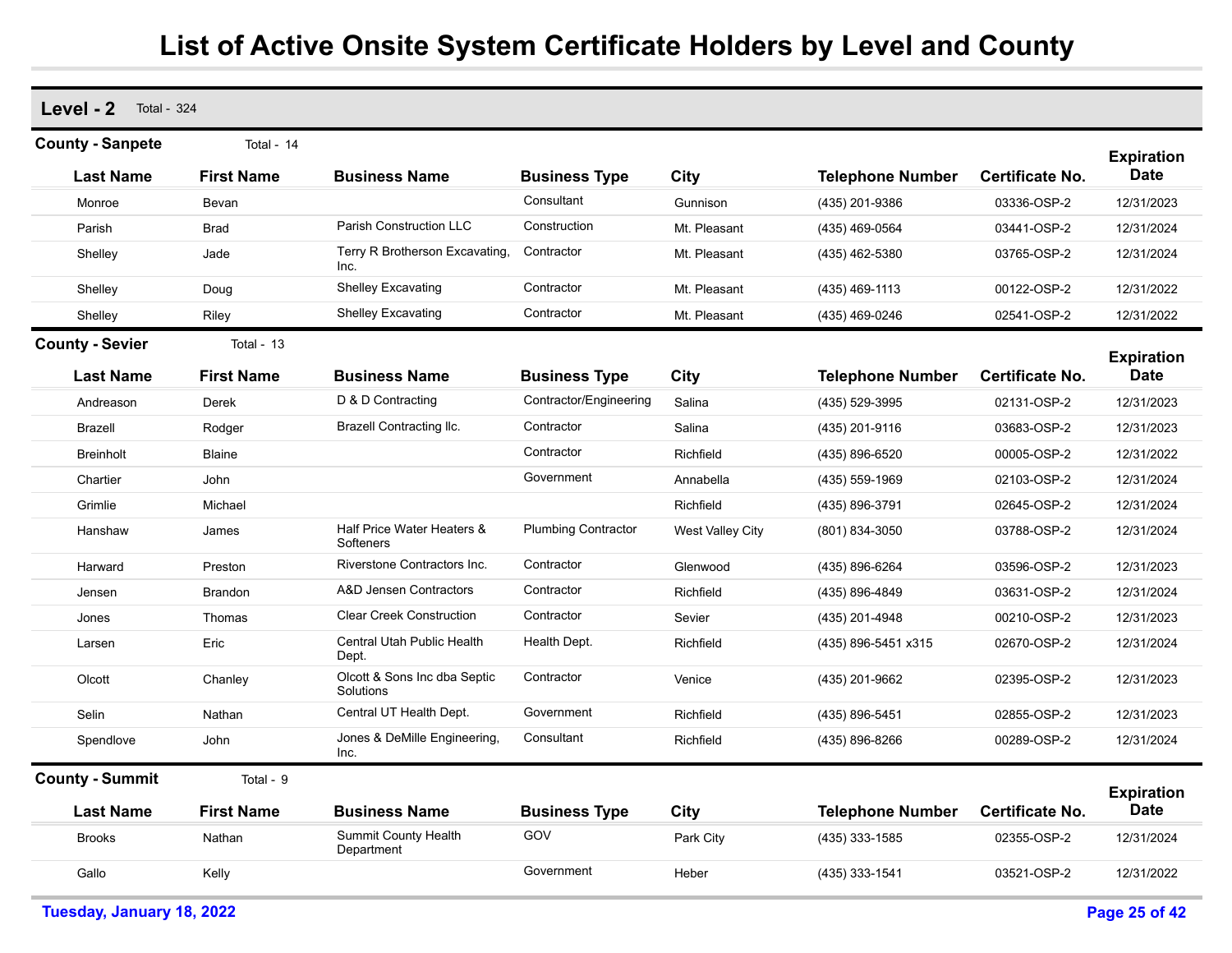| Level - 2<br><b>Total - 324</b> |                   |                                                     |                                  |             |                         |                        |                                  |
|---------------------------------|-------------------|-----------------------------------------------------|----------------------------------|-------------|-------------------------|------------------------|----------------------------------|
| <b>County - Summit</b>          | Total - 9         |                                                     |                                  |             |                         |                        | <b>Expiration</b>                |
| <b>Last Name</b>                | <b>First Name</b> | <b>Business Name</b>                                | <b>Business Type</b>             | City        | <b>Telephone Number</b> | Certificate No.        | <b>Date</b>                      |
| Hale                            | Trevor            | <b>Summit County Health</b><br>Department           | <b>Local Government</b>          | Coalville   | (435) 336-3226          | 03446-OSP-2            | 12/31/2024                       |
| Johansson                       | Scott             | North Star Development/Alta<br>Excavating           | Contractor                       | Heber       | (435) 640-0546          | 00247-OSP-2            | 12/31/2023                       |
| Jones                           | Curtis            | <b>Extreme Excavating &amp;</b><br>Landscaping Inc. | Contractor                       | Park City   | (435) 649-8031          | 02605-OSP-2            | 12/31/2023                       |
| Martell                         | Hamilton          | <b>Martell Enterprise</b>                           | Contractor                       | Wanship     | (435) 659-9952          | 02830-OSP-2            | 12/31/2022                       |
| McMullin                        | Wayne             | <b>McMullin Construction</b>                        | <b>HVAC &amp; Septic Install</b> | Oakley      | (435) 724-0511          | 03413-OSP-2            | 12/31/2024                       |
| Pace                            | Rocky             | <b>Summit County Health</b><br>Department           | Government                       | Coalville   | (435) 336-3239          | 02825-OSP-2            | 12/31/2022                       |
| Potter                          | Janalee           | JR Environmental Inc                                | Consultant                       | Coalville   | (435) 640-0337          | 02230-OSP-2            | 12/31/2023                       |
| <b>County - Summit</b>          | Total - 1         |                                                     |                                  |             |                         |                        |                                  |
| <b>Last Name</b>                | <b>First Name</b> | <b>Business Name</b>                                | <b>Business Type</b>             | City        | <b>Telephone Number</b> | Certificate No.        | <b>Expiration</b><br><b>Date</b> |
| Powell                          | Gareth            | <b>Forsgren Associates</b>                          | Consultant                       | Evanston    | (307) 780-7810          | 03426-OSP-2            | 12/31/2022                       |
| <b>County - Summit</b>          | Total - 8         |                                                     |                                  |             |                         |                        | <b>Expiration</b>                |
| <b>Last Name</b>                | <b>First Name</b> | <b>Business Name</b>                                | <b>Business Type</b>             | City        | <b>Telephone Number</b> | <b>Certificate No.</b> | <b>Date</b>                      |
| Rasmussen                       | <b>Brett</b>      | <b>Extreme Excavating &amp;</b><br>Landscaping Inc  | Contractor                       | Park City   | (435) 649-8031          | 00465-OSP-2            | 12/31/2023                       |
| Rockhill                        | <b>Dirk</b>       | CDS, LLC                                            | Design / Consult                 | Kamas       | (435) 640-2328          | 00433-OSP-2            | 12/31/2023                       |
| Scow                            | Todd              | Omega Designs LLC                                   | Designer                         | Wanship     | (435) 731-0947          | 03461-OSP-2            | 12/31/2024                       |
| Sharry III                      | Augustine "Gus"   | <b>Canyon Engineering</b>                           | Consultant                       | Park City   | (435) 640-7373          | 00422-OSP-2            | 12/31/2023                       |
| Steffan                         | John              | Summit County Health Dept                           | Government                       | Coalville   | (435) 336-3226          | 03416-OSP-2            | 12/31/2024                       |
| Tholen                          | Jeffrey           | <b>KBEarthWorx</b>                                  | Contractor                       | Coalville   | (801) 673-6020          | 03761-OSP-2            | 12/31/2024                       |
| Weller                          | Paul              | <b>Weller Excavation</b>                            | Contractor                       | Kamas       | (801) 910-7816          | 02610-OSP-2            | 12/31/2023                       |
| Woolstenhulme                   | Eric              | <b>Tycon Construction</b>                           | Contractor                       | Oakley      | (435) 640-9250          | 03177-OSP-2            | 12/31/2022                       |
| <b>County - Tooele</b>          | Total - $10$      |                                                     |                                  |             |                         |                        | <b>Expiration</b>                |
| <b>Last Name</b>                | <b>First Name</b> | <b>Business Name</b>                                | <b>Business Type</b>             | <b>City</b> | <b>Telephone Number</b> | Certificate No.        | <b>Date</b>                      |
| Gubler                          | Wickley           | Straight Edge, Inc.                                 | Contractor                       | Erda        | (435) 830-4848          | 02800-OSP-2            | 12/31/2022                       |
| Jensen                          | Weston            | LeGrand Jensen Inc.                                 | Contractor                       | Tooele      | (435) 830-5958          | 02385-OSP-2            | 12/31/2023                       |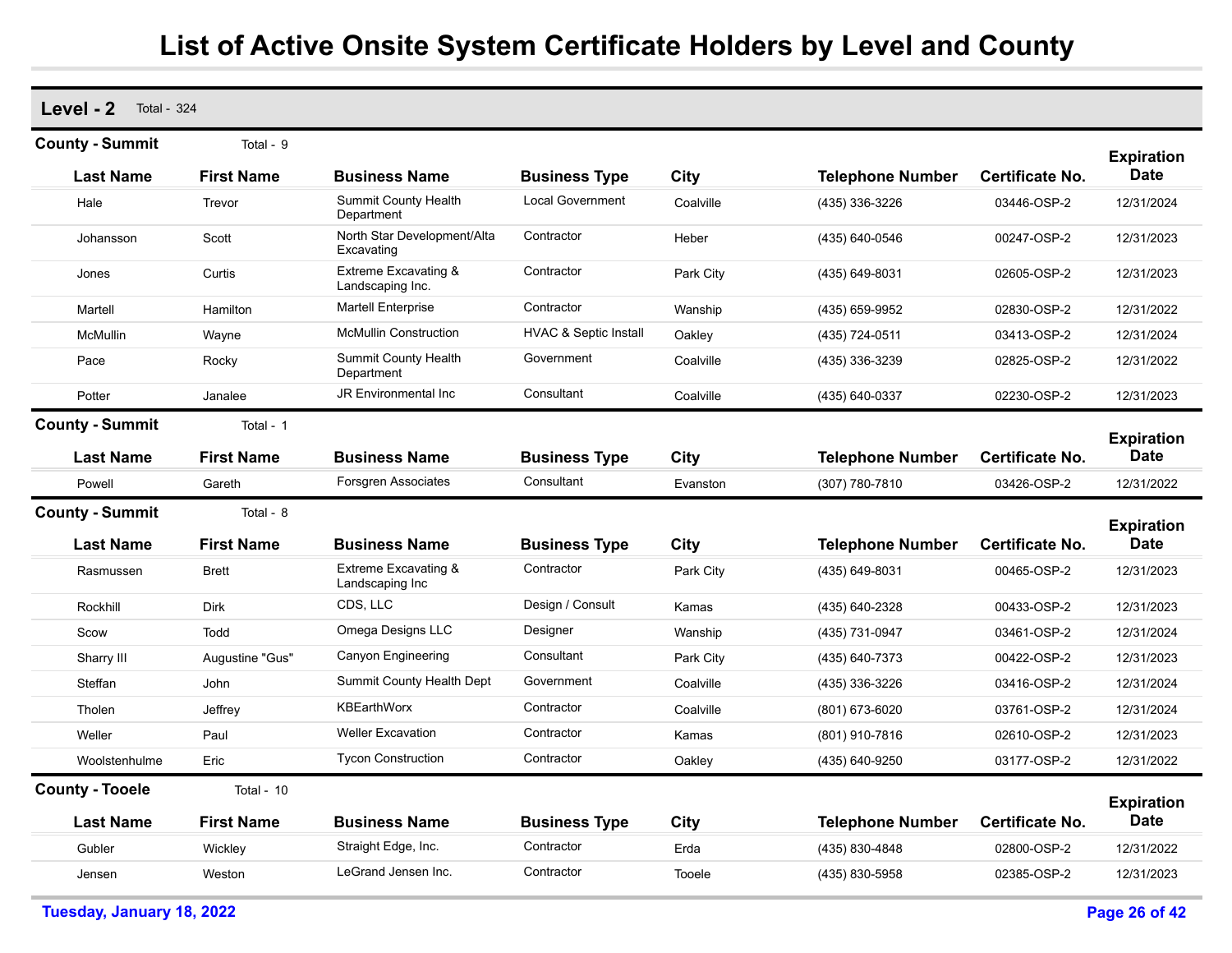| Level - 2<br><b>Total - 324</b> |                   |                                           |                      |               |                         |                 |                                  |
|---------------------------------|-------------------|-------------------------------------------|----------------------|---------------|-------------------------|-----------------|----------------------------------|
| <b>County - Tooele</b>          | Total - 10        |                                           |                      |               |                         |                 | <b>Expiration</b>                |
| <b>Last Name</b>                | <b>First Name</b> | <b>Business Name</b>                      | <b>Business Type</b> | City          | <b>Telephone Number</b> | Certificate No. | <b>Date</b>                      |
| Knoblauch                       | Caleb             | <b>Tooele Valley Pumping</b>              | Contractor           | Erda          | (435) 840-6688          | 02966-OSP-2     | 12/31/2024                       |
| Lems                            | Ynga              | Tooele County Health Dept.                | Regulator            | Tooele        | (435) 277-2454          | 03786-OSP-2     | 12/31/2024                       |
| Loveless                        | Vernie            | Vern Loveless, P.E.                       | Consultant           | Grantsville   | (435) 884-6218          | 00197-OSP-2     | 12/31/2024                       |
| Mollard                         | Michael           | 2M Contracting, LLC                       | Contractor           | Tooele        | (801) 381-4613          | 02475-OSP-2     | 12/31/2024                       |
| Palmer                          | Taylor            | <b>Tooele County Health</b><br>Department | Government           | Tooele        | (435) 277-2452          | 02986-OSP-2     | 12/31/2024                       |
| Perkins                         | Gary              | <b>Straight Edge Excavating</b>           | Contractor           | Erda          | (435) 840-2091          | 03713-OSP-2     | 12/31/2024                       |
| Slade                           | Bryan             | Tooele County Health Dept.                | Local Health Dept    | Tooele        | (435) 277-2440          | 00090-OSP-2     | 12/31/2022                       |
| Tolbert                         | Wade              | <b>Tooele County Health Dept</b>          | Local Health Dept    | Tooele        | (435) 277-2440          | 00439-OSP-2     | 12/31/2022                       |
| <b>County - Uintah</b>          | Total - 20        |                                           |                      |               |                         |                 |                                  |
| <b>Last Name</b>                | <b>First Name</b> | <b>Business Name</b>                      | <b>Business Type</b> | City          | <b>Telephone Number</b> | Certificate No. | <b>Expiration</b><br><b>Date</b> |
| <b>Beavers</b>                  | Timothy           |                                           |                      | Vernal        | (801) 793-3075          | 00586-OSP-2     | 12/31/2022                       |
| Blanchard                       | Kristopher        |                                           | Consultant           | Lapoint       | (435) 828-2848          | 02326-OSP-2     | 12/31/2023                       |
| <b>Brinkerhoff</b>              | David             | Eagle Peak Engineering                    | Engineering          | Vernal        | (303) 801-3915          | 03693-OSP-2     | 12/31/2023                       |
| <b>Brown</b>                    | Darrin            | TriCounty Health Dept.                    | Local Health Dept    | Vernal        | (435) 650-7150          | 00044-OSP-2     | 12/31/2022                       |
| Chadwick                        | Matthew           | Indian Health Service                     | Government           | Fort Duchesne | (435) 722-5911          | 03531-OSP-2     | 12/31/2022                       |
| Cook                            | Ryan              |                                           |                      | Vernal        | (435) 790-4077          | 00515-OSP-2     | 12/31/2024                       |
| Dunn                            | Michael           | <b>TriCounty Health Department</b>        | Government           | Vernal        | (801) 865-7106          | 03615-OSP-2     | 12/31/2023                       |
| Glazier                         | Kimball           | <b>Glazier Construction</b>               | Contractor           | Vernal        | (435) 621-7079          | 02500-OSP-2     | 12/31/2022                       |
| Harlan                          | Jason             | Harlan Excavating                         | Contractor           | Vernal        | (435) 790-6401          | 02946-OSP-2     | 12/31/2023                       |
| Harlan                          | John              | John Harlan Construction                  | Contractor           | Vernal        | (435) 790-3150          | 00218-OSP-2     | 12/31/2024                       |
| Hicken                          | Corey             | CS Trailers and Welding LLC               | Contractor           | Whiteerocks   | (385) 625-0012          | 03601-OSP-2     | 12/31/2023                       |
| Koons                           | David             | <b>TriCounty Health Department</b>        | Government           | Vernal        | (435) 247-1165          | 03613-OSP-2     | 12/31/2023                       |
| Miller                          | Cabe              | <b>Miller Excavation</b>                  | Contractor           | Roosevelt     | (435) 823-4741          | 00126-OSP-2     | 12/31/2022                       |
| Mortenson                       | Valton            |                                           | Consultant           | Vernal        | (435) 790-5989          | 00283-OSP-2     | 12/31/2024                       |
| Powell                          | Richard           | <b>Basin Consulting &amp; Services</b>    | Consultant           | Vernal        | (435) 790-9333          | 00448-OSP-2     | 12/31/2023                       |
| <b>Richens</b>                  | David             | Contour Construction and<br>Excav. Inc.   | Contractor           | Ft. Duchesne  | (435) 640-0673          | 02102-OSP-2     | 12/31/2024                       |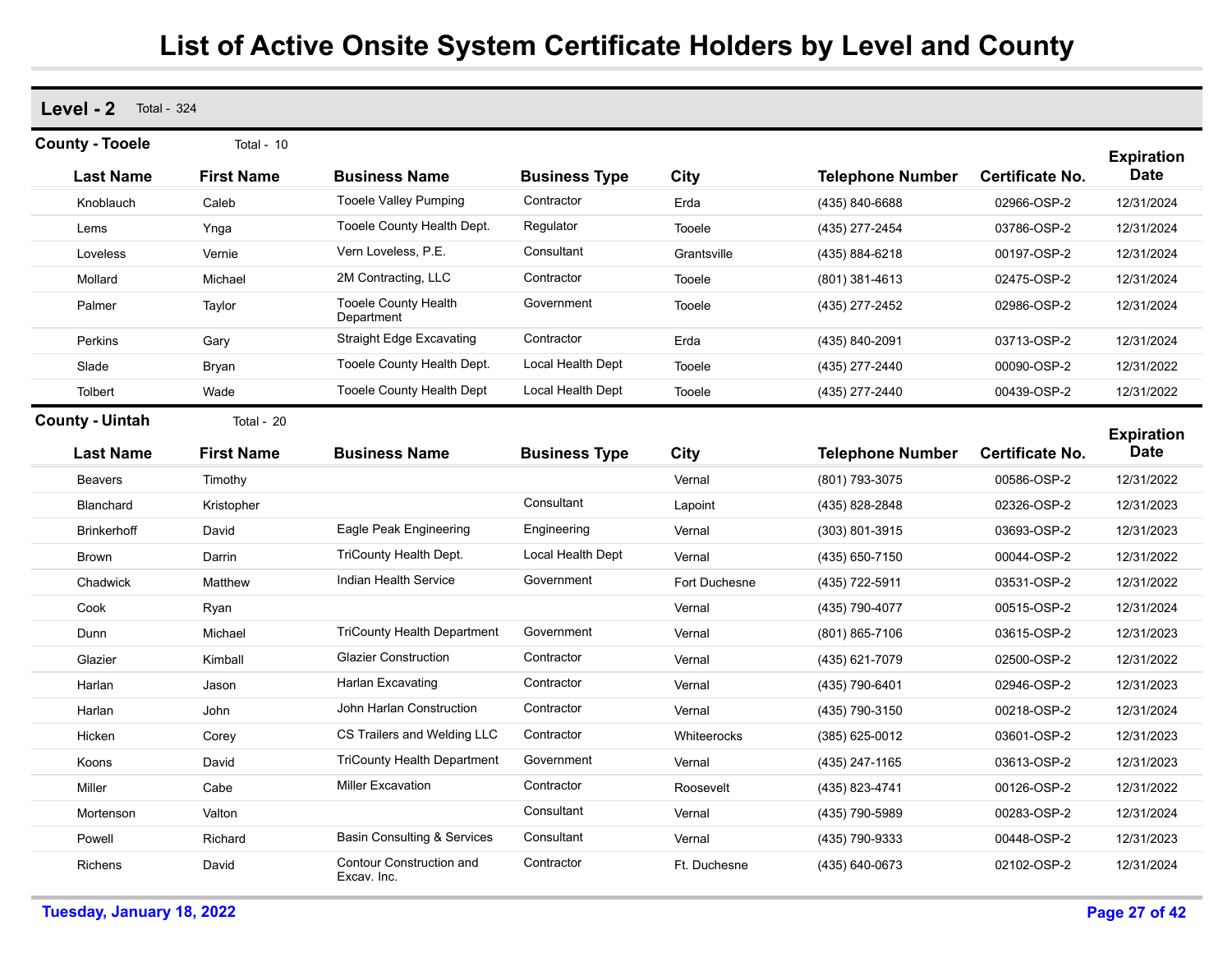| Level - 2<br><b>Total - 324</b>            |                                 |                                                 |                      |                       |                         |                        |                                  |
|--------------------------------------------|---------------------------------|-------------------------------------------------|----------------------|-----------------------|-------------------------|------------------------|----------------------------------|
| <b>County - Uintah</b><br><b>Last Name</b> | Total - 20<br><b>First Name</b> | <b>Business Name</b>                            | <b>Business Type</b> | City                  | <b>Telephone Number</b> | <b>Certificate No.</b> | <b>Expiration</b><br><b>Date</b> |
| Timothy                                    | Jared                           | <b>Timothy Excavating</b>                       | Contractor           | Lapoint               | (801) 857-4351          | 00519-OSP-2            | 12/31/2022                       |
| Tomlinson                                  | <b>Brownie</b>                  |                                                 |                      | Vernal                | (435) 790-5468          | 00069-OSP-2            | 12/31/2024                       |
| Valentine                                  | Lance                           | <b>Ashley National Forest, USFS</b>             | Government           | Vernal                | (435) 790-5988          | 02120-OSP-2            | 12/31/2024                       |
| Weston                                     | David                           | UELS, LLC                                       | Consultant           | Vernal                | (435) 789-1017          | 00227-OSP-2            | 12/31/2024                       |
| <b>County - Utah</b>                       | Total - 26                      |                                                 |                      |                       |                         |                        |                                  |
| <b>Last Name</b>                           | <b>First Name</b>               | <b>Business Name</b>                            | <b>Business Type</b> | City                  | <b>Telephone Number</b> | <b>Certificate No.</b> | <b>Expiration</b><br><b>Date</b> |
| Anderson                                   | Steven "Corey"                  | Anderson Engineering<br>Company Inc.            | Consultant           | Saratoga Springs      | (801) 972-6222          | 02996-OSP-2            | 12/31/2024                       |
| Armstrong                                  | Jonathan "JB"                   | Living in Sundance LLC                          | Contractor           | <b>Pleasant Grove</b> | (801) 717-7617          | 03066-OSP-2            | 12/31/2024                       |
| Atkinson                                   | Steven                          | Atkinson's Affordable Septic<br>Design          | Consultant           | Lehi                  | (801) 836-1881          | 03211-OSP-2            | 12/31/2022                       |
| Bingham                                    | Wyatt                           | Utah Septic Design                              | Consultant           | Saratoga Springs      | (801) 368-0244          | 03216-OSP-2            | 12/31/2022                       |
| <b>Bostock</b>                             | Craig                           | Utah County Health Dept.                        | Government           | Provo                 | (801) 851-7525          | 02530-OSP-2            | 12/31/2023                       |
| <b>Butler</b>                              | Aaron                           | <b>Butler Excavation</b>                        | Excavation           | Payson                | (801) 787-5418          | 02865-OSP-2            | 12/31/2024                       |
| <b>Butler</b>                              | Ray                             | <b>Butler Excavation</b>                        | Excavation           | Payson                | (801) 836-5986          | 02200-OSP-2            | 12/31/2022                       |
| Carlton                                    | Mike                            | <b>Wilding Engineering</b>                      | Consultant           | <b>Bluffdale</b>      | (801) 553-8112          | 02775-OSP-2            | 12/31/2023                       |
| Fowler                                     | Jeremy                          | <b>Bureau of Reclamation</b>                    | Government           | Provo                 | (801) 360-5415          | 03656-OSP-2            | 12/31/2024                       |
| Garrett                                    | Jason                           | Utah County Health Department Local Health Dept |                      | Provo                 | (801) 851-7525          | 00457-OSP-2            | 12/31/2024                       |
| Keeran                                     | Ryan                            | <b>RSS</b>                                      | Consultant           | Spanish Fork          | (916) 585-4429          | 03361-OSP-2            | 12/31/2023                       |
| Klemetson                                  | Stanley                         | Klemetson Engineering, LLC                      | Consultant           | Orem                  | (801) 368-6476          | 00592-OSP-2            | 12/31/2023                       |
| Lapin                                      | Jeremy                          |                                                 |                      | Draper                | (801) 694-8829          | 02609-OSP-2            | 12/31/2023                       |
| Loveland                                   | Steven                          | RB&G Engineering                                | Consultant           | Provo                 | (801) 374-5771          | 03175-OSP-2            | 12/31/2022                       |
| Marrott                                    | R. "Colby"                      | Western Utility Co.                             | Contractor           | Spanish Fork          | (801) 602-8489          | 03386-OSP-2            | 12/31/2024                       |
| McKinnon                                   | Will                            | <b>McKinnon Ventures</b>                        | Consultant           | Benjamin              | (801) 319-2996          | 03271-OSP-2            | 12/31/2023                       |
| Nabuco                                     | Paulo                           |                                                 |                      | Provo                 | (801) 420-6444          | 02861-OSP-2            | 12/31/2023                       |
| Oldroyd                                    | Jared                           | <b>JWO Engineering, PLLC</b>                    | Consultant           | Provo                 | (801) 828-7805          | 03001-OSP-2            | 12/31/2024                       |
| Ottesen                                    | Mark                            |                                                 | Consultant           | Spanish Fork          | (801) 830-4419          | 03331-OSP-2            | 12/31/2023                       |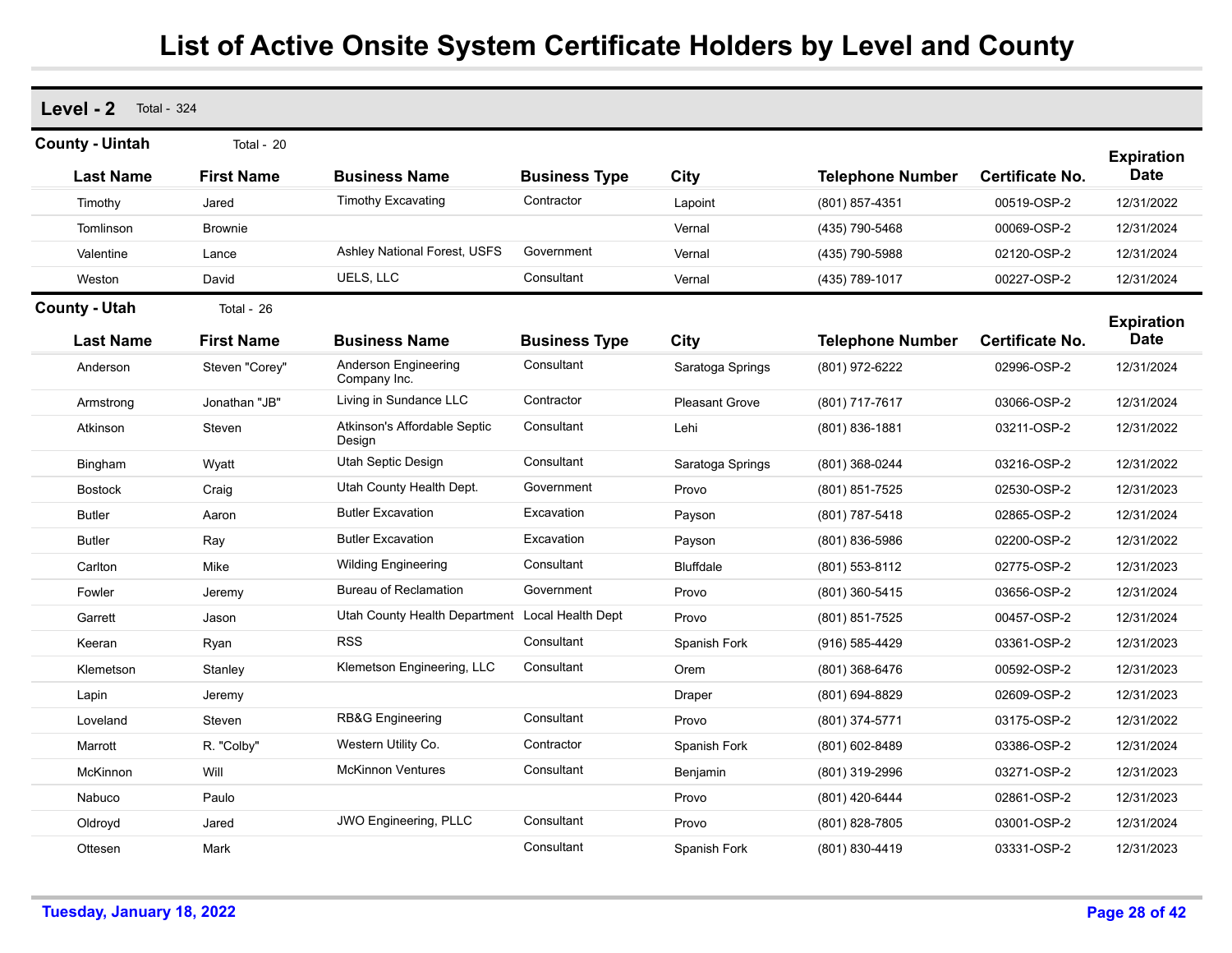| Level - 2<br><b>Total - 324</b>             |                                 |                                                 |                           |                       |                         |                        |                                  |
|---------------------------------------------|---------------------------------|-------------------------------------------------|---------------------------|-----------------------|-------------------------|------------------------|----------------------------------|
| <b>County - Utah</b><br><b>Last Name</b>    | Total - 26<br><b>First Name</b> | <b>Business Name</b>                            | <b>Business Type</b>      | City                  | <b>Telephone Number</b> | <b>Certificate No.</b> | <b>Expiration</b><br><b>Date</b> |
| Peterson                                    | Riley                           | <b>Utah County Environmental</b><br>Health      | Government                | Provo                 | (801) 851-7504          | 03746-OSP-2            | 12/31/2024                       |
| Price                                       | Ronald                          | Ron Price Excavating                            | Excavating                | Payson                | (801) 376-2951          | 02695-OSP-2            | 12/31/2024                       |
| Rasmussen                                   | Drew                            | Utah County Health Dept.                        | Health Dept.              | Provo                 | (801) 851-7503          | 03071-OSP-2            | 12/31/2022                       |
| Sorensen                                    | Brian                           | L & M Construction &<br>Excavating              | Contractor                | Spanish Fork          | (801) 372-0762          | 02268-OSP-2            | 12/31/2023                       |
| Swensen                                     | Daymon                          | Utah County Health Department Government        |                           | Provo                 | (801) 851-7525          | 02750-OSP-2            | 12/31/2023                       |
| Williams                                    | Savanah                         | Utah County Health Department Health Department |                           | Provo                 | (801) 851-7077          | 03751-OSP-2            | 12/31/2024                       |
| Wilson                                      | Tyler                           | T. Wilson Customs, LLC                          | Contractor                | <b>Pleasant Grove</b> | (801) 310-5633          | 03586-OSP-2            | 12/31/2023                       |
| <b>County - Wasatch</b><br><b>Last Name</b> | Total - 14<br><b>First Name</b> | <b>Business Name</b>                            | <b>Business Type</b>      | City                  | <b>Telephone Number</b> | <b>Certificate No.</b> | <b>Expiration</b><br><b>Date</b> |
| Allen                                       | Clint                           | Allen Construction & Excavation                 | Contractor                | Wallsburg             | (435) 671-3265          | 00267-OSP-2            | 12/31/2024                       |
| Christian                                   | Don                             | <b>DAB Concrete</b>                             | Construction              | Heber                 | (435) 731-0966          | 00221-OSP-2            | 12/31/2023                       |
| Christian                                   | Donnie                          | Donnie Christian Construction                   | Construction              | <b>Heber City</b>     | (435) 731-0966          | 03173-OSP-2            | 12/31/2022                       |
| Copfer                                      | Torrey                          | <b>EPIC Engineering</b>                         | Consultant                | <b>Heber City</b>     | (801) 471-3395          | 02731-OSP-2            | 12/31/2023                       |
| Giese                                       | David                           | Dirt Dawgs, LLC                                 | Contractor                | Midway                | (435) 671-0994          | 02880-OSP-2            | 12/31/2023                       |
| Hansen                                      | S. "Ross"                       | SR Hansen Engineering Inc.                      | Consultant                | <b>Heber City</b>     | (435) 654-9911          | 00236-OSP-2            | 12/31/2022                       |
| Healey                                      | Gary                            | Gary Healey Design                              | Consultant/Designer       | Highland              | (801) 380-5848          | 03676-OSP-2            | 12/31/2023                       |
| Lance                                       | Diana                           | Lance Excavating Inc                            | Contractor                | Heber                 | (435) 654-3558          | 00050-OSP-2            | 12/31/2022                       |
| <b>Myers</b>                                | <b>Brian</b>                    | <b>BTM Construction LLC</b>                     | Contractor                | <b>Heber City</b>     | (801) 369-6725          | 00545-OSP-2            | 12/31/2022                       |
| Petersen                                    | Trent                           | Aspen Custom Homes LLC                          | Contractor                | <b>Heber City</b>     | (307) 248-0256          | 03051-OSP-2            | 12/31/2022                       |
| Richardson                                  | Tracy                           | Wasatch County Health Dept                      | Government                | <b>Heber City</b>     | (435) 671-1633          | 00047-OSP-2            | 12/31/2024                       |
| Ryan                                        | Kay                             | Ryan Engineering Inc.                           | Civil Engineering         | <b>Heber City</b>     | (801) 647-0053          | 02675-OSP-2            | 12/31/2024                       |
| Ulibarri                                    | Adrian                          | LongHorn General Contractors                    | <b>General Contractor</b> | Heber                 | (801) 682-9621          | 03681-OSP-2            | 12/31/2023                       |
| Witt                                        | Beniamin                        | <b>Alternative Onsite Solutions</b>             | Contractor                | <b>Heber City</b>     | (801) 380-0103          | 00534-OSP-2            | 12/31/2023                       |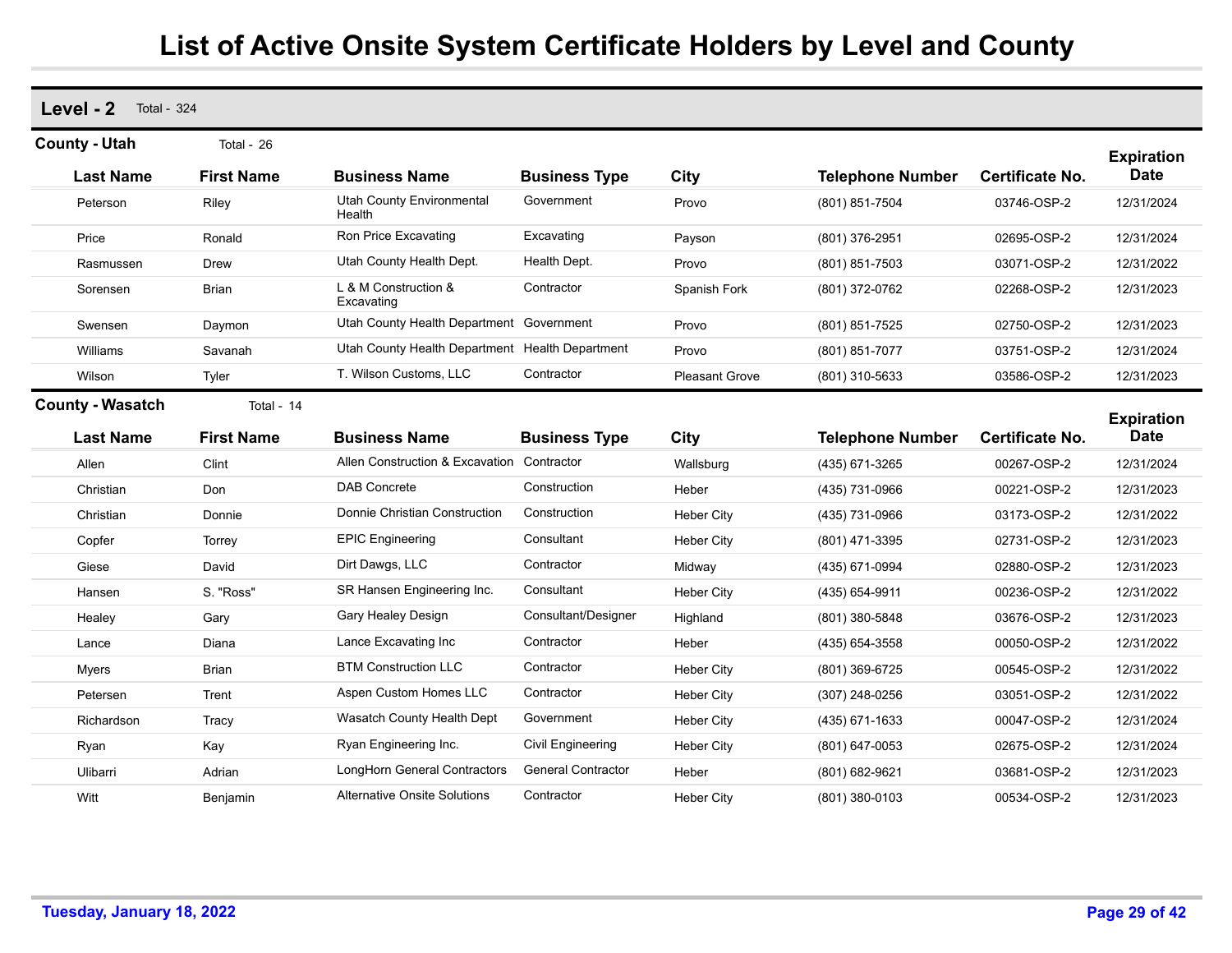| Level - 2                  | <b>Total - 324</b> |                                                               |                               |               |                         |                        |                                  |  |  |  |  |
|----------------------------|--------------------|---------------------------------------------------------------|-------------------------------|---------------|-------------------------|------------------------|----------------------------------|--|--|--|--|
| <b>County - Washington</b> | Total - 4          |                                                               |                               |               |                         |                        |                                  |  |  |  |  |
| <b>Last Name</b>           | <b>First Name</b>  | <b>Business Name</b>                                          | <b>Business Type</b>          | City          | <b>Telephone Number</b> | Certificate No.        | <b>Expiration</b><br>Date        |  |  |  |  |
| <b>Black</b>               | David              | Rosenberg Associates                                          | Engineering                   | St. George    | (435) 673-8586          | 00233-OSP-2            | 12/31/2023                       |  |  |  |  |
| <b>Butler</b>              | Donald             | Western River Development Inc Contractor                      |                               | Virgin        | (435) 668-1000          | 00425-OSP-2            | 12/31/2023                       |  |  |  |  |
| Cazier                     | John               | St. George City Water Services                                | Municipality                  | St. George    | (435) 705-0017          | 03551-OSP-2            | 12/31/2023                       |  |  |  |  |
| Coffey                     | Chad               | Landmark Testing adn<br>Engineering                           | Consultant                    | St. George    | (435) 986-0566          | 03623-OSP-2            | 12/31/2023                       |  |  |  |  |
| <b>County - Washington</b> | Total - 1          |                                                               |                               |               |                         |                        |                                  |  |  |  |  |
| <b>Last Name</b>           | <b>First Name</b>  | <b>Business Name</b>                                          | <b>Business Type</b>          | City          | <b>Telephone Number</b> | <b>Certificate No.</b> | <b>Expiration</b><br><b>Date</b> |  |  |  |  |
| Cooke                      | Nicholas           |                                                               |                               | Colorado City | (928) 640-7708          | 03494-OSP-2            | 12/31/2022                       |  |  |  |  |
| <b>County - Washington</b> | Total - 23         |                                                               |                               |               |                         |                        |                                  |  |  |  |  |
| <b>Last Name</b>           | <b>First Name</b>  | <b>Business Name</b>                                          | <b>Business Type</b>          | City          | <b>Telephone Number</b> | <b>Certificate No.</b> | <b>Expiration</b><br><b>Date</b> |  |  |  |  |
| DeCastro                   | Arnold             | <b>Applied Geotechnical</b><br><b>Engineering Consultants</b> | Consultant                    | St. George    | (435) 680-6875          | 00173-OSP-2            | 12/31/2024                       |  |  |  |  |
| Erickson                   | Jacob              | <b>AGEC</b>                                                   | <b>Engineering Consultant</b> | St. George    | (435) 773-8971          | 02735-OSP-2            | 12/31/2024                       |  |  |  |  |
| Frei                       | Klinton            | Southwest Utah Public Health<br>Dept.                         | Local Health Dept.            | St. George    | (435) 986-2541          | 02050-OSP-2            | 12/31/2022                       |  |  |  |  |
| Gardner                    | Carson             | <b>GTS</b>                                                    | Engineering                   | St. George    | (435) 628-9536          | 03086-OSP-2            | 12/31/2022                       |  |  |  |  |
| Johnson                    | Dale               | Washington Co. Water Cons.<br>Dist.                           | <b>Water District</b>         | Hurricane     | (435) 275-5721          | 03046-OSP-2            | 12/31/2022                       |  |  |  |  |
| Kamlowsky                  | Steve              | <b>Brown Consulting Engineers</b>                             | Consultant                    | St. George    | (435) 628-4700          | 03701-OSP-2            | 12/31/2023                       |  |  |  |  |
| Kayser                     | George             | Southwest Utah Public Health<br>Dept.                         | Government                    | Saint George  | (435) 986-2597          | 03486-OSP-2            | 12/31/2022                       |  |  |  |  |
| Leavitt                    | Mason              | Washington Co. Water Cons.<br>Dist.                           | Utility                       | St. George    | (435) 669-3812          | 02335-OSP-2            | 12/31/2022                       |  |  |  |  |
| Murphy                     | Logan              | Ash Creek SSD                                                 | Government                    | Hurricane     | (435) 632-2942          | 03201-OSP-2            | 12/31/2022                       |  |  |  |  |
| Nelson                     | Kent               | Landmark Testing and<br>Engineering                           | Consultant                    | St. George    | (435) 986-0566          | 02941-OSP-2            | 12/31/2023                       |  |  |  |  |
| <b>New</b>                 | Roger              | New Enterprise LLC                                            | Consultant                    | Leeds         | (435) 632-2833          | 00027-OSP-2            | 12/31/2022                       |  |  |  |  |
| Poulsen                    | Joshua             | Southwest Utah Public Health<br>Dept.                         | Government                    | St. George    | (435) 986-2581          | 02906-OSP-2            | 12/31/2023                       |  |  |  |  |
| Pratt                      | Gerold             | Pratt Engineering, P.C.                                       | Engineering                   | Hurricane     | (435) 635-2329          | 00269-OSP-2            | 12/31/2022                       |  |  |  |  |
| Prax                       | Teri               | Southwest Utah Public Health<br>Dept.                         | Health Dept.                  | St. George    | (435) 986-2583          | 03351-OSP-2            | 12/31/2024                       |  |  |  |  |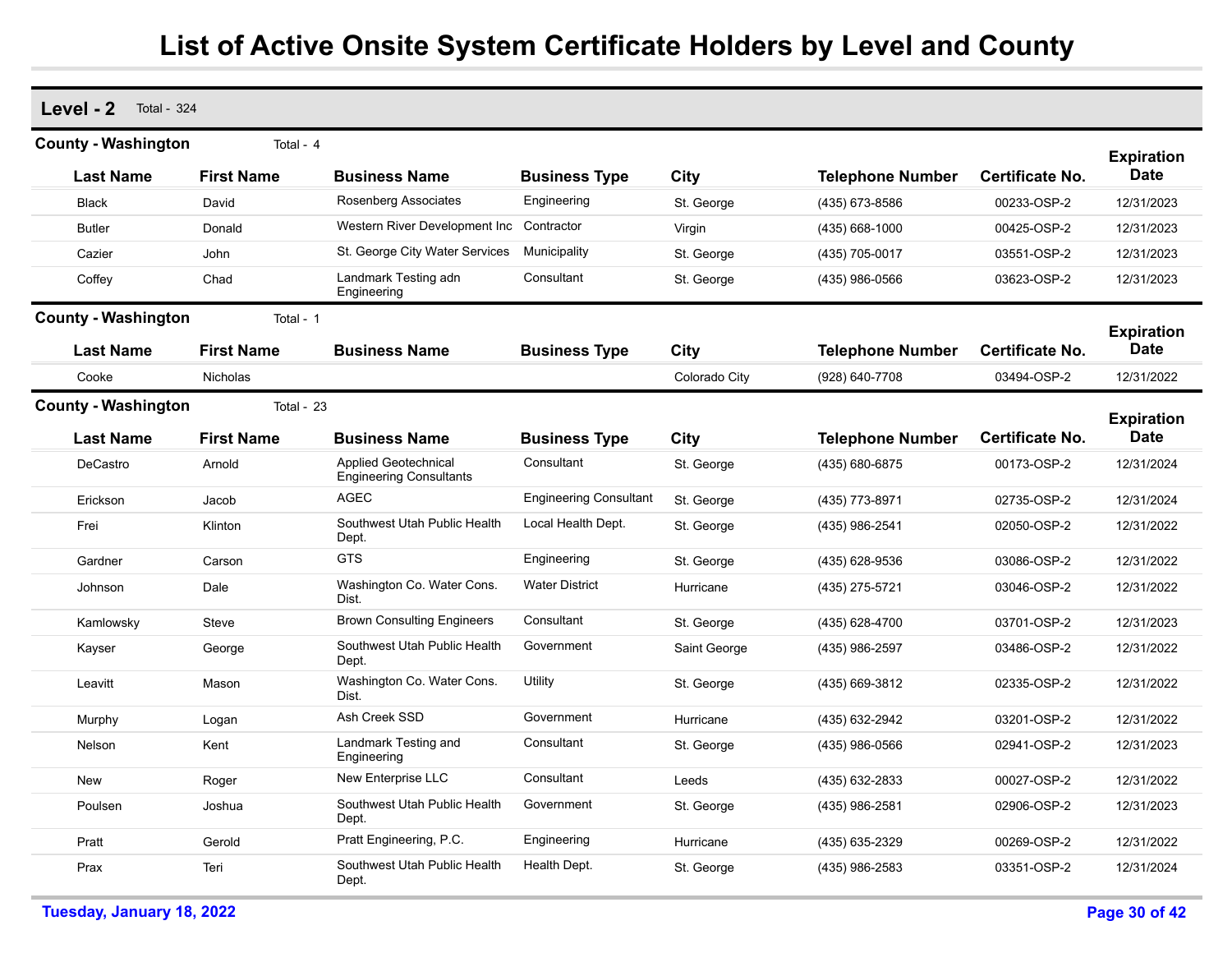**Level - 2** Total - 324 **Last Name First Name Business Name Business Type City Telephone Number County - Washington** Total - 23 **Expiration Certificate No. Date** Rasmussen Karl ProValue Engineering Engineering Hurricane (435) 668-8307 00565-OSP-2 12/31/2022 Roberts **In the Southwest Utah Public Health** Southwest Utah Public Health Dept. Local Health Dept St. George (435) 986-2582 00442-OSP-2 12/31/2024 Sterner Shallen Southwest Utah Public Health Dept. Health Dept St. George (435) 986-2584 02630-OSP-2 12/31/2023 Stevens Randy Leeds (435) 680-5407 03096-OSP-2 12/31/2022 Thompson James Rosenberg Associates Engineer St. George (435) 673-8586 03636-OSP-2 12/31/2023 WahlsAnthony **Kolob Construction & Produce** LLC**Contractor**  New Harmony (435) 669-7486 03307-OSP-2 12/31/2023 Wells Steven Candmark Testing & Engineering **Consultant**  St. George (435) 703-1161 03401-OSP-2 12/31/2024 Wright J. Paul DEQ District Eng. Central (435) 680-0163 02520-OSP-2 12/31/2024 Zitting Brian Canaan Peaks Engineering Consultant Hildale (435) 467-1069 00351-OSP-2 12/31/2022 **Last Name First Name Business Name Business Type City Telephone Number County - Wayne** Total - 5 **Expiration Certificate No. Date** Jackson Rhett Jackson Excavation, Inc. Excavation Bicknell (435) 425-3354 02928-OSP-2 12/31/2023 Jackson Terry "Kirk" Jackson Excavation / Bull Head Sand & Gravel**Contractor**  Bicknell (435) 691-8927 02926-OSP-2 12/31/2024 Jackson Tony Jackson Excavation Construction Bicknell (435) 425-3354 02430-OSP-2 12/31/2024 JensenAaronAaron Jensen Contractor Torrey (435) 691-0917 02455-OSP-2 12/31/2022 Jensen Wesley Pro Construction & Landscaping Inc.**Contractor**  Torrey (435) 691-0925 00040-OSP-2 12/31/2022 **Last Name First Name Business Name Business Type City Telephone Number County - Weber** Total - 36 **Expiration Certificate No. Date** Anderson Justin Just Diggin Excavation Contractor Ogden (801) 940-7289 02840-OSP-2 12/31/2022 Babbitt Mark Mark Great Basin Engineering Inc. Civil Engineering Ogden (801) 394-4515 00435-OSP-2 12/31/2022 Barto Joseph "J. Brad" J Brad Barto Construction, Inc Contractor/Consultant Plain City (801) 668-5005 02310-OSP-2 12/31/2023 Braeden Scott Weber-Morgan Health Dept. Gov. Ogden (801) 399-7143 02760-OSP-2 12/31/2022 Brown Matthew HOS Excavation, Co. Excavation Hooper (801) 540-1443 02331-OSP-2 12/31/2023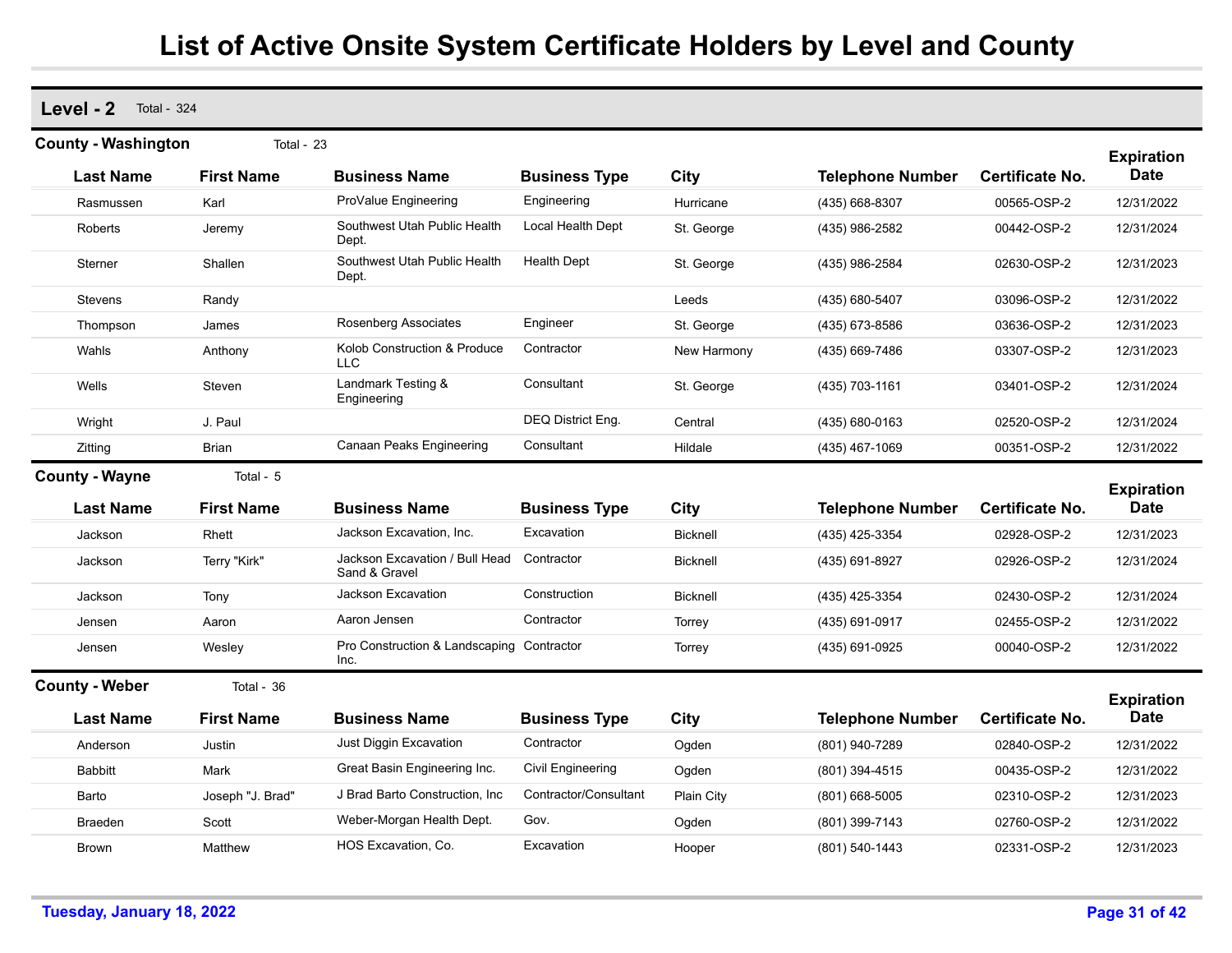**Level - 2** Total - 324 **Last Name First Name Business Name Business Type City Telephone Number County - Weber** Total - 36 **Expiration Certificate No. Date** Cowan Brian Brian Weber-Morgan Health Department Local Health Dept Ogden (801) 399-7102 00419-OSP-2 12/31/2022 Cragun Brad Weber County County Gov. Ogden (801) 399-8054 03695-OSP-2 12/31/2023 Dalpias Ernest "Allan" Dalpias Engineering Engineering North Ogden (385) 389-5793 00514-OSP-2 12/31/2022 Dant James "Michael" Weber Morgan Health Dept. County Govt. Ogden (801) 399-7160 03606-OSP-2 12/31/2023 Davis Todd LP Davis Engineering Consultant Plain City (801) 782-9642 02556-OSP-2 12/31/2022 Day **Summer** Weber-Morgan Health Department Local Health Ogden (801) 399-7174 02220-OSP-2 12/31/2023 Frazier Carl High Country Excavation Inc. Contractor Hooper (801) 791-7905 00490-OSP-2 12/31/2022 Hancock CJ CE Butters Construction Contractor Ogden (385) 333-6478 02291-OSP-2 12/31/2023 Harbertson Dustin Triple H Excavating Excavation West Haven (801) 394-4100 02590-OSP-2 12/31/2022 Harris Michela Weber-Morgan Health Department Local Health Dept Ogden (801) 399-7103 02055-OSP-2 12/31/2024 Hunt Thomas Reeve & Associates Engineering Riverdale (801) 664-4724 02845-OSP-2 12/31/2022 Jeppsen David US Forest Service - Engineering Fed. Government Ogden (801) 388-0273 02345-OSP-2 12/31/2024 Johnson Larry Contractor Syracuse (801) 940-2490 03536-OSP-2 12/31/2022 Jorgensen Craig Weber-Morgan Health Dept. Health Dept. Ogden (801) 399-7142 03056-OSP-2 12/31/2024 Klinge Ryan Weber-Morgan Health Dept. Government Ogden (801) 399-7177 03261-OSP-2 12/31/2023 Lozano Pedro Weber-Morgan Health Dept. LEHS Ogden (805) 908-1740 03391-OSP-2 12/31/2024 Meyerhoffer Chad Meber County Engineering Government Ogden (801) 399-8004 02005-OSP-2 12/31/2023 Peterson Jason Peterson Builders Inc Contractor Eden (801) 745-3573 03666-OSP-2 12/31/2023 Reeve J. "Nate" Reeve & Associates, Inc. Consulting Engineer Riverdale (801) 458-8006 00019-OSP-2 12/31/2022 Rivera Tiffany Weber-Morgan Health Dept. Health Dept. Ogden (801) 399-7160 03281-OSP-2 12/31/2023 Rogers Ryan Western View Construction Contractor Ogden (801) 430-7155 02515-OSP-2 12/31/2022 Rollins Samson Royalty Services Group Inc Contractor Syracuse (801) 820-9355 03581-OSP-2 12/31/2023 Shupe Carl Carl Shupe Environmental Solutions Inc**Consultant**  Huntsville (801) 814-3036 00464-OSP-2 12/31/2024 Summers Curtis Summers & Summers LLC Contractor Eden (801) 430-3447 03016-OSP-2 12/31/2024 Summers T. "Matt" Summers & Summers LLC Contractor Eden (801) 814-4608 02745-OSP-2 12/31/2024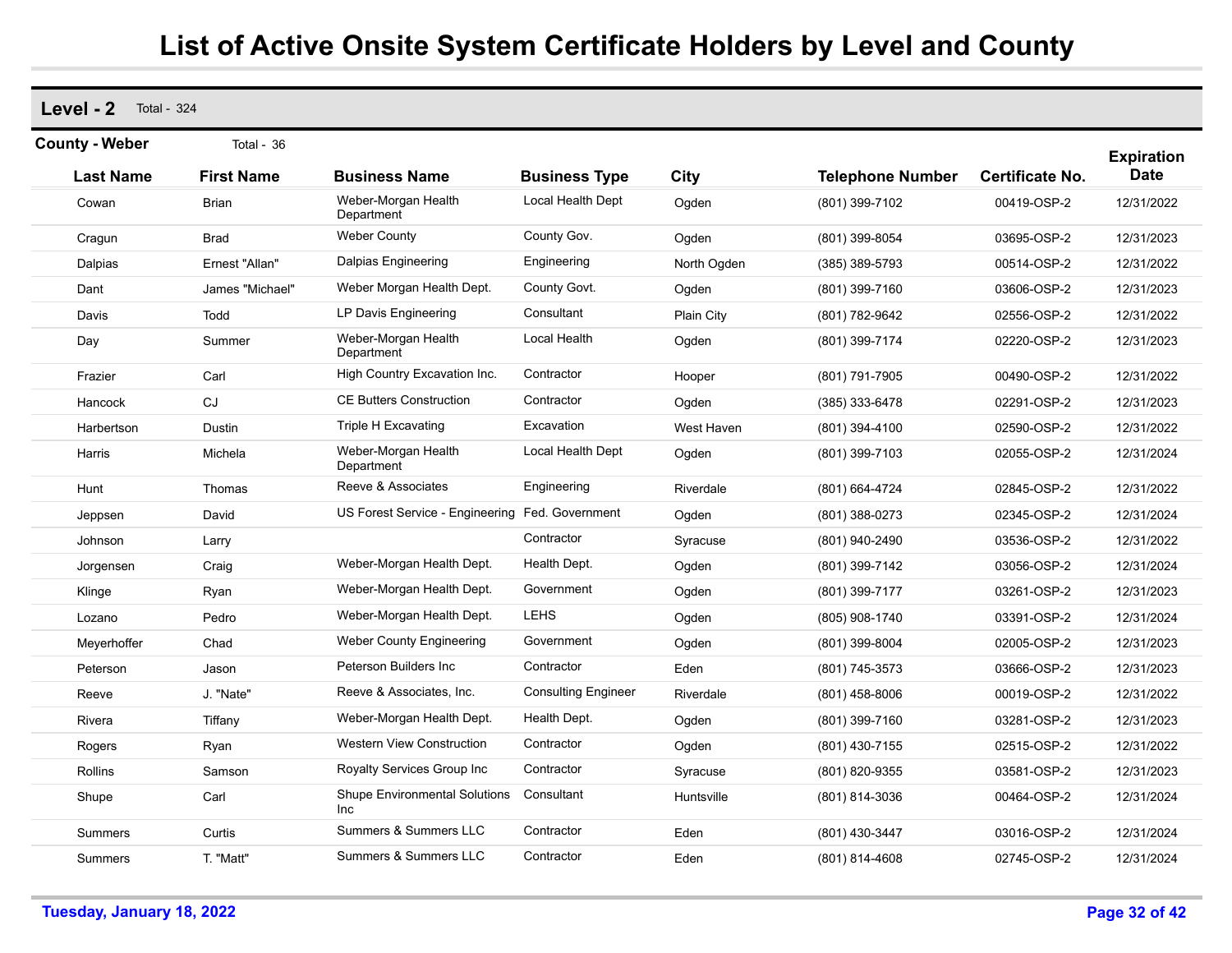| Level - 2<br><b>Total - 324</b> |                   |                                              |                         |         |                         |                        |                                  |
|---------------------------------|-------------------|----------------------------------------------|-------------------------|---------|-------------------------|------------------------|----------------------------------|
| <b>County - Weber</b>           | Total - 36        |                                              |                         |         |                         |                        |                                  |
| <b>Last Name</b>                | <b>First Name</b> | <b>Business Name</b>                         | <b>Business Type</b>    | City    | <b>Telephone Number</b> | <b>Certificate No.</b> | <b>Expiration</b><br><b>Date</b> |
| Summers                         | Thom              | Thom Summers & Sons<br><b>Excavating LLC</b> | Contractor - Excavating | Eden    | (801) 603-6082          | 03186-OSP-2            | 12/31/2024                       |
| Vierra                          | Les               | Les Vierra LLC                               | Consultant              | Eden    | (801) 391-7481          | 00292-OSP-2            | 12/31/2022                       |
| Wadman                          | Eric              | Rockin EW Excavation                         | Contractor              | Eden    | (801) 791-1650          | 03301-OSP-2            | 12/31/2023                       |
| Wewer                           | William           | <b>USDA Forest Service,</b><br>Engineering   | Engineer                | Ogden   | (801) 625-5799          | 02155-OSP-2            | 12/31/2024                       |
| Wheeler                         | Dalton            | <b>Alpine Excavating</b>                     | Excavating              | Ogden   | (801) 690-4001          | 03598-OSP-2            | 12/31/2023                       |
| Williams                        | A. Cameron        | <b>Rock Solid Excavation LLC</b>             | Contractor              | Ogden   | (801) 458-9178          | 03726-OSP-2            | 12/31/2023                       |
| County -                        | Total - 3         |                                              |                         |         |                         |                        |                                  |
| <b>Last Name</b>                | <b>First Name</b> | <b>Business Name</b>                         | <b>Business Type</b>    | City    | <b>Telephone Number</b> | Certificate No.        | <b>Expiration</b><br><b>Date</b> |
| Beauchamp                       | Teague            |                                              |                         | Logan   | (435) 890-4084          | 03721-OSP-2            | 12/31/2023                       |
| Cole                            | Daniel            | Southwest Utah Public Health<br>(Kanab)      | Government              | Kanab   | $(256) 541-6126$        | 03741-OSP-2            | 12/31/2024                       |
| Hall                            | Nathan            | <b>DEQ District Engineer</b>                 | Government              | Vernal  | (435) 630-3852          | 03456-OSP-2            | 12/31/2024                       |
| <b>County - Out of State</b>    | Total - 1         |                                              |                         |         |                         |                        |                                  |
| <b>Last Name</b>                | <b>First Name</b> | <b>Business Name</b>                         | <b>Business Type</b>    | City    | <b>Telephone Number</b> | <b>Certificate No.</b> | <b>Expiration</b><br><b>Date</b> |
| Sadaj                           | Marlene           | Synergy Engineering and<br>Konsulting        | Consultant              | Bozeman | (406) 624-6137          | 03546-OSP-2            | 12/31/2023                       |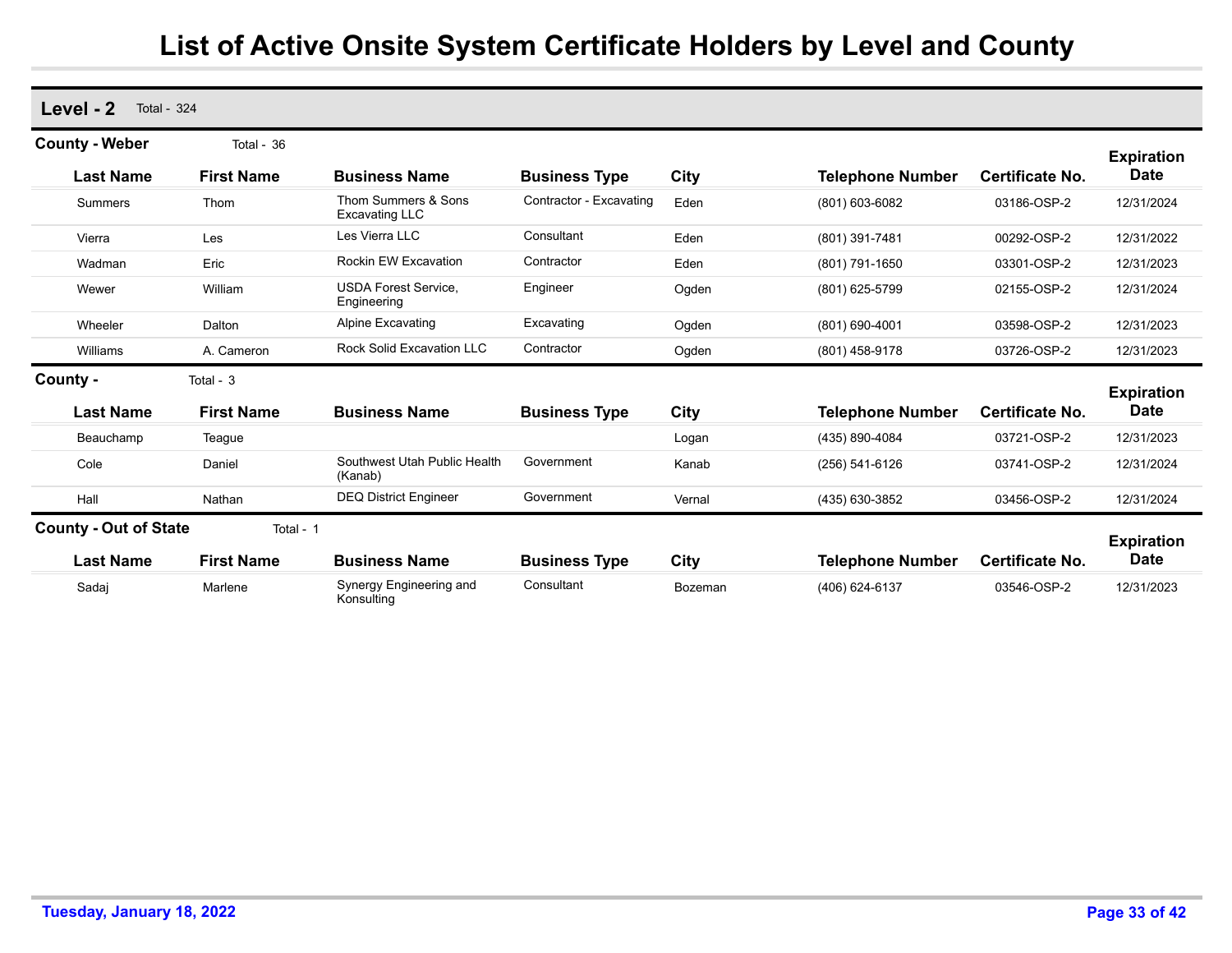| <b>County - Box Elder</b><br>Total - 2<br><b>Expiration</b><br><b>Date</b><br><b>First Name</b><br><b>Last Name</b><br><b>Business Name</b><br>City<br><b>Certificate No.</b><br><b>Business Type</b><br><b>Telephone Number</b><br><b>Box Elder School District</b><br>Education<br>Hess<br><b>Brigham City</b><br>(435) 230-0277<br>02606-OSP-3<br>12/31/2023<br>Larry<br>Bear River Health Dept.<br>Government<br>Rees<br>Mark<br>(435) 720-1635<br>02767-OSP-3<br>12/31/2022<br>Tremonton<br><b>County - Cache</b><br>Total - 7<br><b>Expiration</b><br><b>Date</b><br><b>First Name</b><br><b>Last Name</b><br>City<br><b>Telephone Number</b><br><b>Certificate No.</b><br><b>Business Name</b><br><b>Business Type</b><br>Apex Design Group<br>Consultant<br>Wellsville<br>(435) 554-0520<br>02625-OSP-3<br>12/31/2023<br>Andersen<br>Ben<br>Cache County School District<br>Education<br><b>Bruce</b><br>(435) 512-1192<br>02162-OSP-3<br>12/31/2022<br>James<br>Logan<br>Jex Environmental Solutions,<br>Consultant<br>Richard<br>00046-OSP-3<br>12/31/2023<br>Jex<br>Nibley<br>(435) 753-2051<br>LLC<br>Consultant<br><b>Engineering Specialties</b><br>Scott<br>00035-OSP-3<br>12/31/2022<br>Morrill<br>(435) 713-0100<br>Logan<br>Cache County School District<br><b>School District</b><br>Parker<br><b>Bruce</b><br>(435) 752-3925<br>02160-OSP-3<br>12/31/2022<br>Logan<br>Ramirez<br>Mistidawn<br>North Logan<br>(435) 535-5790<br>03706-OSP-3<br>12/31/2023<br>Bear River Health Dept.<br>Government<br>Richard<br>00038-OSP-3<br>12/31/2022<br>North Logan<br>(435) 792-6571<br>Worley<br><b>County - Carbon</b><br>Total - 3<br><b>Expiration</b><br><b>Date</b><br><b>Last Name</b><br><b>First Name</b><br><b>City</b><br><b>Telephone Number</b><br><b>Certificate No.</b><br><b>Business Name</b><br><b>Business Type</b><br>MK Erkkila, L.C.<br>Contractor<br>Scofield<br>12/31/2023<br>Erkkila<br>(435) 650-5391<br>02720-OSP-3<br>James<br>Scott<br>Price<br>00026-OSP-3<br>12/31/2022<br>Hacking<br>(435) 559-3825<br>Southeast Utah Health<br>Public Health<br>Kirt<br>Price<br>03181-OSP-3<br>12/31/2024<br>Jensen<br>(435) 650-5227<br>Department<br><b>County - Davis</b><br>Total - 7<br><b>Expiration</b><br><b>Date</b><br>Certificate No.<br><b>Last Name</b><br><b>First Name</b><br><b>Business Name</b><br>City<br><b>Telephone Number</b><br><b>Business Type</b><br>Davis County Health Dept.<br>Health Dept.<br>Clearfield<br>Allen<br>(801) 525-5128<br>02766-OSP-3<br>12/31/2022<br>Loren<br>Davis County Health<br>Government<br>(801) 525-5128<br>02527-OSP-3<br>12/31/2023<br>Blackham<br>Rachelle<br>Farmington<br>Department<br>Health Dept.<br>Davis County Health Dept.<br>02956-OSP-3<br>12/31/2023<br>Clark<br>(801) 525-5128<br>Jay<br>Farmington<br><b>Felix Engineering</b><br>Consultant<br>Clinton<br>(801) 425-1524<br>03191-OSP-3<br>12/31/2022<br>Felix<br>Braden<br>Davis County Health Dept.<br><b>Health Department</b><br>Clearfield<br>Olson<br>(801) 525-5132<br>03611-OSP-3<br>12/31/2024<br>Randy<br>William<br>Roy<br>(801) 330-4974<br>02570-OSP-3<br>12/31/2022<br>Peterson<br>Eagle Enterprises Inc.<br>Contractor<br>Clearfield<br>12/31/2024<br>Williams<br>(801) 547-5708<br>03388-OSP-3<br>Gregory | Level - 3<br><b>Total - 153</b> |  |  |  |  |
|--------------------------------------------------------------------------------------------------------------------------------------------------------------------------------------------------------------------------------------------------------------------------------------------------------------------------------------------------------------------------------------------------------------------------------------------------------------------------------------------------------------------------------------------------------------------------------------------------------------------------------------------------------------------------------------------------------------------------------------------------------------------------------------------------------------------------------------------------------------------------------------------------------------------------------------------------------------------------------------------------------------------------------------------------------------------------------------------------------------------------------------------------------------------------------------------------------------------------------------------------------------------------------------------------------------------------------------------------------------------------------------------------------------------------------------------------------------------------------------------------------------------------------------------------------------------------------------------------------------------------------------------------------------------------------------------------------------------------------------------------------------------------------------------------------------------------------------------------------------------------------------------------------------------------------------------------------------------------------------------------------------------------------------------------------------------------------------------------------------------------------------------------------------------------------------------------------------------------------------------------------------------------------------------------------------------------------------------------------------------------------------------------------------------------------------------------------------------------------------------------------------------------------------------------------------------------------------------------------------------------------------------------------------------------------------------------------------------------------------------------------------------------------------------------------------------------------------------------------------------------------------------------------------------------------------------------------------------------------------------------------------------------------------------------------------------------------------------------------------------------------------------------------------------------------------------------------------------------------------------------------------------------------|---------------------------------|--|--|--|--|
|                                                                                                                                                                                                                                                                                                                                                                                                                                                                                                                                                                                                                                                                                                                                                                                                                                                                                                                                                                                                                                                                                                                                                                                                                                                                                                                                                                                                                                                                                                                                                                                                                                                                                                                                                                                                                                                                                                                                                                                                                                                                                                                                                                                                                                                                                                                                                                                                                                                                                                                                                                                                                                                                                                                                                                                                                                                                                                                                                                                                                                                                                                                                                                                                                                                                                |                                 |  |  |  |  |
|                                                                                                                                                                                                                                                                                                                                                                                                                                                                                                                                                                                                                                                                                                                                                                                                                                                                                                                                                                                                                                                                                                                                                                                                                                                                                                                                                                                                                                                                                                                                                                                                                                                                                                                                                                                                                                                                                                                                                                                                                                                                                                                                                                                                                                                                                                                                                                                                                                                                                                                                                                                                                                                                                                                                                                                                                                                                                                                                                                                                                                                                                                                                                                                                                                                                                |                                 |  |  |  |  |
|                                                                                                                                                                                                                                                                                                                                                                                                                                                                                                                                                                                                                                                                                                                                                                                                                                                                                                                                                                                                                                                                                                                                                                                                                                                                                                                                                                                                                                                                                                                                                                                                                                                                                                                                                                                                                                                                                                                                                                                                                                                                                                                                                                                                                                                                                                                                                                                                                                                                                                                                                                                                                                                                                                                                                                                                                                                                                                                                                                                                                                                                                                                                                                                                                                                                                |                                 |  |  |  |  |
|                                                                                                                                                                                                                                                                                                                                                                                                                                                                                                                                                                                                                                                                                                                                                                                                                                                                                                                                                                                                                                                                                                                                                                                                                                                                                                                                                                                                                                                                                                                                                                                                                                                                                                                                                                                                                                                                                                                                                                                                                                                                                                                                                                                                                                                                                                                                                                                                                                                                                                                                                                                                                                                                                                                                                                                                                                                                                                                                                                                                                                                                                                                                                                                                                                                                                |                                 |  |  |  |  |
|                                                                                                                                                                                                                                                                                                                                                                                                                                                                                                                                                                                                                                                                                                                                                                                                                                                                                                                                                                                                                                                                                                                                                                                                                                                                                                                                                                                                                                                                                                                                                                                                                                                                                                                                                                                                                                                                                                                                                                                                                                                                                                                                                                                                                                                                                                                                                                                                                                                                                                                                                                                                                                                                                                                                                                                                                                                                                                                                                                                                                                                                                                                                                                                                                                                                                |                                 |  |  |  |  |
|                                                                                                                                                                                                                                                                                                                                                                                                                                                                                                                                                                                                                                                                                                                                                                                                                                                                                                                                                                                                                                                                                                                                                                                                                                                                                                                                                                                                                                                                                                                                                                                                                                                                                                                                                                                                                                                                                                                                                                                                                                                                                                                                                                                                                                                                                                                                                                                                                                                                                                                                                                                                                                                                                                                                                                                                                                                                                                                                                                                                                                                                                                                                                                                                                                                                                |                                 |  |  |  |  |
|                                                                                                                                                                                                                                                                                                                                                                                                                                                                                                                                                                                                                                                                                                                                                                                                                                                                                                                                                                                                                                                                                                                                                                                                                                                                                                                                                                                                                                                                                                                                                                                                                                                                                                                                                                                                                                                                                                                                                                                                                                                                                                                                                                                                                                                                                                                                                                                                                                                                                                                                                                                                                                                                                                                                                                                                                                                                                                                                                                                                                                                                                                                                                                                                                                                                                |                                 |  |  |  |  |
|                                                                                                                                                                                                                                                                                                                                                                                                                                                                                                                                                                                                                                                                                                                                                                                                                                                                                                                                                                                                                                                                                                                                                                                                                                                                                                                                                                                                                                                                                                                                                                                                                                                                                                                                                                                                                                                                                                                                                                                                                                                                                                                                                                                                                                                                                                                                                                                                                                                                                                                                                                                                                                                                                                                                                                                                                                                                                                                                                                                                                                                                                                                                                                                                                                                                                |                                 |  |  |  |  |
|                                                                                                                                                                                                                                                                                                                                                                                                                                                                                                                                                                                                                                                                                                                                                                                                                                                                                                                                                                                                                                                                                                                                                                                                                                                                                                                                                                                                                                                                                                                                                                                                                                                                                                                                                                                                                                                                                                                                                                                                                                                                                                                                                                                                                                                                                                                                                                                                                                                                                                                                                                                                                                                                                                                                                                                                                                                                                                                                                                                                                                                                                                                                                                                                                                                                                |                                 |  |  |  |  |
|                                                                                                                                                                                                                                                                                                                                                                                                                                                                                                                                                                                                                                                                                                                                                                                                                                                                                                                                                                                                                                                                                                                                                                                                                                                                                                                                                                                                                                                                                                                                                                                                                                                                                                                                                                                                                                                                                                                                                                                                                                                                                                                                                                                                                                                                                                                                                                                                                                                                                                                                                                                                                                                                                                                                                                                                                                                                                                                                                                                                                                                                                                                                                                                                                                                                                |                                 |  |  |  |  |
|                                                                                                                                                                                                                                                                                                                                                                                                                                                                                                                                                                                                                                                                                                                                                                                                                                                                                                                                                                                                                                                                                                                                                                                                                                                                                                                                                                                                                                                                                                                                                                                                                                                                                                                                                                                                                                                                                                                                                                                                                                                                                                                                                                                                                                                                                                                                                                                                                                                                                                                                                                                                                                                                                                                                                                                                                                                                                                                                                                                                                                                                                                                                                                                                                                                                                |                                 |  |  |  |  |
|                                                                                                                                                                                                                                                                                                                                                                                                                                                                                                                                                                                                                                                                                                                                                                                                                                                                                                                                                                                                                                                                                                                                                                                                                                                                                                                                                                                                                                                                                                                                                                                                                                                                                                                                                                                                                                                                                                                                                                                                                                                                                                                                                                                                                                                                                                                                                                                                                                                                                                                                                                                                                                                                                                                                                                                                                                                                                                                                                                                                                                                                                                                                                                                                                                                                                |                                 |  |  |  |  |
|                                                                                                                                                                                                                                                                                                                                                                                                                                                                                                                                                                                                                                                                                                                                                                                                                                                                                                                                                                                                                                                                                                                                                                                                                                                                                                                                                                                                                                                                                                                                                                                                                                                                                                                                                                                                                                                                                                                                                                                                                                                                                                                                                                                                                                                                                                                                                                                                                                                                                                                                                                                                                                                                                                                                                                                                                                                                                                                                                                                                                                                                                                                                                                                                                                                                                |                                 |  |  |  |  |
|                                                                                                                                                                                                                                                                                                                                                                                                                                                                                                                                                                                                                                                                                                                                                                                                                                                                                                                                                                                                                                                                                                                                                                                                                                                                                                                                                                                                                                                                                                                                                                                                                                                                                                                                                                                                                                                                                                                                                                                                                                                                                                                                                                                                                                                                                                                                                                                                                                                                                                                                                                                                                                                                                                                                                                                                                                                                                                                                                                                                                                                                                                                                                                                                                                                                                |                                 |  |  |  |  |
|                                                                                                                                                                                                                                                                                                                                                                                                                                                                                                                                                                                                                                                                                                                                                                                                                                                                                                                                                                                                                                                                                                                                                                                                                                                                                                                                                                                                                                                                                                                                                                                                                                                                                                                                                                                                                                                                                                                                                                                                                                                                                                                                                                                                                                                                                                                                                                                                                                                                                                                                                                                                                                                                                                                                                                                                                                                                                                                                                                                                                                                                                                                                                                                                                                                                                |                                 |  |  |  |  |
|                                                                                                                                                                                                                                                                                                                                                                                                                                                                                                                                                                                                                                                                                                                                                                                                                                                                                                                                                                                                                                                                                                                                                                                                                                                                                                                                                                                                                                                                                                                                                                                                                                                                                                                                                                                                                                                                                                                                                                                                                                                                                                                                                                                                                                                                                                                                                                                                                                                                                                                                                                                                                                                                                                                                                                                                                                                                                                                                                                                                                                                                                                                                                                                                                                                                                |                                 |  |  |  |  |
|                                                                                                                                                                                                                                                                                                                                                                                                                                                                                                                                                                                                                                                                                                                                                                                                                                                                                                                                                                                                                                                                                                                                                                                                                                                                                                                                                                                                                                                                                                                                                                                                                                                                                                                                                                                                                                                                                                                                                                                                                                                                                                                                                                                                                                                                                                                                                                                                                                                                                                                                                                                                                                                                                                                                                                                                                                                                                                                                                                                                                                                                                                                                                                                                                                                                                |                                 |  |  |  |  |
|                                                                                                                                                                                                                                                                                                                                                                                                                                                                                                                                                                                                                                                                                                                                                                                                                                                                                                                                                                                                                                                                                                                                                                                                                                                                                                                                                                                                                                                                                                                                                                                                                                                                                                                                                                                                                                                                                                                                                                                                                                                                                                                                                                                                                                                                                                                                                                                                                                                                                                                                                                                                                                                                                                                                                                                                                                                                                                                                                                                                                                                                                                                                                                                                                                                                                |                                 |  |  |  |  |
|                                                                                                                                                                                                                                                                                                                                                                                                                                                                                                                                                                                                                                                                                                                                                                                                                                                                                                                                                                                                                                                                                                                                                                                                                                                                                                                                                                                                                                                                                                                                                                                                                                                                                                                                                                                                                                                                                                                                                                                                                                                                                                                                                                                                                                                                                                                                                                                                                                                                                                                                                                                                                                                                                                                                                                                                                                                                                                                                                                                                                                                                                                                                                                                                                                                                                |                                 |  |  |  |  |
|                                                                                                                                                                                                                                                                                                                                                                                                                                                                                                                                                                                                                                                                                                                                                                                                                                                                                                                                                                                                                                                                                                                                                                                                                                                                                                                                                                                                                                                                                                                                                                                                                                                                                                                                                                                                                                                                                                                                                                                                                                                                                                                                                                                                                                                                                                                                                                                                                                                                                                                                                                                                                                                                                                                                                                                                                                                                                                                                                                                                                                                                                                                                                                                                                                                                                |                                 |  |  |  |  |
|                                                                                                                                                                                                                                                                                                                                                                                                                                                                                                                                                                                                                                                                                                                                                                                                                                                                                                                                                                                                                                                                                                                                                                                                                                                                                                                                                                                                                                                                                                                                                                                                                                                                                                                                                                                                                                                                                                                                                                                                                                                                                                                                                                                                                                                                                                                                                                                                                                                                                                                                                                                                                                                                                                                                                                                                                                                                                                                                                                                                                                                                                                                                                                                                                                                                                |                                 |  |  |  |  |
|                                                                                                                                                                                                                                                                                                                                                                                                                                                                                                                                                                                                                                                                                                                                                                                                                                                                                                                                                                                                                                                                                                                                                                                                                                                                                                                                                                                                                                                                                                                                                                                                                                                                                                                                                                                                                                                                                                                                                                                                                                                                                                                                                                                                                                                                                                                                                                                                                                                                                                                                                                                                                                                                                                                                                                                                                                                                                                                                                                                                                                                                                                                                                                                                                                                                                |                                 |  |  |  |  |
|                                                                                                                                                                                                                                                                                                                                                                                                                                                                                                                                                                                                                                                                                                                                                                                                                                                                                                                                                                                                                                                                                                                                                                                                                                                                                                                                                                                                                                                                                                                                                                                                                                                                                                                                                                                                                                                                                                                                                                                                                                                                                                                                                                                                                                                                                                                                                                                                                                                                                                                                                                                                                                                                                                                                                                                                                                                                                                                                                                                                                                                                                                                                                                                                                                                                                |                                 |  |  |  |  |
|                                                                                                                                                                                                                                                                                                                                                                                                                                                                                                                                                                                                                                                                                                                                                                                                                                                                                                                                                                                                                                                                                                                                                                                                                                                                                                                                                                                                                                                                                                                                                                                                                                                                                                                                                                                                                                                                                                                                                                                                                                                                                                                                                                                                                                                                                                                                                                                                                                                                                                                                                                                                                                                                                                                                                                                                                                                                                                                                                                                                                                                                                                                                                                                                                                                                                |                                 |  |  |  |  |
|                                                                                                                                                                                                                                                                                                                                                                                                                                                                                                                                                                                                                                                                                                                                                                                                                                                                                                                                                                                                                                                                                                                                                                                                                                                                                                                                                                                                                                                                                                                                                                                                                                                                                                                                                                                                                                                                                                                                                                                                                                                                                                                                                                                                                                                                                                                                                                                                                                                                                                                                                                                                                                                                                                                                                                                                                                                                                                                                                                                                                                                                                                                                                                                                                                                                                |                                 |  |  |  |  |
|                                                                                                                                                                                                                                                                                                                                                                                                                                                                                                                                                                                                                                                                                                                                                                                                                                                                                                                                                                                                                                                                                                                                                                                                                                                                                                                                                                                                                                                                                                                                                                                                                                                                                                                                                                                                                                                                                                                                                                                                                                                                                                                                                                                                                                                                                                                                                                                                                                                                                                                                                                                                                                                                                                                                                                                                                                                                                                                                                                                                                                                                                                                                                                                                                                                                                |                                 |  |  |  |  |
|                                                                                                                                                                                                                                                                                                                                                                                                                                                                                                                                                                                                                                                                                                                                                                                                                                                                                                                                                                                                                                                                                                                                                                                                                                                                                                                                                                                                                                                                                                                                                                                                                                                                                                                                                                                                                                                                                                                                                                                                                                                                                                                                                                                                                                                                                                                                                                                                                                                                                                                                                                                                                                                                                                                                                                                                                                                                                                                                                                                                                                                                                                                                                                                                                                                                                |                                 |  |  |  |  |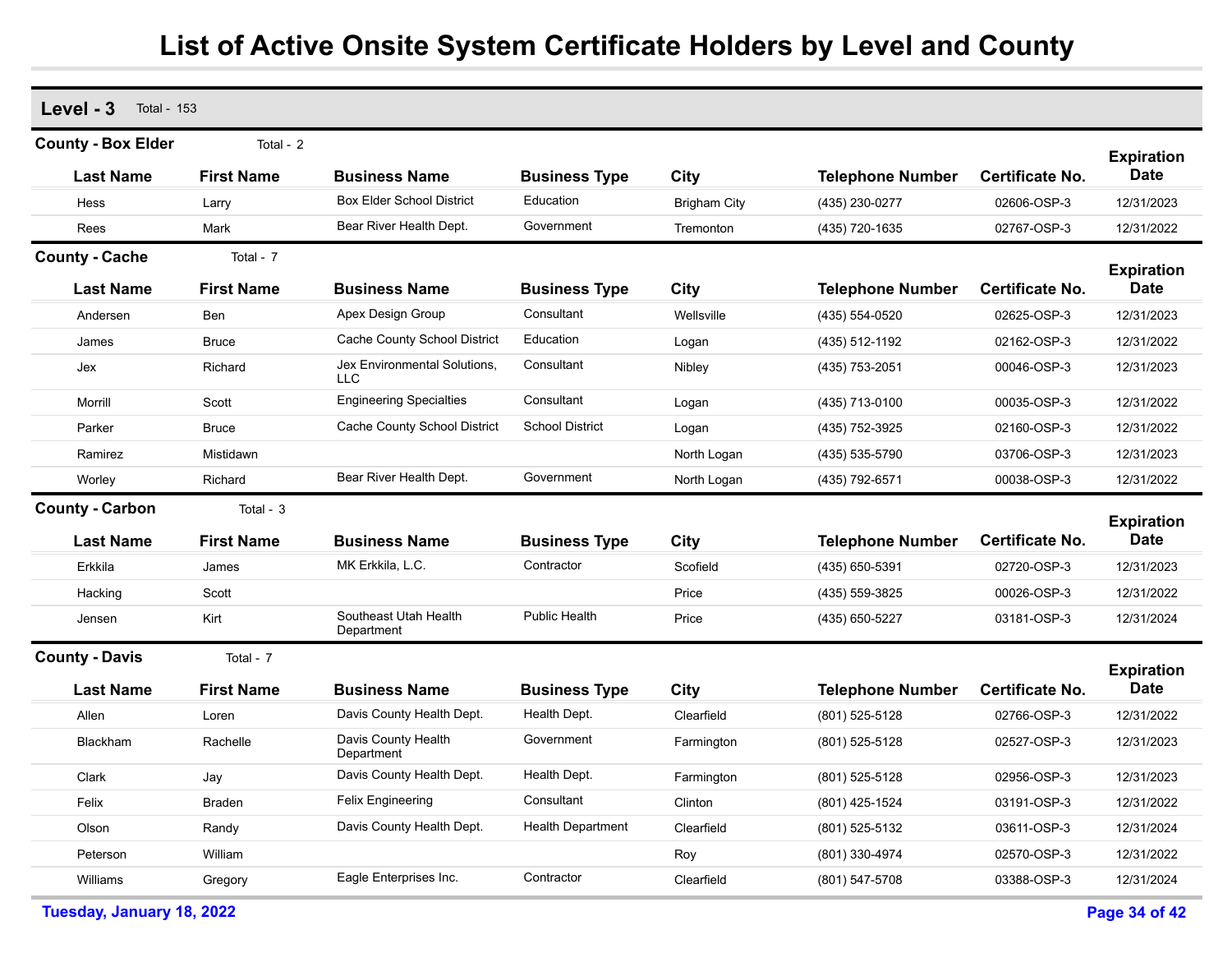| Level - 3<br><b>Total - 153</b> |                      |                                           |                          |                       |                         |                        |                                  |
|---------------------------------|----------------------|-------------------------------------------|--------------------------|-----------------------|-------------------------|------------------------|----------------------------------|
| <b>County - Duchesne</b>        | Total - 5            |                                           |                          |                       |                         |                        |                                  |
| <b>Last Name</b>                | <b>First Name</b>    | <b>Business Name</b>                      | <b>Business Type</b>     | <b>City</b>           | <b>Telephone Number</b> | <b>Certificate No.</b> | <b>Expiration</b><br><b>Date</b> |
| Goodspeed                       | R. "Keith"           | RainDance                                 | Design, Install, Service | Roosevelt             | (435) 823-7246          | 00052-OSP-3            | 12/31/2022                       |
| <b>Mathews</b>                  | Michael              |                                           |                          | <b>Heber City</b>     | (801) 645-6307          | 03511-OSP-3            | 12/31/2022                       |
| Rowley                          | Rodney               | <b>Hogan Trading Post LLC</b>             | Consultant/Contractor    | Duchesne              | (435) 823-5556          | 02566-OSP-3            | 12/31/2022                       |
| Schnars Jr.                     | Jeffrey              | <b>Schnars Construction</b>               | Contractor               | Duchesne              | (435) 503-0152          | 00591-OSP-3            | 12/31/2022                       |
| Webb                            | Hunter               | Webb's Select-A-Service                   | Contractor               | Altamont              | (435) 823-4561          | 03703-OSP-3            | 12/31/2023                       |
| <b>County - Garfield</b>        | Total - 1            |                                           |                          |                       |                         |                        |                                  |
| <b>Last Name</b>                | <b>First Name</b>    | <b>Business Name</b>                      | <b>Business Type</b>     | <b>City</b>           | <b>Telephone Number</b> | <b>Certificate No.</b> | <b>Expiration</b><br><b>Date</b> |
| Bremner (out of US)             | Brian ('til 12/2022) | Beehive Enterprises, Inc.                 | Govt. / Consultant       | Panguitch             | (999) 999-9999          | 00249-OSP-3            | 12/31/2025                       |
| <b>County - Grand</b>           | Total - 1            |                                           |                          |                       |                         |                        |                                  |
| <b>Last Name</b>                | <b>First Name</b>    | <b>Business Name</b>                      | <b>Business Type</b>     | City                  | <b>Telephone Number</b> | <b>Certificate No.</b> | <b>Expiration</b><br><b>Date</b> |
| Balaz Jr.                       | William              | <b>Tetra Tech</b>                         | Consultant               | <b>Grand Junction</b> | (970) 260-1655          | 00344-OSP-3            | 12/31/2022                       |
| <b>County - Grand</b>           | Total - 2            |                                           |                          |                       |                         |                        |                                  |
| <b>Last Name</b>                | <b>First Name</b>    | <b>Business Name</b>                      | <b>Business Type</b>     | <b>City</b>           | <b>Telephone Number</b> | <b>Certificate No.</b> | <b>Expiration</b><br><b>Date</b> |
| Hall                            | Taylor               | Moab Geotechnical Group LLC               | Consultant               | Moab                  | (435) 210-8282          | 03731-OSP-3            | 12/31/2024                       |
| Rogers                          | Orion                | Southeastern Utah Health Dept. Government |                          | Moab                  | (801) 557-6978          | 02700-OSP-3            | 12/31/2022                       |
| <b>County - Iron</b>            | Total - 6            |                                           |                          |                       |                         |                        |                                  |
| <b>Last Name</b>                | <b>First Name</b>    | <b>Business Name</b>                      | <b>Business Type</b>     | <b>City</b>           | <b>Telephone Number</b> | Certificate No.        | <b>Expiration</b><br><b>Date</b> |
| Cook                            | Marvin               |                                           |                          | Cedar City            | (435) 590-0000          | 03757-OSP-3            | 12/31/2024                       |
| Cook                            | Jacob                |                                           |                          | Cedar City            | (435) 590-6345          | 03755-OSP-3            | 12/31/2024                       |
| Cook                            | Adam                 |                                           |                          | Cedar City            | (435) 590-3101          | 03753-OSP-3            | 12/31/2024                       |
| <b>DeMille</b>                  | Christen             | CD Consulting Engineers, Inc.             | Engineer                 | Cedar City            | (435) 704-4405          | 03098-OSP-3            | 12/31/2022                       |
| McDermott                       | Rob                  | <b>RFM Excavating</b>                     | Contractor               | Parowan               | (425) 691-3440          | 03776-OSP-3            | 12/31/2024                       |
| Watson                          | Timothy              | <b>Watson Engineering Company</b><br>Inc. | Consultant               | Cedar City            | (435) 586-3004          | 02030-OSP-3            | 12/31/2022                       |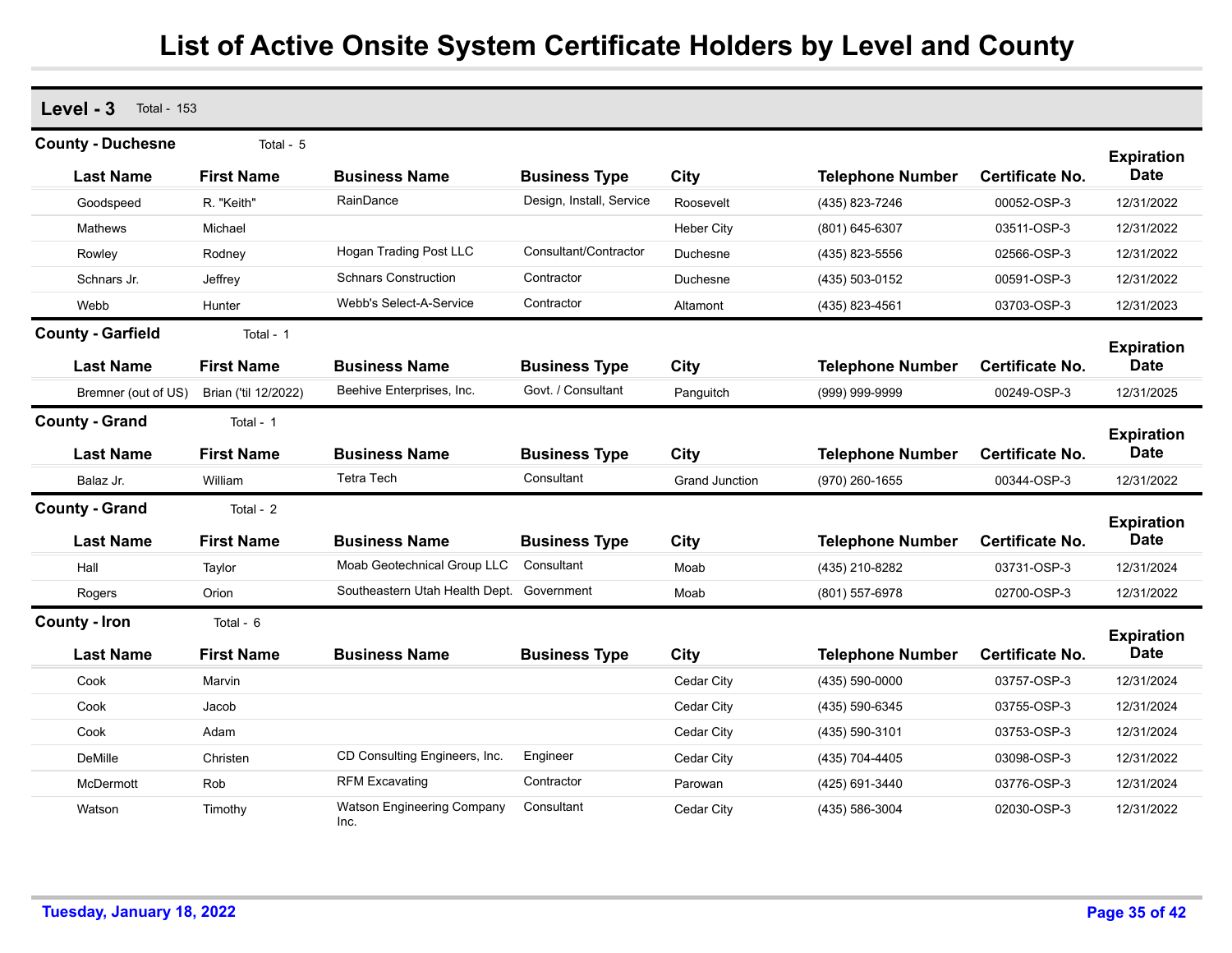| Level - 3<br><b>Total - 153</b> |                    |                                                     |                           |                    |                         |                        |                                  |
|---------------------------------|--------------------|-----------------------------------------------------|---------------------------|--------------------|-------------------------|------------------------|----------------------------------|
| <b>County - Kane</b>            | Total - 6          |                                                     |                           |                    |                         |                        | <b>Expiration</b>                |
| <b>Last Name</b>                | <b>First Name</b>  | <b>Business Name</b>                                | <b>Business Type</b>      | City               | <b>Telephone Number</b> | Certificate No.        | <b>Date</b>                      |
| Avant                           | Thomas             | Iron Rock Engineering                               | Engineering               | Kanab              | (435) 644-2031          | 00284-OSP-3            | 12/31/2023                       |
| <b>Battista</b>                 | <b>Bartholomew</b> |                                                     | <b>Facilities Manager</b> | Kanab              | (808) 348-9769          | 03481-OSP-3            | 12/31/2023                       |
| <b>Brinkerhoff</b>              | Jarad              | <b>Best Friends Animal Society</b>                  |                           | Kanab              | (435) 899-9508          | 03506-OSP-3            | 12/31/2023                       |
| Thebeau                         | Douglas            | <b>TC Engineering</b>                               | Engineering               | Kanab              | (435) 644-2031          | 00362-OSP-3            | 12/31/2023                       |
| Thevenin                        | Sandra             | <b>Thevenin Environmental</b>                       | Consulting                | Kanab              | (435) 767-1607          | 03443-OSP-3            | 12/31/2024                       |
| Villani                         | Jim                | <b>Mammoth Creek Excavation</b>                     | Contractor                | North Las Vegas    | (702) 379-5524          | 03091-OSP-3            | 12/31/2022                       |
| <b>County - Millard</b>         | Total - 1          |                                                     |                           |                    |                         |                        |                                  |
| Last Name                       | <b>First Name</b>  | <b>Business Name</b>                                | <b>Business Type</b>      | City               | <b>Telephone Number</b> | <b>Certificate No.</b> | <b>Expiration</b><br><b>Date</b> |
| Coray                           | Benjamin           | <b>Sunrise Engineering</b>                          | Consultant                | Fillmore           | (435) 253-2908          | 00393-OSP-3            | 12/31/2023                       |
| <b>County - Morgan</b>          | Total - 1          |                                                     |                           |                    |                         |                        | <b>Expiration</b>                |
| <b>Last Name</b>                | <b>First Name</b>  | <b>Business Name</b>                                | <b>Business Type</b>      | City               | <b>Telephone Number</b> | <b>Certificate No.</b> | <b>Date</b>                      |
| Haslam                          | Roland             | Haslam Excavating                                   | Contractor                | Morgan             | (801) 829-3651          | 00483-OSP-3            | 12/31/2022                       |
| <b>County - Salt Lake</b>       | Total - 19         |                                                     |                           |                    |                         |                        | <b>Expiration</b>                |
| <b>Last Name</b>                | <b>First Name</b>  | <b>Business Name</b>                                | <b>Business Type</b>      | City               | <b>Telephone Number</b> | <b>Certificate No.</b> | <b>Date</b>                      |
| Atencio                         | Mark               | Hansen, Allen & Luce                                | Consultant                | South Jordan       | (801) 330-8701          | 03151-OSP-3            | 12/31/2023                       |
| Ball                            | Curtis             | <b>CSMLLC</b>                                       | Consultant                | Sandy              | (801) 856-8671          | 02365-OSP-3            | 12/31/2022                       |
| Bean                            | Joshua             | Bowen, Collins & Assoc, Inc.                        | Consultant / Engineer     | Sandy              | (801) 495-2224          | 02815-OSP-3            | 12/31/2022                       |
| <b>Beers</b>                    | Robert             | Utah DEQ - Division of Water<br>Quality             | <b>State Government</b>   | Salt Lake City     | (801) 536-4380          | 00116-OSP-3            | 12/31/2022                       |
| Blair                           | Ryan               | Salt Lake County Health Dept.                       | Government                | Murray             | $(385)$ 468-3912        | 03251-OSP-3            | 12/31/2023                       |
| <b>Bseiso</b>                   | Nathan             | Johanson Surveying                                  | Consultant                | Salt Lake City     | (801) 860-8240          | 02891-OSP-3            | 12/31/2023                       |
| Foerster                        | Jason              | <b>American Legacy Construction</b>                 | Contractor                | Cottonwood Heights | (801) 948-0848          | 03671-OSP-3            | 12/31/2023                       |
| Huber                           | Michael            | <b>GSH Geotechnical</b>                             | Consultant                | Murray             | (801) 685-9190          | 00187-OSP-3            | 12/31/2022                       |
| Johanson                        | Carey              | Johanson Engineering                                | Consultant                | Salt Lake City     | (801) 859-1862          | 02786-OSP-3            | 12/31/2023                       |
| Johnson                         | <b>Bradley</b>     | Salt Lake County Environmental Government<br>Health |                           | Murray             | (385) 228-7540          | 00551-OSP-3            | 12/31/2022                       |
| Kitchen                         | Ryan               | <b>PEPG Consulting</b>                              | Consultant                | Sandy              | (801) 870-8814          | 02305-OSP-3            | 12/31/2023                       |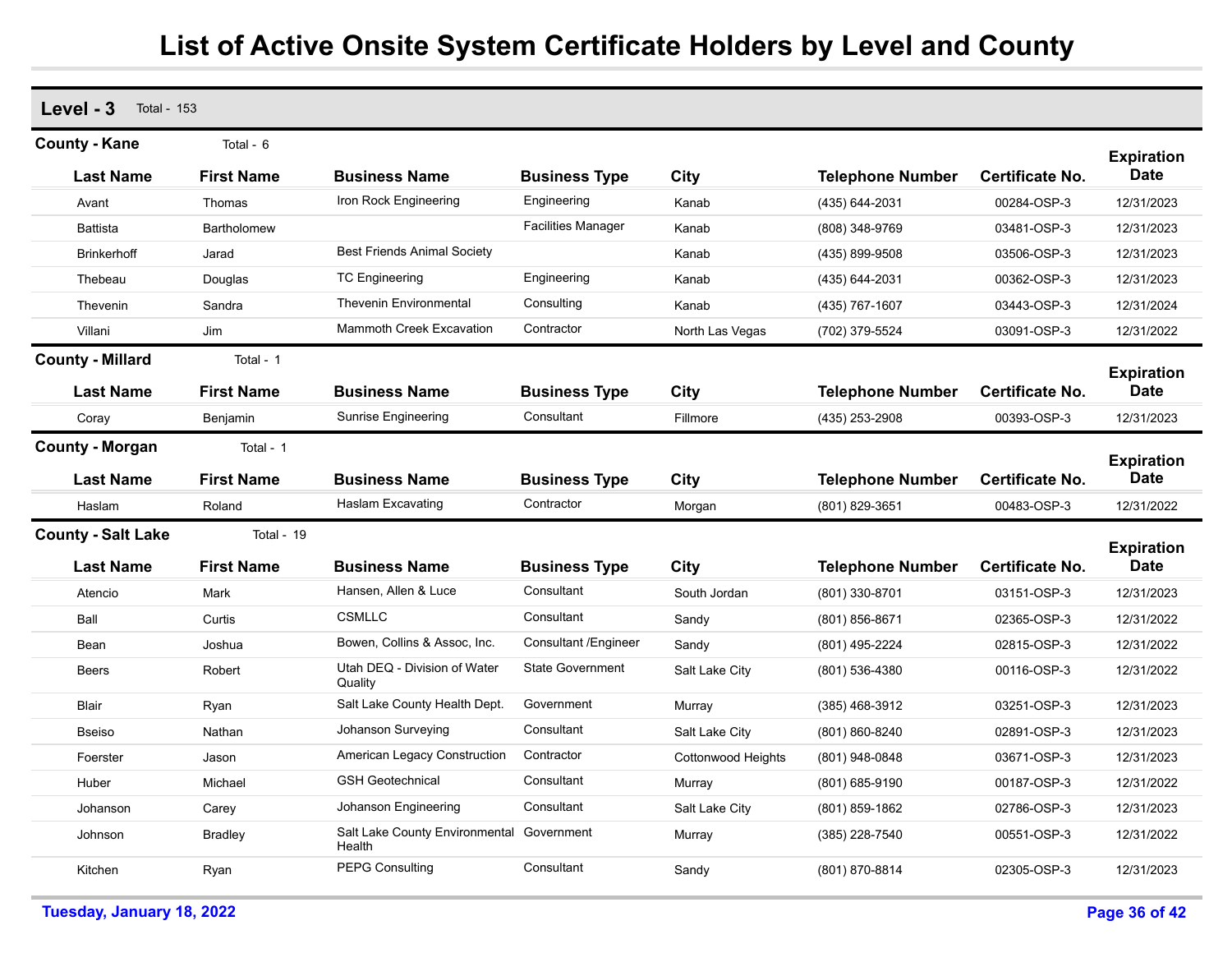**Level - 3** Total - 153 **Last Name First Name Business Name Business Type City Telephone Number County - Salt Lake** Total - 19 **Expiration Certificate No. Date** Kopytkovskiy (Deceas Svetlana State Agency State Agency Salt Lake City (801) 536-4345 00618-OSP-3 12/31/2022 Lloyd James Mountain Point Engineering Consultant Draper (801) 450-5332 02260-OSP-3 12/31/2023 Mackey John Division of Water Quality State Government Salt Lake City (801) 536-4347 02170-OSP-3 12/31/2023 Milligan James Gilson Engineering Consultant Draper (801) 571-9414 00562-OSP-3 12/31/2023 Neville Matthias Salt Lake Co. Env. Health Government Murray (801) 699-4006 03781-OSP-3 12/31/2024 Osojnak Bruce Consulting Engineer Bryce (801) 859-2433 00356-OSP-3 12/31/2024 Ryan William Ryan Engineering, Inc. Engineering Heber City (801) 641-8482 02608-OSP-3 12/31/2024 Torres-George Zachary Salt Lake County Health Dept. Regulatory Murray (385) 468-3797 03321-OSP-3 12/31/2023 **Last Name First Name Business Name Business Type City Telephone Number County - San Juan** Total - 1 **Expiration Certificate No. Date** Long Samuel L6 Enterprises Consultant Monticello (801) 891-5513 02516-OSP-3 12/31/2022 **Last Name First Name Business Name Business Type City Telephone Number County - Sanpete** Total - 1 **Expiration Certificate No. Date** Monroe Bevan Consultant Gunnison (435) 201-9386 03336-OSP-3 12/31/2023 **Last Name First Name Business Name Business Type City Telephone Number County - Sevier** Total - 6 **Expiration Certificate No. Date** Andreason Derek D & D Contracting Contractor/Engineering Salina (435) 529-3995 02131-OSP-3 12/31/2023 Chartier John Government Annabella (435) 559-1969 02103-OSP-3 12/31/2024 Jensen Brandon A&D Jensen Contractors Contractor Richfield (435) 896-4849 03631-OSP-3 12/31/2024 Larsen **Eric** Eric Central Utah Public Health Dept. Health Dept. Richfield (435) 896-5451 x315 02670-OSP-3 12/31/2024 Olcott Chanley Olcott & Sons Inc dba Septic **Solutions Contractor**  Venice (435) 201-9662 02395-OSP-3 12/31/2023 Spendlove John John Jones & DeMille Engineering, Inc.**Consultant** Richfield (435) 896-8266 00289-OSP-3 12/31/2024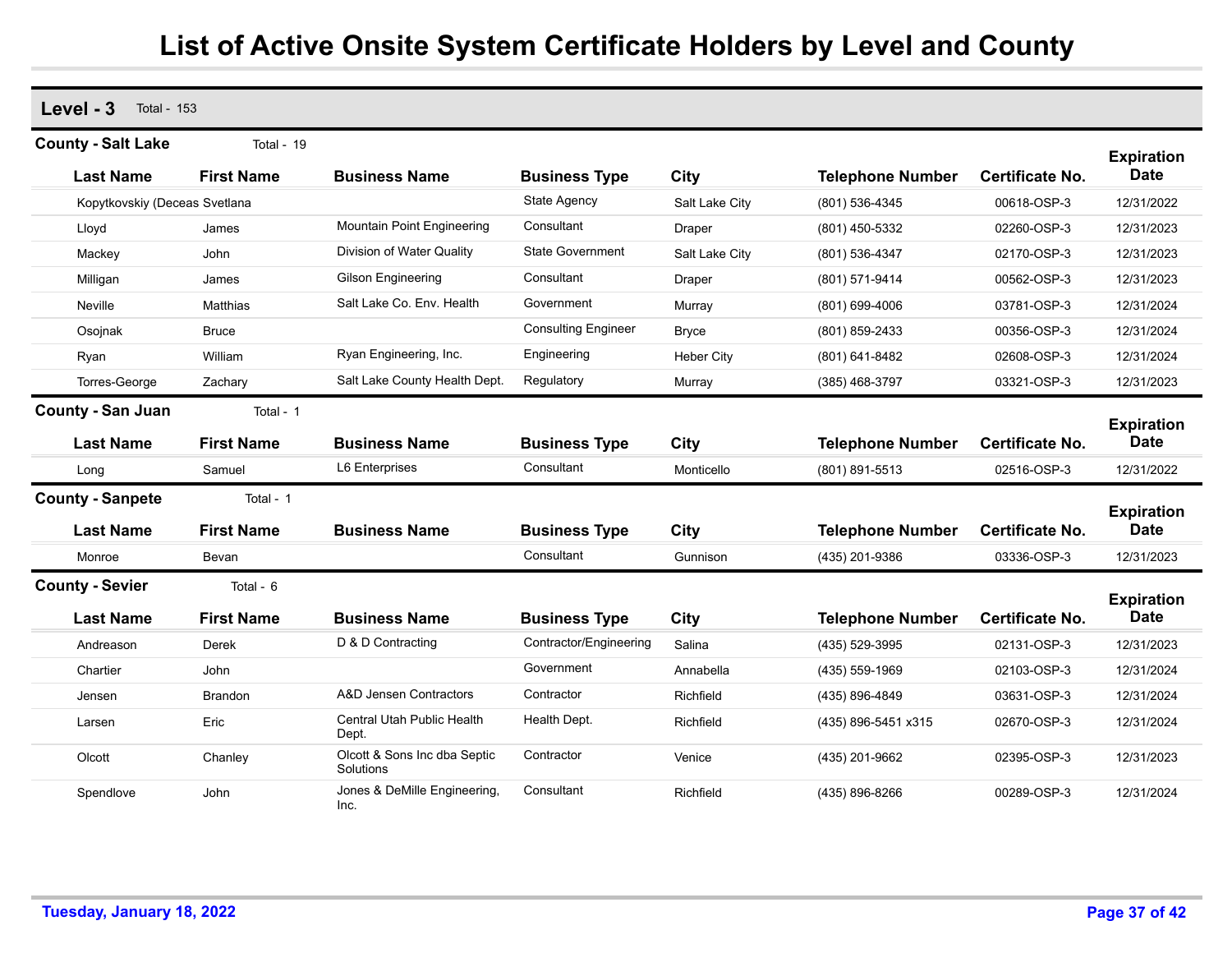| Level - 3<br><b>Total - 153</b> |                   |                                           |                      |             |                         |                        |                                  |
|---------------------------------|-------------------|-------------------------------------------|----------------------|-------------|-------------------------|------------------------|----------------------------------|
| <b>County - Summit</b>          | Total - $3$       |                                           |                      |             |                         |                        |                                  |
| <b>Last Name</b>                | <b>First Name</b> | <b>Business Name</b>                      | <b>Business Type</b> | City        | <b>Telephone Number</b> | Certificate No.        | <b>Expiration</b><br><b>Date</b> |
| <b>Brooks</b>                   | Nathan            | <b>Summit County Health</b><br>Department | GOV                  | Park City   | (435) 333-1585          | 02355-OSP-3            | 12/31/2024                       |
| Johansson                       | Scott             | North Star Development/Alta<br>Excavating | Contractor           | Heber       | (435) 640-0546          | 00247-OSP-3            | 12/31/2023                       |
| Pace                            | Rocky             | Summit County Health<br>Department        | Government           | Coalville   | (435) 336-3239          | 02825-OSP-3            | 12/31/2022                       |
| <b>County - Summit</b>          | Total - 1         |                                           |                      |             |                         |                        | <b>Expiration</b>                |
| <b>Last Name</b>                | <b>First Name</b> | <b>Business Name</b>                      | <b>Business Type</b> | City        | <b>Telephone Number</b> | Certificate No.        | Date                             |
| Powell                          | Gareth            | Forsgren Associates                       | Consultant           | Evanston    | (307) 780-7810          | 03426-OSP-3            | 12/31/2022                       |
| <b>County - Summit</b>          | Total - 3         |                                           |                      |             |                         |                        | <b>Expiration</b>                |
| <b>Last Name</b>                | <b>First Name</b> | <b>Business Name</b>                      | <b>Business Type</b> | <b>City</b> | <b>Telephone Number</b> | Certificate No.        | <b>Date</b>                      |
| Scow                            | Todd              | Omega Designs LLC                         | Designer             | Wanship     | (435) 731-0947          | 03461-OSP-3            | 12/31/2024                       |
| Sharry III                      | Augustine "Gus"   | Canyon Engineering                        | Consultant           | Park City   | (435) 640-7373          | 00422-OSP-3            | 12/31/2023                       |
| Steffan                         | John              | Summit County Health Dept                 | Government           | Coalville   | (435) 336-3226          | 03416-OSP-3            | 12/31/2024                       |
| <b>County - Tooele</b>          | Total - 6         |                                           |                      |             |                         |                        | <b>Expiration</b>                |
| Last Name                       | <b>First Name</b> | <b>Business Name</b>                      | <b>Business Type</b> | City        | <b>Telephone Number</b> | Certificate No.        | <b>Date</b>                      |
| Knoblauch                       | Caleb             | <b>Tooele Valley Pumping</b>              | Contractor           | Erda        | (435) 840-6688          | 02966-OSP-3            | 12/31/2024                       |
| Loveless                        | Vernie            | Vern Loveless, P.E.                       | Consultant           | Grantsville | (435) 884-6218          | 00197-OSP-3            | 12/31/2024                       |
| Mollard                         | Michael           | 2M Contracting, LLC                       | Contractor           | Tooele      | $(801)$ 381-4613        | 02475-OSP-3            | 12/31/2024                       |
| Palmer                          | Taylor            | <b>Tooele County Health</b><br>Department | Government           | Tooele      | (435) 277-2452          | 02986-OSP-3            | 12/31/2024                       |
| Perkins                         | Gary              | <b>Straight Edge Excavating</b>           | Contractor           | Erda        | (435) 840-2091          | 03713-OSP-3            | 12/31/2024                       |
| Slade                           | Bryan             | Tooele County Health Dept.                | Local Health Dept    | Tooele      | (435) 277-2440          | 00090-OSP-3            | 12/31/2022                       |
| <b>County - Uintah</b>          | Total - 7         |                                           |                      |             |                         |                        |                                  |
| <b>Last Name</b>                | <b>First Name</b> | <b>Business Name</b>                      | <b>Business Type</b> | City        | <b>Telephone Number</b> | <b>Certificate No.</b> | <b>Expiration</b><br><b>Date</b> |
| <b>Beavers</b>                  | Timothy           |                                           |                      | Vernal      | (801) 793-3075          | 00586-OSP-3            | 12/31/2022                       |
| <b>Brinkerhoff</b>              | David             | Eagle Peak Engineering                    | Engineering          | Vernal      | $(303)$ 801-3915        | 03693-OSP-3            | 12/31/2023                       |
| <b>Brown</b>                    | Darrin            | TriCounty Health Dept.                    | Local Health Dept    | Vernal      | (435) 650-7150          | 00044-OSP-3            | 12/31/2022                       |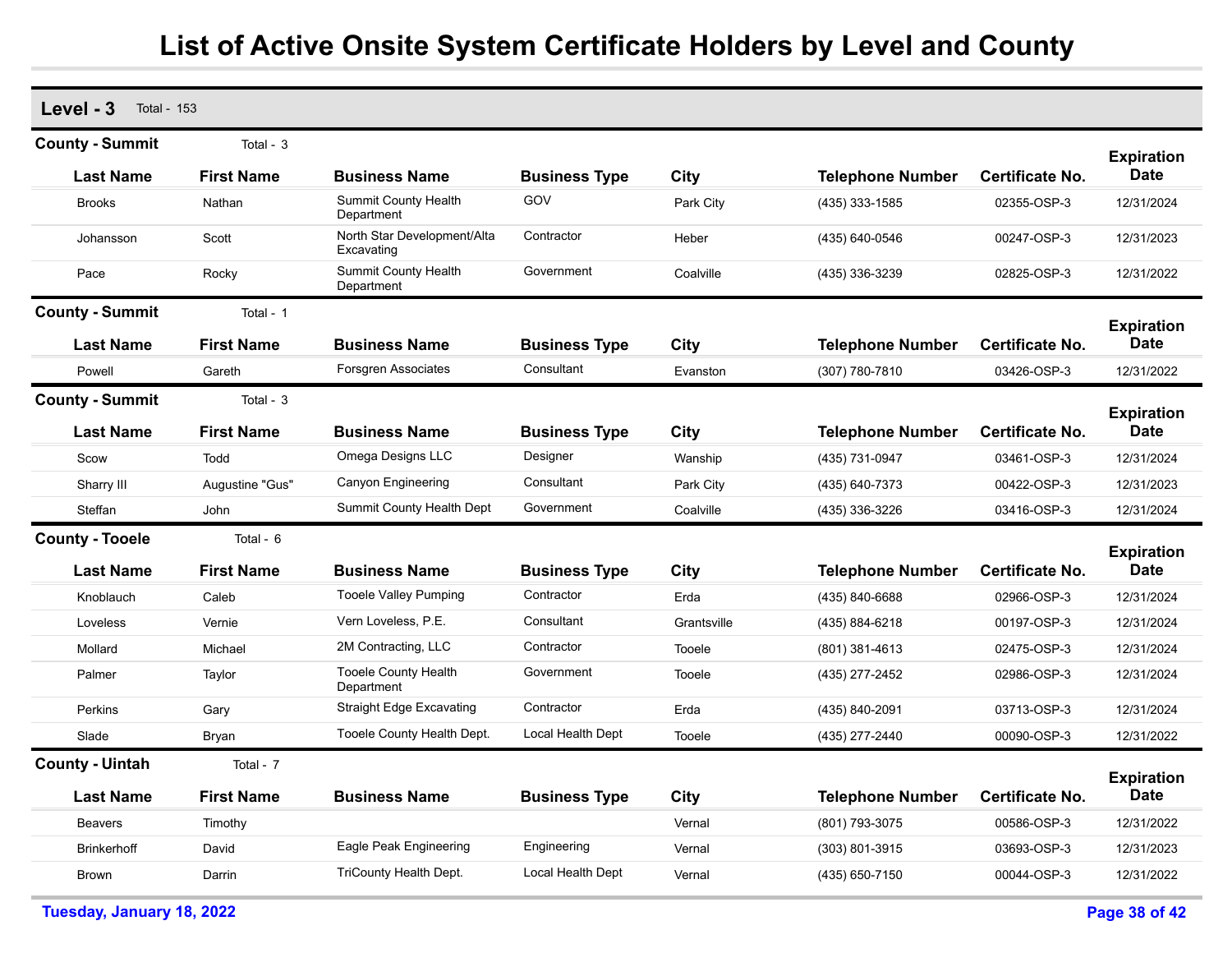| Level - 3              | <b>Total - 153</b> |                                          |                      |                       |                         |                        |                                  |  |  |  |  |
|------------------------|--------------------|------------------------------------------|----------------------|-----------------------|-------------------------|------------------------|----------------------------------|--|--|--|--|
| <b>County - Uintah</b> | Total - 7          |                                          |                      |                       |                         |                        | <b>Expiration</b>                |  |  |  |  |
| <b>Last Name</b>       | <b>First Name</b>  | <b>Business Name</b>                     | <b>Business Type</b> | City                  | <b>Telephone Number</b> | <b>Certificate No.</b> | <b>Date</b>                      |  |  |  |  |
| Harlan                 | Jason              | Harlan Excavating                        | Contractor           | Vernal                | (435) 790-6401          | 02946-OSP-3            | 12/31/2023                       |  |  |  |  |
| Koons                  | David              | <b>TriCounty Health Department</b>       | Government           | Vernal                | (435) 247-1165          | 03613-OSP-3            | 12/31/2023                       |  |  |  |  |
| Powell                 | Richard            | <b>Basin Consulting &amp; Services</b>   | Consultant           | Vernal                | (435) 790-9333          | 00448-OSP-3            | 12/31/2023                       |  |  |  |  |
| Tomlinson              | <b>Brownie</b>     |                                          |                      | Vernal                | (435) 790-5468          | 00069-OSP-3            | 12/31/2024                       |  |  |  |  |
| <b>County - Utah</b>   | Total - 17         |                                          |                      |                       |                         |                        |                                  |  |  |  |  |
| <b>Last Name</b>       | <b>First Name</b>  | <b>Business Name</b>                     | <b>Business Type</b> | City                  | <b>Telephone Number</b> | <b>Certificate No.</b> | <b>Expiration</b><br><b>Date</b> |  |  |  |  |
| Anderson               | Steven "Corey"     | Anderson Engineering<br>Company Inc.     | Consultant           | Saratoga Springs      | (801) 972-6222          | 02996-OSP-3            | 12/31/2024                       |  |  |  |  |
| Armstrong              | Jonathan "JB"      | Living in Sundance LLC                   | Contractor           | <b>Pleasant Grove</b> | (801) 717-7617          | 03066-OSP-3            | 12/31/2024                       |  |  |  |  |
| <b>Bingham</b>         | Wyatt              | Utah Septic Design                       | Consultant           | Saratoga Springs      | (801) 368-0244          | 03216-OSP-3            | 12/31/2022                       |  |  |  |  |
| <b>Bostock</b>         | Craig              | Utah County Health Dept.                 | Government           | Provo                 | (801) 851-7525          | 02530-OSP-3            | 12/31/2023                       |  |  |  |  |
| <b>Butler</b>          | Aaron              | <b>Butler Excavation</b>                 | Excavation           | Payson                | (801) 787-5418          | 02865-OSP-3            | 12/31/2024                       |  |  |  |  |
| Carlton                | Mike               | <b>Wilding Engineering</b>               | Consultant           | <b>Bluffdale</b>      | (801) 553-8112          | 02775-OSP-3            | 12/31/2023                       |  |  |  |  |
| Fowler                 | Jeremy             | <b>Bureau of Reclamation</b>             | Government           | Provo                 | (801) 360-5415          | 03656-OSP-3            | 12/31/2024                       |  |  |  |  |
| Garrett                | Jason              | Utah County Health Department            | Local Health Dept    | Provo                 | (801) 851-7525          | 00457-OSP-3            | 12/31/2024                       |  |  |  |  |
| Keeran                 | Ryan               | <b>RSS</b>                               | Consultant           | Spanish Fork          | (916) 585-4429          | 03361-OSP-3            | 12/31/2023                       |  |  |  |  |
| Klemetson              | Stanley            | Klemetson Engineering, LLC               | Consultant           | Orem                  | (801) 368-6476          | 00592-OSP-3            | 12/31/2023                       |  |  |  |  |
| Marrott                | R. "Colby"         | Western Utility Co.                      | Contractor           | Spanish Fork          | (801) 602-8489          | 03386-OSP-3            | 12/31/2024                       |  |  |  |  |
| McKinnon               | Will               | <b>McKinnon Ventures</b>                 | Consultant           | Benjamin              | (801) 319-2996          | 03271-OSP-3            | 12/31/2023                       |  |  |  |  |
| Oldroyd                | Jared              | JWO Engineering, PLLC                    | Consultant           | Provo                 | (801) 828-7805          | 03001-OSP-3            | 12/31/2024                       |  |  |  |  |
| Ottesen                | Mark               |                                          | Consultant           | Spanish Fork          | (801) 830-4419          | 03331-OSP-3            | 12/31/2023                       |  |  |  |  |
| Rasmussen              | Drew               | Utah County Health Dept.                 | Health Dept.         | Provo                 | (801) 851-7503          | 03071-OSP-3            | 12/31/2022                       |  |  |  |  |
| Sorensen               | <b>Brian</b>       | L & M Construction &<br>Excavating       | Contractor           | Spanish Fork          | (801) 372-0762          | 02268-OSP-3            | 12/31/2023                       |  |  |  |  |
| Swensen                | Daymon             | Utah County Health Department Government |                      | Provo                 | (801) 851-7525          | 02750-OSP-3            | 12/31/2023                       |  |  |  |  |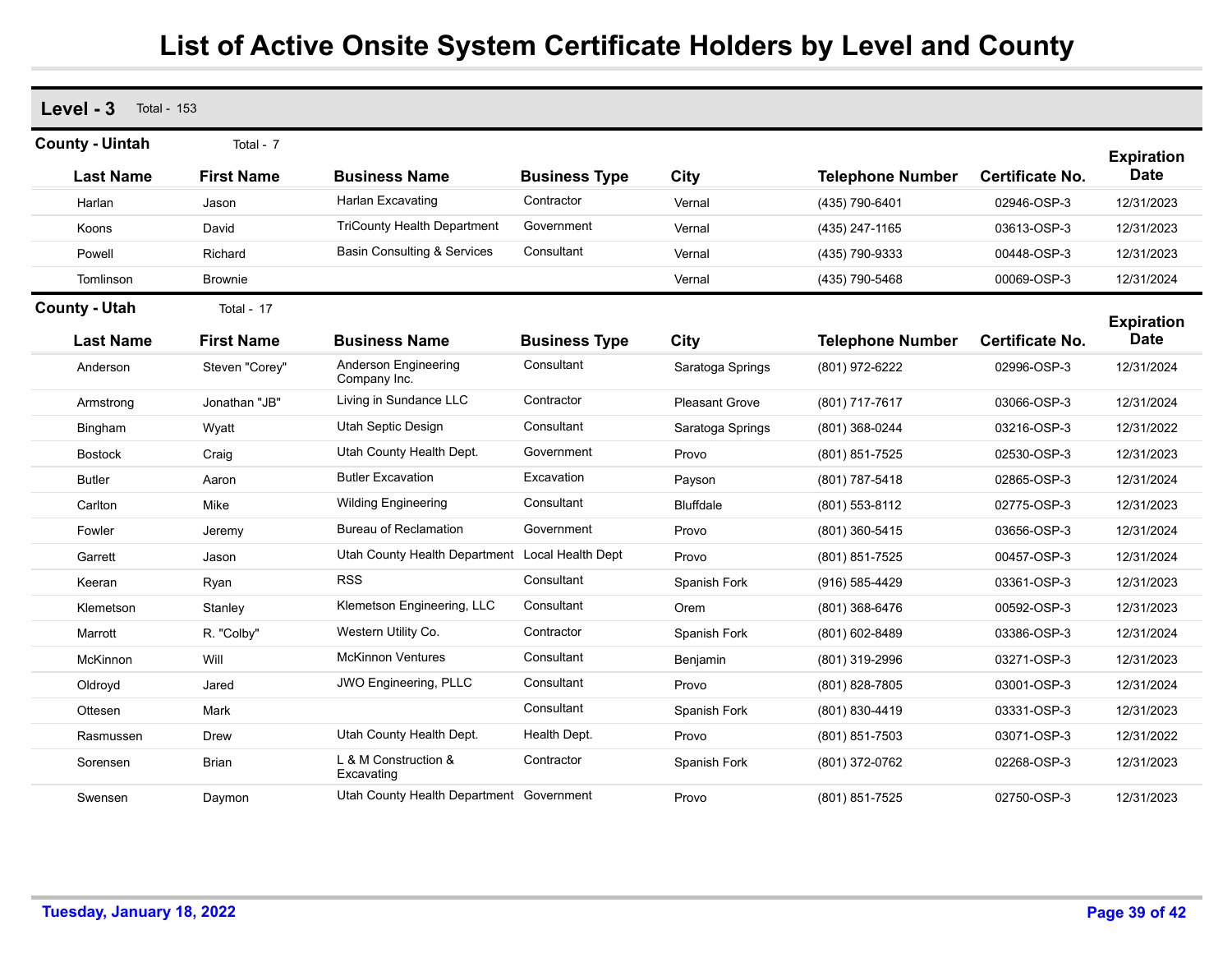| $Level - 3$ Total - 153    |                   |                                       |                          |                   |                         |                        |                                  |
|----------------------------|-------------------|---------------------------------------|--------------------------|-------------------|-------------------------|------------------------|----------------------------------|
| <b>County - Wasatch</b>    | Total - 9         |                                       |                          |                   |                         |                        | <b>Expiration</b>                |
| <b>Last Name</b>           | <b>First Name</b> | <b>Business Name</b>                  | <b>Business Type</b>     | City              | <b>Telephone Number</b> | Certificate No.        | <b>Date</b>                      |
| Allen                      | Clint             | Allen Construction & Excavation       | Contractor               | Wallsburg         | (435) 671-3265          | 00267-OSP-3            | 12/31/2024                       |
| Copfer                     | Torrey            | <b>EPIC Engineering</b>               | Consultant               | <b>Heber City</b> | (801) 471-3395          | 02731-OSP-3            | 12/31/2023                       |
| Giese                      | David             | Dirt Dawgs, LLC                       | Contractor               | Midway            | (435) 671-0994          | 02880-OSP-3            | 12/31/2023                       |
| Hansen                     | S. "Ross"         | SR Hansen Engineering Inc.            | Consultant               | <b>Heber City</b> | (435) 654-9911          | 00236-OSP-3            | 12/31/2022                       |
| Lance                      | Diana             | Lance Excavating Inc                  | Contractor               | Heber             | (435) 654-3558          | 00050-OSP-3            | 12/31/2022                       |
| Petersen                   | Trent             | Aspen Custom Homes LLC                | Contractor               | <b>Heber City</b> | (307) 248-0256          | 03051-OSP-3            | 12/31/2022                       |
| Richardson                 | Tracy             | Wasatch County Health Dept            | Government               | <b>Heber City</b> | (435) 671-1633          | 00047-OSP-3            | 12/31/2024                       |
| Ryan                       | Kay               | Ryan Engineering Inc.                 | <b>Civil Engineering</b> | Heber City        | (801) 647-0053          | 02675-OSP-3            | 12/31/2024                       |
| Witt                       | Benjamin          | <b>Alternative Onsite Solutions</b>   | Contractor               | <b>Heber City</b> | (801) 380-0103          | 00534-OSP-3            | 12/31/2023                       |
| <b>County - Washington</b> | Total - 13        |                                       |                          |                   |                         |                        |                                  |
| <b>Last Name</b>           | <b>First Name</b> | <b>Business Name</b>                  | <b>Business Type</b>     | City              | <b>Telephone Number</b> | <b>Certificate No.</b> | <b>Expiration</b><br><b>Date</b> |
| <b>Black</b>               | David             | Rosenberg Associates                  | Engineering              | St. George        | (435) 673-8586          | 00233-OSP-3            | 12/31/2023                       |
| Frei                       | Klinton           | Southwest Utah Public Health<br>Dept. | Local Health Dept.       | St. George        | (435) 986-2541          | 02050-OSP-3            | 12/31/2022                       |
| Johnson                    | Dale              | Washington Co. Water Cons.<br>Dist.   | <b>Water District</b>    | Hurricane         | (435) 275-5721          | 03046-OSP-3            | 12/31/2022                       |
| Kamlowsky                  | Steve             | <b>Brown Consulting Engineers</b>     | Consultant               | St. George        | (435) 628-4700          | 03701-OSP-3            | 12/31/2023                       |
| Leavitt                    | Mason             | Washington Co. Water Cons.<br>Dist.   | Utility                  | St. George        | (435) 669-3812          | 02335-OSP-3            | 12/31/2022                       |
| Murphy                     | Logan             | Ash Creek SSD                         | Government               | Hurricane         | (435) 632-2942          | 03201-OSP-3            | 12/31/2022                       |
| New                        | Roger             | New Enterprise LLC                    | Consultant               | Leeds             | (435) 632-2833          | 00027-OSP-3            | 12/31/2022                       |
| Prax                       | Teri              | Southwest Utah Public Health<br>Dept. | Health Dept.             | St. George        | (435) 986-2583          | 03351-OSP-3            | 12/31/2024                       |
| Rasmussen                  | Karl              | ProValue Engineering                  | Engineering              | Hurricane         | (435) 668-8307          | 00565-OSP-3            | 12/31/2022                       |
| Roberts                    | Jeremy            | Southwest Utah Public Health<br>Dept. | Local Health Dept        | St. George        | (435) 986-2582          | 00442-OSP-3            | 12/31/2024                       |
| <b>Stevens</b>             | Randy             |                                       |                          | Leeds             | (435) 680-5407          | 03096-OSP-3            | 12/31/2022                       |
| Thompson                   | James             | Rosenberg Associates                  | Engineer                 | St. George        | (435) 673-8586          | 03636-OSP-3            | 12/31/2023                       |
| Wright                     | J. Paul           |                                       | DEQ District Eng.        | Central           | (435) 680-0163          | 02520-OSP-3            | 12/31/2024                       |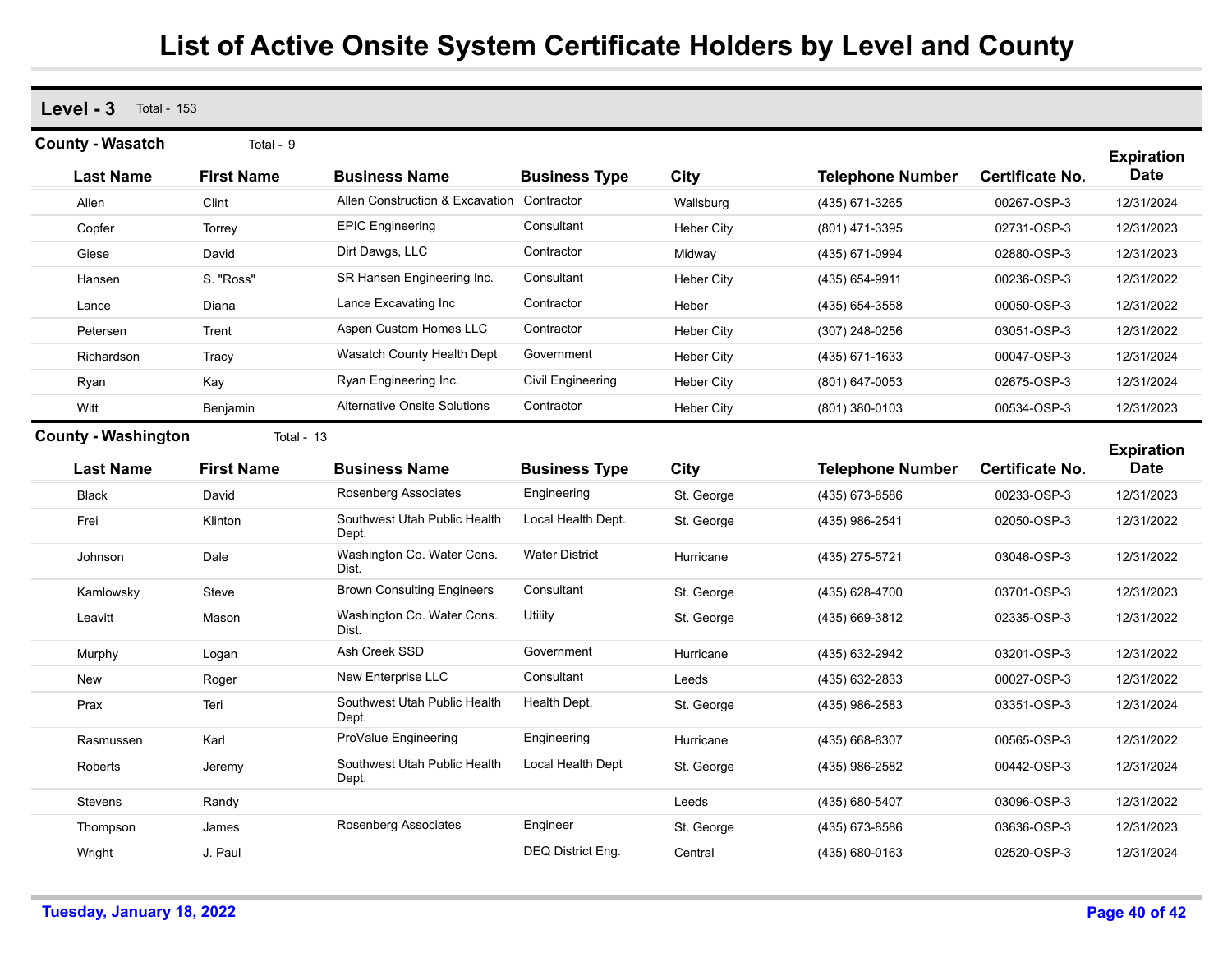| Level - 3             | <b>Total - 153</b> |                                                 |                            |                 |                         |                        |                   |  |  |  |  |
|-----------------------|--------------------|-------------------------------------------------|----------------------------|-----------------|-------------------------|------------------------|-------------------|--|--|--|--|
| <b>County - Wayne</b> | Total - 1          |                                                 |                            |                 |                         |                        | <b>Expiration</b> |  |  |  |  |
| <b>Last Name</b>      | <b>First Name</b>  | <b>Business Name</b>                            | <b>Business Type</b>       | City            | <b>Telephone Number</b> | <b>Certificate No.</b> | <b>Date</b>       |  |  |  |  |
| Jackson               | Terry "Kirk"       | Jackson Excavation / Bull Head<br>Sand & Gravel | Contractor                 | <b>Bicknell</b> | (435) 691-8927          | 02926-OSP-3            | 12/31/2024        |  |  |  |  |
| <b>County - Weber</b> | Total - 21         |                                                 |                            |                 |                         |                        | <b>Expiration</b> |  |  |  |  |
| <b>Last Name</b>      | <b>First Name</b>  | <b>Business Name</b>                            | <b>Business Type</b>       | City            | <b>Telephone Number</b> | <b>Certificate No.</b> | <b>Date</b>       |  |  |  |  |
| Anderson              | Justin             | Just Diggin Excavation                          | Contractor                 | Ogden           | (801) 940-7289          | 02840-OSP-3            | 12/31/2022        |  |  |  |  |
| <b>Babbitt</b>        | Mark               | Great Basin Engineering Inc.                    | Civil Engineering          | Ogden           | (801) 394-4515          | 00435-OSP-3            | 12/31/2022        |  |  |  |  |
| <b>Braeden</b>        | Scott              | Weber-Morgan Health Dept.                       | Gov.                       | Ogden           | (801) 399-7143          | 02760-OSP-3            | 12/31/2022        |  |  |  |  |
| Cowan                 | <b>Brian</b>       | Weber-Morgan Health<br>Department               | Local Health Dept          | Ogden           | (801) 399-7102          | 00419-OSP-3            | 12/31/2022        |  |  |  |  |
| Dalpias               | Ernest "Allan"     | Dalpias Engineering                             | Engineering                | North Ogden     | $(385)$ 389-5793        | 00514-OSP-3            | 12/31/2022        |  |  |  |  |
| Dant                  | James "Michael"    | Weber Morgan Health Dept.                       | County Govt.               | Ogden           | (801) 399-7160          | 03606-OSP-3            | 12/31/2023        |  |  |  |  |
| Day                   | Summer             | Weber-Morgan Health<br>Department               | Local Health               | Ogden           | (801) 399-7174          | 02220-OSP-3            | 12/31/2023        |  |  |  |  |
| Frazier               | Carl               | High Country Excavation Inc.                    | Contractor                 | Hooper          | (801) 791-7905          | 00490-OSP-3            | 12/31/2022        |  |  |  |  |
| Hancock               | CJ                 | <b>CE Butters Construction</b>                  | Contractor                 | Ogden           | (385) 333-6478          | 02291-OSP-3            | 12/31/2023        |  |  |  |  |
| Harris                | Michela            | Weber-Morgan Health<br>Department               | Local Health Dept          | Ogden           | (801) 399-7103          | 02055-OSP-3            | 12/31/2024        |  |  |  |  |
| Hunt                  | Thomas             | Reeve & Associates                              | Engineering                | Riverdale       | (801) 664-4724          | 02845-OSP-3            | 12/31/2022        |  |  |  |  |
| Jeppsen               | David              | US Forest Service - Engineering                 | Fed. Government            | Ogden           | (801) 388-0273          | 02345-OSP-3            | 12/31/2024        |  |  |  |  |
| Jorgensen             | Craig              | Weber-Morgan Health Dept.                       | Health Dept.               | Ogden           | (801) 399-7142          | 03056-OSP-3            | 12/31/2024        |  |  |  |  |
| Klinge                | Ryan               | Weber-Morgan Health Dept.                       | Government                 | Ogden           | (801) 399-7177          | 03261-OSP-3            | 12/31/2023        |  |  |  |  |
| Lozano                | Pedro              | Weber-Morgan Health Dept.                       | <b>LEHS</b>                | Ogden           | (805) 908-1740          | 03391-OSP-3            | 12/31/2024        |  |  |  |  |
| Meyerhoffer           | Chad               | <b>Weber County Engineering</b>                 | Government                 | Ogden           | (801) 399-8004          | 02005-OSP-3            | 12/31/2023        |  |  |  |  |
| Reeve                 | J. "Nate"          | Reeve & Associates, Inc.                        | <b>Consulting Engineer</b> | Riverdale       | $(801)$ 458-8006        | 00019-OSP-3            | 12/31/2022        |  |  |  |  |
| Rogers                | Ryan               | <b>Western View Construction</b>                | Contractor                 | Ogden           | (801) 430-7155          | 02515-OSP-3            | 12/31/2022        |  |  |  |  |
| Shupe                 | Carl               | <b>Shupe Environmental Solutions</b><br>Inc     | Consultant                 | Huntsville      | (801) 814-3036          | 00464-OSP-3            | 12/31/2024        |  |  |  |  |
| Vierra                | Les                | Les Vierra LLC                                  | Consultant                 | Eden            | (801) 391-7481          | 00292-OSP-3            | 12/31/2022        |  |  |  |  |
| Wewer                 | William            | <b>USDA Forest Service.</b><br>Engineering      | Engineer                   | Ogden           | (801) 625-5799          | 02155-OSP-3            | 12/31/2024        |  |  |  |  |